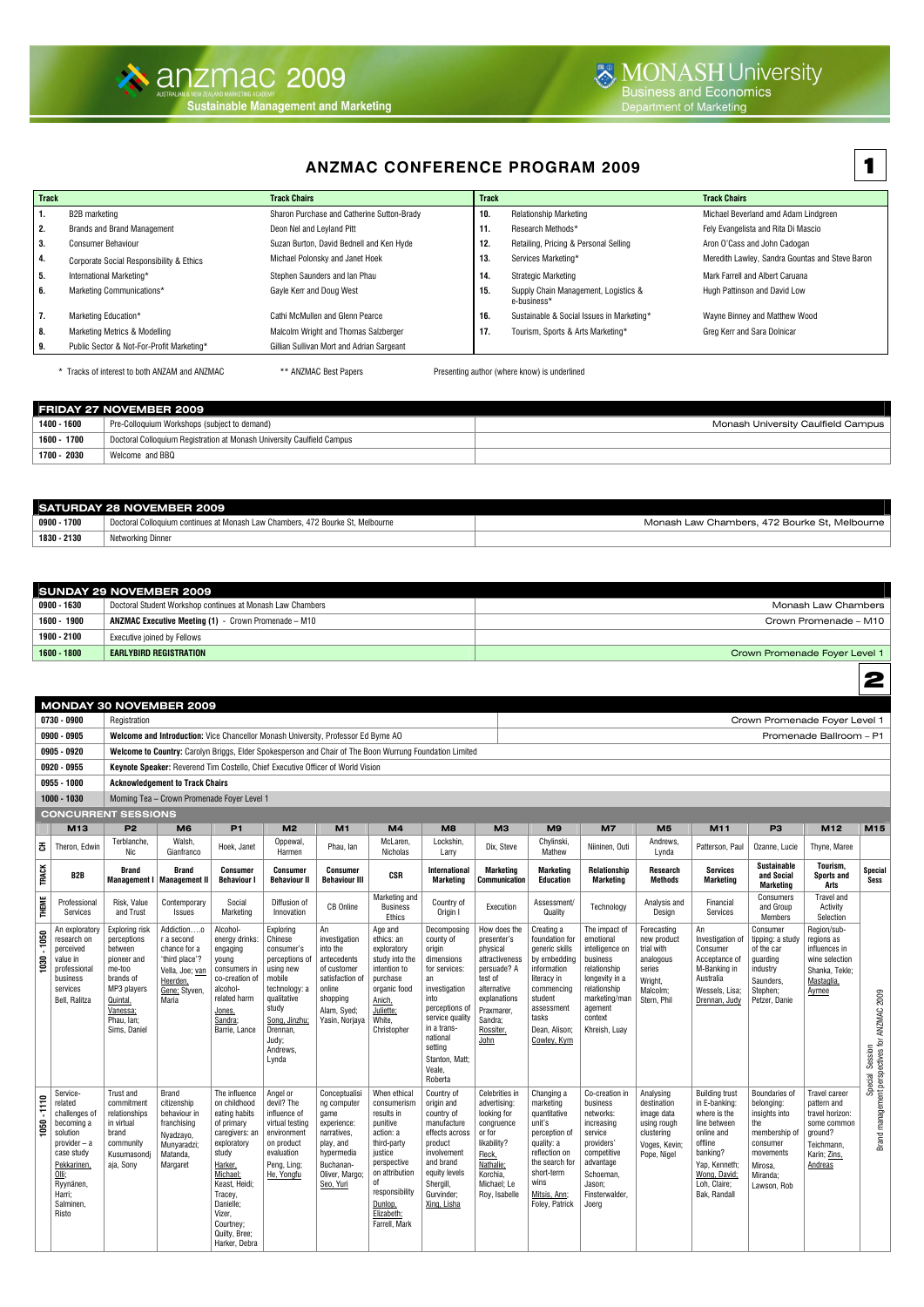### **Monday 30 November 2009**

|                 | M13                                                                                                                           | P <sub>2</sub>                                                                                                                                                                           | M <sub>6</sub>                                                                                                                                               | P <sub>1</sub>                                                                                                                                                                                                  | M <sub>2</sub>                                                                                                                                                                                                        | M1                                                                                                                                                                              | M <sub>4</sub>                                                                                                                                    | M <sub>8</sub>                                                                                                                                          | МЗ                                                                                                                                               | M <sub>9</sub>                                                                                                                                                                             | M7                                                                                                                                                                                       | M <sub>5</sub>                                                                                                                                            | M11                                                                                                                                                                                                                            | P <sub>3</sub>                                                                                                                                                     | M12                                                                                                                                                               | M15                                                              |
|-----------------|-------------------------------------------------------------------------------------------------------------------------------|------------------------------------------------------------------------------------------------------------------------------------------------------------------------------------------|--------------------------------------------------------------------------------------------------------------------------------------------------------------|-----------------------------------------------------------------------------------------------------------------------------------------------------------------------------------------------------------------|-----------------------------------------------------------------------------------------------------------------------------------------------------------------------------------------------------------------------|---------------------------------------------------------------------------------------------------------------------------------------------------------------------------------|---------------------------------------------------------------------------------------------------------------------------------------------------|---------------------------------------------------------------------------------------------------------------------------------------------------------|--------------------------------------------------------------------------------------------------------------------------------------------------|--------------------------------------------------------------------------------------------------------------------------------------------------------------------------------------------|------------------------------------------------------------------------------------------------------------------------------------------------------------------------------------------|-----------------------------------------------------------------------------------------------------------------------------------------------------------|--------------------------------------------------------------------------------------------------------------------------------------------------------------------------------------------------------------------------------|--------------------------------------------------------------------------------------------------------------------------------------------------------------------|-------------------------------------------------------------------------------------------------------------------------------------------------------------------|------------------------------------------------------------------|
| <b>TRACK</b>    | B2B                                                                                                                           | <b>Brand</b>                                                                                                                                                                             | <b>Brand</b><br>Management I   Management II                                                                                                                 | <b>Consumer</b><br><b>Behaviour I</b>                                                                                                                                                                           | <b>Consumer</b><br><b>Behaviour II</b>                                                                                                                                                                                | Consumer<br><b>Behaviour III</b>                                                                                                                                                | <b>CSR</b>                                                                                                                                        | <b>International</b><br><b>Marketing</b>                                                                                                                | <b>Marketing</b><br><b>Communication</b>                                                                                                         | <b>Marketing</b><br><b>Education</b>                                                                                                                                                       | Relationship<br><b>Marketing</b>                                                                                                                                                         | Research<br><b>Methods</b>                                                                                                                                | <b>Services</b><br><b>Marketing</b>                                                                                                                                                                                            | <b>Sustainable</b><br>and Social<br><b>Marketing</b>                                                                                                               | Tourism,<br><b>Sports and</b><br>Arts                                                                                                                             | <b>Special</b><br>Sess                                           |
| <b>THEME</b>    | Professional<br>Services                                                                                                      | Risk, Value<br>and Trust                                                                                                                                                                 | Contemporary<br><b>Issues</b>                                                                                                                                | Social<br>Marketing                                                                                                                                                                                             | Diffusion of<br>Innovation                                                                                                                                                                                            | <b>CB Online</b>                                                                                                                                                                | Marketing and<br><b>Business</b><br>Ethics                                                                                                        | Country of<br>Origin I                                                                                                                                  | Execution                                                                                                                                        | Assessment/<br>Quality                                                                                                                                                                     | Technology                                                                                                                                                                               | Analysis and<br>Design                                                                                                                                    | Financial<br>Services                                                                                                                                                                                                          | Consumers<br>and Group<br><b>Members</b>                                                                                                                           | Travel and<br>Activity<br>Selection                                                                                                                               |                                                                  |
| $1110 - 1130$   | Managing<br>relationships<br>in $B2B$<br>financial<br>services<br>Theron,<br>Edwin;<br>Terblanche,<br>Nic; Boshoff<br>Christo | <b>Retail brand</b><br>architecture<br>and consumer<br>store loyalty<br>Brunsø,<br>Karen;<br>Grunert, Klaus                                                                              | Understanding<br>and predicting<br>brand attribute<br>frequency<br>distributions<br>Stocchi, Lara;<br>Romaniuk,<br>Jenni                                     | Negotiating<br>nutrition<br>whilst living<br>dangerously<br>in the<br>pregnant<br>body: can<br>marketing<br>help?<br>Krisjanous,<br>Jayne;<br>Thirkell, Peter;<br>Foureur,<br>Maralyn                           | Mobile phone<br>marketing:<br>challenges<br>and perceived<br>attitudes<br>Luxton,<br>Sandra;<br>Mahmood,<br>Umer; Ferraro,<br>Carla                                                                                   | Virtual<br>product<br>placement:<br>examining the<br>role of<br>involvement<br>and presence<br>in second life<br>Mahyari,<br>Parisa;<br>Drennan,<br>Judy; Kuhn,<br>Kerri-Ann    | <b>Business</b><br>ethics from a<br>historical<br>perspective<br>Mees,<br>Bernard                                                                 | ** A study of<br>the effect of<br>country image<br>on<br>consumers'<br>evaluation of<br>an unfamiliar<br>foreign<br>utilitarian<br>product<br>Ho, Danny | Ageless<br>advertising<br>and society:<br>evidence from<br>the UK and<br>Australia<br>Szmigin,<br>Isabelle;<br>Rutherford,<br>Robert             | Sustainable<br>assessment<br>practices:<br>improving<br>marking<br>effectiveness<br>and quality<br>Lawley,<br>Meredith;<br>Debuse,<br>Justin;<br>Schaffer, Vikki                           | Club<br>membership<br>satisfaction<br>and<br>commitment:<br>does<br>rebranding<br>matter?<br>Plewa, Carolin;<br>Lu, Vinh;<br>Veale, Roberta                                              | PLS path<br>modeling in<br>marketing and<br>genetic<br>algorithm<br>segmentation<br>Ringle,<br>Christian;<br>Sarstedt,<br>Marko;<br>Schlittgen,<br>Rainer | A "Hybrid"<br>reflective and<br>formative<br>model of<br>customer<br>loyalty in retail<br>banking<br>Baumann,<br>Chris; Elliott,<br>Greg; Hamin,<br>Hamin                                                                      | A consumer<br>perspective of<br>green event<br>performance<br>von der Heidt,<br>Tania; Firmin,<br>Rose                                                             | Ultimate<br>consumption<br>Kozak, Anita;<br>Wilkinson, lan                                                                                                        |                                                                  |
| $1130 - 1150$   |                                                                                                                               | Achieving<br>customer<br>satisfaction<br>via market<br>orientation,<br>brand<br>orientation,<br>and customer<br>empowermen<br>: evidence<br>from Australia<br>O'Cass, Aron;<br>Ngo, Liem | Positive word<br>of mouth:<br>does<br>generational<br>membership<br>and<br>psychographi<br>C<br>characteristics<br>matter?<br>Mitsis, Ann;<br>Foley, Patrick | <b>Body beliefs</b><br>and virtual<br>models<br>Garbarino,<br>Ellen; Rosa,<br>Jose                                                                                                                              | Social<br>structures of a<br>consumer's<br>economy: IT<br>adoption and<br>consumption<br>of three<br>different<br>cultural<br>capitalist<br>consumers<br>Ting,<br>Sherman;<br>Dubelaar,<br>Chris;<br>Dawson,<br>Linda | Flogging in<br>blogs: what<br>drives<br>customers to<br>vent their<br>complaint<br>experiences<br>online?<br>Sulaiman,<br>Zuraidah;<br>Areni,<br>Charles;<br>Miller, Rohan      | Does power<br>imbalance<br>matter in<br>corporate-<br>nonprofit<br>partnerships?<br>Preliminary<br>findings<br>Mutch, Nicola                      | Halo effects<br>of travel<br>destination<br>image on<br>domestic<br>products<br>Lee, Richard;<br>Lockshin,<br>Larry                                     | Designing<br>creative,<br>effective ads:<br>a proposed<br>test of the<br>remote<br>conveyer<br>model<br>Althuizen,<br>Niek;<br>Rossiter,<br>John | Measuring<br>effectiveness<br>of poster<br>sessions: a<br>scale<br>development<br>Stegemann,<br>Nicole;<br>Sutton-Brady.<br>Catherine                                                      | Sales<br>technology<br>relationship<br>building role:<br>cognitive<br>insights from<br>salespeople<br>and customers<br>Boujena,<br>Othman;<br>Johnston,<br>Wesley;<br>Merunka,<br>Dwight | Factor analysis<br>and<br>discriminant<br>validity: a brief<br>review of some<br>practical<br>issues<br>Farrell.<br>Andrew; Rudd,<br>John                 | Consumers'<br>continued<br>usage of<br>internet<br>banking:<br>australian<br>context<br>Adapa, Sujana;<br>Rindfleish<br>Jennifer;<br>Cooksey Ray,<br>Valenzuela,<br>Fredy                                                      | Is a social<br>marketing<br>framework the<br>key to<br>promoting<br>volunteer<br>participation?<br>Lockstone-<br>Binney, Leonie;<br>Binney,<br>Wayne; Baum,<br>Tom | Public<br>swimming<br>pools: who<br>uses them and<br>why<br>Reimers,<br>Vaughan;<br>Walters,<br>Gabrielle                                                         | Special Session<br>Brand management perspectives for ANZMAC 2009 |
| $-1210$<br>1150 |                                                                                                                               | Do quality,<br>value,<br>satisfaction<br>and loyalty<br>differ amongst<br>different<br>cultural<br>groups of KFC<br>customers?<br>Terblanche,<br>Nic                                     | Why<br>consumers<br>buy<br>manufacturer<br>brands - does<br>quality really<br>matter?<br>Walsh,<br>Gianfranco;<br>Hassan,<br>Louise; Shiu,<br>Edward         | $\star\star$<br>Motivation,<br>ability and the<br>influence of<br>nutrition<br>information<br>formats<br>Maubach,<br>Ninya; Hoek,<br>Janet; Healey,<br>Benjamin;<br>Gendall,<br>Philip;<br>Hedderley,<br>Duncan | Successive<br>early adoption<br>of technology<br>generations:<br>the case of<br>video players<br><u>van</u><br>Riinsoever.<br>Frank;<br>Oppewal,<br>Harmen                                                            | Facilitating<br>conditions<br>and social<br>factors as<br>predictors of<br>attitudes and<br>intentions to<br>illegally<br>download<br>Phau, Ian;<br>Teah, Min;<br>Lwin, Michael | NFC, moral<br>position,<br>socialisation<br>and ethical<br>decision-<br>making<br>McClaren<br>Nicholas;<br>Adam,<br>Stewart;<br>Vocino,<br>Andrea | Conceptualisa<br>tion of the<br>Australian<br>'born global'<br>experience -<br>some<br>preliminary<br>issues<br>Taylor,<br>Murray; Jack,<br>Robert      | Sport<br>celebrity<br>influence on<br>young adult<br>consumers<br>Dix, Steve                                                                     | Cash for<br>comment:<br>participation<br>money as a<br>mechanism<br>for measure-<br>ment, reward,<br>and formative<br>feedback in<br>active class<br>participation<br>Chylinski,<br>Mathew | Relationship<br>marketing<br>empowered by<br>latest<br>technological<br>developments;<br>an ethical<br>dilemma?<br>Niininen, Outi                                                        | Choosing<br>"interesting"<br>research<br>methods and<br>then facing the<br>challenges of<br>publication<br>Andrews,<br>Lynda                              | Mastering<br>service and<br>sales<br>simultaneously<br>– key to<br>achieving<br>ambidexterity<br>in retail<br>banking<br>Yu, Ting;<br>Patterson,<br>Paul; de<br>Ruyter, Ko                                                     | Relational<br>exchange<br>within a<br>community<br>time bank<br>Ozanne, Lucie;<br>Ozanne, Julie                                                                    | Cruise tourism:<br>the role of bus<br>drivers as<br>determinants<br>of a<br>satisfactory<br>shore<br>experience<br>Lloyd, Nikki;<br>Thyne, Maree;<br>Henry, James |                                                                  |
|                 | $1030 - 1210$                                                                                                                 |                                                                                                                                                                                          | Special Session: Brand management perspectives for ANZMAC 2009 - M10                                                                                         |                                                                                                                                                                                                                 |                                                                                                                                                                                                                       |                                                                                                                                                                                 |                                                                                                                                                   |                                                                                                                                                         |                                                                                                                                                  |                                                                                                                                                                                            |                                                                                                                                                                                          |                                                                                                                                                           | Chair: Bal, Anjali Participants: Chris Styles, Associate Dean (Executive Education) and Professor of Marketing, University of Sydney; Leyland Pitt, Dennis Culver EMBA Alumni Chair of Business, Segal Graduate School of Busi |                                                                                                                                                                    |                                                                                                                                                                   |                                                                  |
|                 |                                                                                                                               |                                                                                                                                                                                          | University, Vancouver, Canada Discussant: Michael Ewing, Professor and Head, School of Marketing, Monash University, Melbourne, Australia                    |                                                                                                                                                                                                                 |                                                                                                                                                                                                                       |                                                                                                                                                                                 |                                                                                                                                                   |                                                                                                                                                         |                                                                                                                                                  |                                                                                                                                                                                            |                                                                                                                                                                                          |                                                                                                                                                           |                                                                                                                                                                                                                                |                                                                                                                                                                    |                                                                                                                                                                   |                                                                  |
|                 | $1210 - 1320$                                                                                                                 |                                                                                                                                                                                          | Lunch - Crown Promenade Fover Level 1                                                                                                                        |                                                                                                                                                                                                                 |                                                                                                                                                                                                                       |                                                                                                                                                                                 |                                                                                                                                                   |                                                                                                                                                         |                                                                                                                                                  |                                                                                                                                                                                            | ANZMAC Executive Lunch Meeting (2) - M10                                                                                                                                                 |                                                                                                                                                           |                                                                                                                                                                                                                                |                                                                                                                                                                    |                                                                                                                                                                   |                                                                  |
|                 | $1300 - 1320$                                                                                                                 |                                                                                                                                                                                          | <b>Poster Session</b> - All poster authors to be available with their poster                                                                                 |                                                                                                                                                                                                                 |                                                                                                                                                                                                                       |                                                                                                                                                                                 |                                                                                                                                                   |                                                                                                                                                         |                                                                                                                                                  |                                                                                                                                                                                            |                                                                                                                                                                                          |                                                                                                                                                           |                                                                                                                                                                                                                                |                                                                                                                                                                    |                                                                                                                                                                   |                                                                  |

### **Monday 30 November 2009**

|         | <b>CONCURRENT SESSIONS</b>                                                                                                                                                                                                   |                                                                                                                                                                                   |                                                                                                                                                             |                                                                                                                                                                         |                                                                                                                                                                                                           |                                                                                                                                                                                           |                                                                                                                                                                                       |                                                                                                                                                                         |                                                                                                                                                        |                                                                                                                                               |                                                                                                                                                             |                                                                                                                                                                                                                            |                                                                                                                                                                                                          |                                                                                                                                                                      |                                                                                                                                                                     |                                        |
|---------|------------------------------------------------------------------------------------------------------------------------------------------------------------------------------------------------------------------------------|-----------------------------------------------------------------------------------------------------------------------------------------------------------------------------------|-------------------------------------------------------------------------------------------------------------------------------------------------------------|-------------------------------------------------------------------------------------------------------------------------------------------------------------------------|-----------------------------------------------------------------------------------------------------------------------------------------------------------------------------------------------------------|-------------------------------------------------------------------------------------------------------------------------------------------------------------------------------------------|---------------------------------------------------------------------------------------------------------------------------------------------------------------------------------------|-------------------------------------------------------------------------------------------------------------------------------------------------------------------------|--------------------------------------------------------------------------------------------------------------------------------------------------------|-----------------------------------------------------------------------------------------------------------------------------------------------|-------------------------------------------------------------------------------------------------------------------------------------------------------------|----------------------------------------------------------------------------------------------------------------------------------------------------------------------------------------------------------------------------|----------------------------------------------------------------------------------------------------------------------------------------------------------------------------------------------------------|----------------------------------------------------------------------------------------------------------------------------------------------------------------------|---------------------------------------------------------------------------------------------------------------------------------------------------------------------|----------------------------------------|
|         | M13                                                                                                                                                                                                                          | P <sub>2</sub>                                                                                                                                                                    | M <sub>6</sub>                                                                                                                                              | <b>P1</b>                                                                                                                                                               | M <sub>2</sub>                                                                                                                                                                                            | M <sub>8</sub>                                                                                                                                                                            | M3                                                                                                                                                                                    | M <sub>9</sub>                                                                                                                                                          | M <sub>5</sub>                                                                                                                                         | <b>M7</b>                                                                                                                                     | M1                                                                                                                                                          | M11                                                                                                                                                                                                                        | M4                                                                                                                                                                                                       | P <sub>3</sub>                                                                                                                                                       | M12                                                                                                                                                                 | M15                                    |
|         | 공<br>Denize, Sara:                                                                                                                                                                                                           | Bennett,<br>Sandy                                                                                                                                                                 | Kerr, Greg                                                                                                                                                  | Thyne,<br>Maree                                                                                                                                                         | Neale, Larry                                                                                                                                                                                              | Jarvis, Wade                                                                                                                                                                              | Dix. Steve                                                                                                                                                                            | Seligman,<br>James                                                                                                                                                      | Lees. Gavin                                                                                                                                            | Beverland,<br>Michael                                                                                                                         | O'Cass, Aron                                                                                                                                                | Baron, Steve                                                                                                                                                                                                               | Bove. Liliana                                                                                                                                                                                            | Hoek. Janet                                                                                                                                                          | Aitken,<br>Robert                                                                                                                                                   |                                        |
|         | <b>TRACK</b><br>B <sub>2B</sub>                                                                                                                                                                                              | <b>Brand</b>                                                                                                                                                                      | <b>Brand</b><br>Management I   Management II                                                                                                                | <b>Consumer</b><br><b>Behaviour I</b>                                                                                                                                   | <b>Consumer</b><br><b>Behaviour II</b>                                                                                                                                                                    | <b>International</b><br><b>Marketing</b>                                                                                                                                                  | <b>Marketing</b><br><b>Communication</b>                                                                                                                                              | Marketing<br><b>Education</b>                                                                                                                                           | <b>Marketing</b><br><b>Metrics and</b><br>Modelling                                                                                                    | Relationship<br>Marketing                                                                                                                     | Retailing,<br>Pricing, Pers<br>Selling                                                                                                                      | <b>Services</b><br><b>Marketing</b>                                                                                                                                                                                        | <b>Strategic</b><br><b>Marketing</b>                                                                                                                                                                     | <b>Sustainable</b><br>and Social<br><b>Marketing</b>                                                                                                                 | Tourism.<br><b>Sports and</b><br>Arts                                                                                                                               | Pres<br><b>Sess</b>                    |
|         | <b>THEME</b><br>Supplier<br>Relationships                                                                                                                                                                                    | SME <sub>s</sub> and<br>Corporate<br><b>Branding</b>                                                                                                                              | <b>Brands and</b><br>Marketing<br>Communication                                                                                                             | <b>Real Estate</b>                                                                                                                                                      | Shopping                                                                                                                                                                                                  | Country of<br>Origin II and<br>Asian Issues                                                                                                                                               | Audience<br><b>Behaviour I</b>                                                                                                                                                        | Research<br>Methods I                                                                                                                                                   | Performance<br>and<br>Consumer<br>Behaviour                                                                                                            | <b>Services</b>                                                                                                                               | Shopping<br>Decisions                                                                                                                                       | Performance                                                                                                                                                                                                                | Models and<br>Measuremen<br>$\ddagger$                                                                                                                                                                   | Alcohol,<br>Cigarettes                                                                                                                                               | Travel<br><b>Destination</b>                                                                                                                                        |                                        |
|         | The impact of<br>$-1340$<br>buyer specific<br>investments<br>1320<br>and buyer<br>specific<br>control<br>investments<br>on hierarchical<br>governance in<br>supplier-buyer<br>relationship<br>Buvik, Arnt;<br>Andersen, Otto | Corporate<br>branding:<br>toward<br>integrating<br>corporate<br>social<br>responsibility<br>and corporate<br>sustainability<br>Cooper, Holly;<br>Miller. Dale:<br>Merrilees. Bill | Analyzing the<br>effectiveness<br>of refined<br>premium<br>printed ads<br>Bauer, Hans:<br>Heinrich.<br>Daniel;<br>Hampel,<br>Stefan;<br>Hippner, Hajo       | Location!<br>Location!<br>Location! "why<br>I live here"<br>Lee, Christina;<br>Conroy,<br>Denise; Levy,<br>Deborah                                                      | Autonomy,<br>control and<br>importance: a<br>renaissance<br>for the three<br>'Lost' pillars of<br>dominance<br>Healy.<br>Michael;<br>Beverland,<br>Michael:<br>Oppewal,<br>Harmen                         | Globalization<br>of ethnic<br>cuisine: from<br>Russia with<br>love?<br>Eliseyeva,<br>Nadezhda;<br>Ogle, Alfred                                                                            | Investigating<br>zapping of<br>commercial<br>breaks and<br>programming<br>content during<br>prime time<br>Australian TV<br>Jardine,<br>Bryony; Riebe,<br>Erica; Dawes,<br>John        | Student<br>diversity:<br>identifying<br>student sub-<br>groups in an<br>applied<br>research<br>subject.<br>Burford,<br>Marion; Harris,<br>Jennifer                      | Forecasting<br>customer<br>buying<br>behaviour -<br>"Controlling for<br>Seasonality"<br>Zitzlsperger,<br>David;<br>Robbert,<br>Thomas; Roth,<br>Stefan | $\star\star$<br>Characteristics<br>of customer<br>advocacy in a<br>services<br>context<br>Liu, Dan;<br>Payne, Adrian;<br>Harris, Jennifer     | Attitudes to<br>private labels:<br>the role of<br>store image<br>Fraser, Alison                                                                             | The role of<br>customer<br>community in<br>value co-<br>creation for<br>third places:<br>an example of<br>senior citizens<br>Meshram,<br>Kanika; Dean,<br>Alison;<br>Cowley, Kym                                           | Adjusting the<br><b>BCG</b> matrix for<br>the recession<br>Shuv-Ami.<br>Avichai                                                                                                                          | Improving<br>alcohol<br>knowledge in<br>the ACT<br>Rundle-Thiele,<br>Sharyn                                                                                          | Understanding<br>the propensity<br>of Chinese<br>university<br>students for<br>leisure travel<br>within<br>Australia<br>Zhang, Yun;<br>Burgess, Lois;<br>Kerr, Greg |                                        |
| $-1400$ | Understanding<br>the additional<br>value created<br>1340<br>by customer<br>solutions and<br>how it is<br>contingent<br>upon solution<br>complexity<br>Worm, Stefan;<br>Ulaga,<br>Wolfgang;<br>ZitzIsperger,<br>David         | Integrating firm<br>strategy and<br>brand<br>management<br>through brand<br>orientation<br>M'zungu,<br>Simon:<br>Merrilees, Bill;<br>Miller, Dale                                 | <b>Brand</b><br>architecture for<br>business<br>schools: is the<br>university or<br>the benefactor<br>the brand?<br>H.Shaari,<br>Zullina; Areni,<br>Charles | Channel<br>configuration<br>and market<br>outcomes in<br>real estate<br>markets<br>Rotte, Kristin;<br>Chandrashekar<br>an, Murali                                       | To wrap or not<br>wrap? What is<br>expected?<br>Some initial<br>findings from a<br>study on gift<br>wrapping<br>Porublev,<br>Elizabeth;<br>Brace-Govan,<br>Jan: Minahan.<br>Stella:<br>Dubelaar,<br>Chris | Do consumers<br>really pay<br>more for their<br>own country<br>brand?: the<br>impact of price<br>and<br>ethnocentrism<br>on local brand<br>preference<br>Winit, Warat;<br>Gregory, Gary   | Influences on<br>audience<br>inheritance in<br>Australian<br>television<br>viewing<br>Jardine,<br>Bryony;<br>Romaniuk,<br>Jenni                                                       | Using<br>auto/ethnograp<br>hy to gain<br>insight into<br>teaching with<br>problem-based<br>learning: a<br>student's<br>perspective<br>Baker,<br>Thomas:<br>Bucic, Tania | Does the<br>duplication of<br>purchase law<br>apply to radio<br>listening?<br>Lees, Gavin;<br>Wright,<br>Malcolm                                       | To lurk, or to<br>post? A<br>conceptualizati<br>on on<br>consumers'<br>virtual<br>community<br>behaviors<br>Ho, Kwok-Wai;<br>Chou, Ting-Jui   | Drivers of retail<br>store loyalty<br>Ramaseshan.<br>B.; Vinden,<br>Amy                                                                                     | Satisfaction<br>with services:<br>an impact-<br>performance<br>analysis for<br>soccer-fan<br>satisfaction<br>judgements<br>Sarstedt,<br>Marko;<br>Schwaiger,<br>Manfred;<br>Ringle,<br>Christian:<br>Gudergan<br>Siegfried | ** Empirically<br>investigating<br>service-<br>dominant<br>logic:<br>developing and<br>validating a<br>service-<br>dominant<br>orientation<br>measure<br>Karpen, Ingo;<br>Bove, Liliana;<br>Lukas, Bryan | Talking policy:<br><b>RTD</b> taxation<br>versus social<br>marketing<br>outcomes<br>Previte.<br>Josephine; Fry,<br>Marie-Louise                                      | Should variety-<br>seeking be<br>encouraged to<br>promote less<br>popular<br>destinations?<br>Duan, Zhirong;<br>Meng, Jie                                           | Is Marketing Academia lisong it's way? |
| 1400    | Not being<br>$-1420$<br>radical - a<br>case exploring<br>the low-tech,<br>incremental<br>innovation and<br>commercialisa<br>tion process<br>Denize, Sara;<br>Purchase,<br>Sharon; Olaru,<br>Doina                            | Market<br>orientation.<br>brand<br>orientation and<br>brand<br>performance in<br>SMEs: related<br>constructs?<br>Tuominen,<br>Sasu:<br>Laukkanen,<br>Tommi;<br>Reijonen,<br>Helen | Brands, brand<br>communicatio<br>ns and national<br>identity<br>Bulmer,<br>Sandy;<br>Buchanan-<br>Oliver, Margo                                             | Getting to the<br>heart of the<br>matter: a<br>hedonic<br>reason for<br>home<br>purchases<br>Khoo-<br>Lattimore,<br>Catheryn;<br>Thyne, Maree;<br>Robertson,<br>Kirsten | Examining the<br>antecedents of<br>recreational<br>shopper<br>identity<br>Hawkins,<br>Sally;<br>Bougoure,<br>Ursula; Neale,<br>Larry                                                                      | A latent look at<br>emerging<br>Asian wine<br>consumers<br>and their<br>intrinsic -<br>extrinsic<br>preferences<br>Egan, Thomas<br>Jarvis, Wade;<br>Gibberd, Mark;<br>Williams,<br>Hannah | The<br>relationship<br>between<br>positive and<br>negative word-<br>of-mouth and<br>the success of<br>new season<br>television<br>programs<br>Nguyen,<br>Cathy:<br>Romaniuk,<br>Jenni | Teams for<br>performance<br>Bucic, Tania;<br>Robinson,<br>Linda                                                                                                         |                                                                                                                                                        | Applying brand<br>attachment to<br>a consumption<br>context:<br>attachment to<br>mobile phones<br>Dobele,<br>Angela;<br>Beverland,<br>Michael | Multichannel<br>retailing: the<br>relationship<br>between<br>search and<br>purchase<br>channel choice<br>McIver, Peta;<br>Luxton.<br>Sandra;<br>Sands, Sean | Service<br>performance<br>evaluation<br>using a<br>customer critic<br>approach<br>Harris<br>(Cassidy),<br>Kim; Harris,<br>Richard; Elliott,<br>Dominic;<br>Baron, Steve                                                    | Talking to our<br>financial<br>backers: the<br>key role of<br>financial 'Offer<br>Models'<br>Hamlin, Robert                                                                                              | An empirical<br>examination of<br>goal desire<br>and emotion in<br>the context of<br>smokina<br>cessation<br>Thomson,<br>Jennifer;<br>Shaw, Deirdre;<br>Shiu, Edward | The four R's of<br>place branding<br>Aitken. Robert:<br>Campelo,<br>Adriana                                                                                         |                                        |

3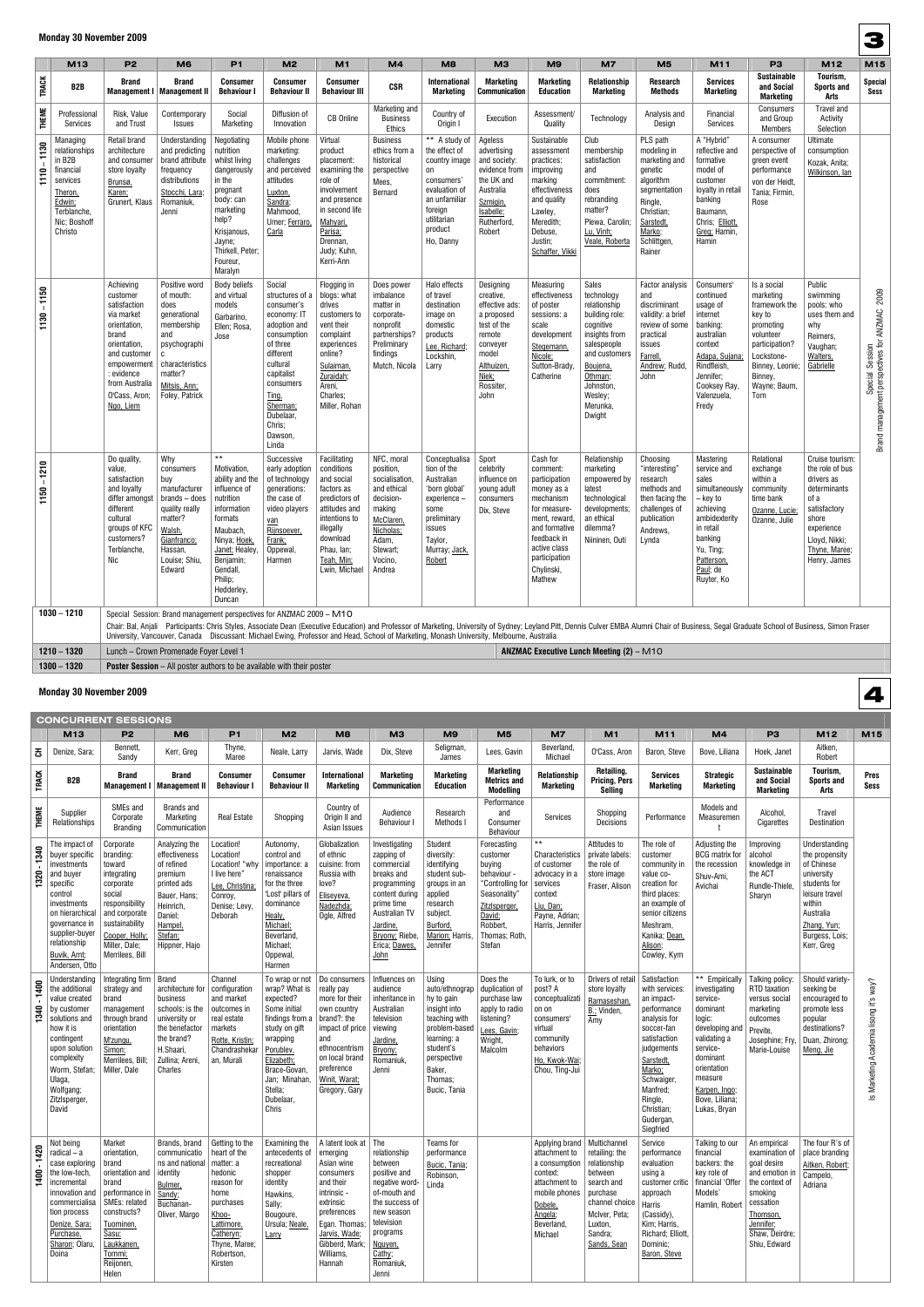|                                                                                                         | M13                                                                                                                                                       | <b>P2</b>                                                                                                                                                                                   | M <sub>6</sub>                                                                                                                                                                          | P <sub>1</sub>                                                                                                 | M <sub>2</sub>                                                                                                                                                                                                                           | M8                                                                                                                                                                                                            | M <sub>3</sub>                                                                                                                                                                                            | M <sub>9</sub>                                                                                                                                             | M <sub>5</sub>                                                                                                                | M <sub>7</sub>                                                                                                 | M <sub>1</sub>                                                                                                                                                                                                                                                                     | M11                                                                                                               | M <sub>4</sub>                                                                                                               | P <sub>3</sub>                                                                                                                             | M12                                                                                                                                                                                                                 | M15                                                                                                         |
|---------------------------------------------------------------------------------------------------------|-----------------------------------------------------------------------------------------------------------------------------------------------------------|---------------------------------------------------------------------------------------------------------------------------------------------------------------------------------------------|-----------------------------------------------------------------------------------------------------------------------------------------------------------------------------------------|----------------------------------------------------------------------------------------------------------------|------------------------------------------------------------------------------------------------------------------------------------------------------------------------------------------------------------------------------------------|---------------------------------------------------------------------------------------------------------------------------------------------------------------------------------------------------------------|-----------------------------------------------------------------------------------------------------------------------------------------------------------------------------------------------------------|------------------------------------------------------------------------------------------------------------------------------------------------------------|-------------------------------------------------------------------------------------------------------------------------------|----------------------------------------------------------------------------------------------------------------|------------------------------------------------------------------------------------------------------------------------------------------------------------------------------------------------------------------------------------------------------------------------------------|-------------------------------------------------------------------------------------------------------------------|------------------------------------------------------------------------------------------------------------------------------|--------------------------------------------------------------------------------------------------------------------------------------------|---------------------------------------------------------------------------------------------------------------------------------------------------------------------------------------------------------------------|-------------------------------------------------------------------------------------------------------------|
| 공                                                                                                       | Denize, Sara                                                                                                                                              | Bennett,<br>Sandy                                                                                                                                                                           | Kerr, Greg                                                                                                                                                                              | Thyne,<br>Maree                                                                                                | Neale, Larry                                                                                                                                                                                                                             | Jarvis, Wade                                                                                                                                                                                                  | Dix, Steve                                                                                                                                                                                                | Seligman<br>James                                                                                                                                          | Lees, Gavin                                                                                                                   | Beverland<br>Michael                                                                                           | O'Cass, Aron                                                                                                                                                                                                                                                                       | Baron, Steve                                                                                                      | Bove, Liliana                                                                                                                | Hoek, Janet                                                                                                                                | Aitken,<br>Robert                                                                                                                                                                                                   |                                                                                                             |
| <b>TRACK</b>                                                                                            | B <sub>2</sub> B                                                                                                                                          | <b>Brand</b><br><b>Management I</b>                                                                                                                                                         | <b>Brand</b><br>  Management II                                                                                                                                                         | <b>Consumer</b><br><b>Behaviour I</b>                                                                          | <b>Consumer</b><br><b>Behaviour II</b>                                                                                                                                                                                                   | <b>International</b><br>Marketing                                                                                                                                                                             | Marketing<br><b>Communication</b>                                                                                                                                                                         | <b>Marketing</b><br><b>Education</b>                                                                                                                       | <b>Marketing</b><br><b>Metrics and</b><br>Modelling                                                                           | Relationship<br><b>Marketing</b>                                                                               | Retailing,<br><b>Pricing, Pers</b><br>Selling                                                                                                                                                                                                                                      | <b>Services</b><br><b>Marketing</b>                                                                               | <b>Strategic</b><br><b>Marketing</b>                                                                                         | <b>Sustainable</b><br>and Social<br><b>Marketing</b>                                                                                       | Tourism,<br><b>Sports and</b><br>Arts                                                                                                                                                                               | Pres<br>Sess                                                                                                |
| <b>THEME</b>                                                                                            | Supplier<br>Relationships                                                                                                                                 | SMEs and<br>Corporate<br><b>Branding</b>                                                                                                                                                    | Brands and<br>Marketing<br>Communication                                                                                                                                                | <b>Real Estate</b>                                                                                             | Shopping                                                                                                                                                                                                                                 | Country of<br>Origin II and<br>Asian Issues                                                                                                                                                                   | Audience<br>Behaviour I                                                                                                                                                                                   | Research<br>Methods I                                                                                                                                      | Performance<br>and Consumer<br>Behaviour                                                                                      | Services                                                                                                       | Shopping<br>Decisions                                                                                                                                                                                                                                                              | Performance                                                                                                       | Models and<br>Measurement                                                                                                    | Alcohol,<br>Cigarettes                                                                                                                     | Travel<br>Destination                                                                                                                                                                                               |                                                                                                             |
| $1420 - 1440$                                                                                           |                                                                                                                                                           | Relating to<br>the brand:<br>using<br>narrative<br>analysis to<br>explore the<br>internal<br>brand within<br>a large<br>organization<br>Buchanan-<br>Oliver,<br>Margo;<br>Bennett,<br>Sandy | Using the<br>brand<br>molecule<br>concept to<br>guide the<br>management<br>and<br>marketing of<br>a<br>professional<br>sports team<br>Pomering,<br>Alan; Melton,<br>Dirk; Kerr,<br>Greg |                                                                                                                | Brothers in<br>paint:<br>practice-<br>oriented<br>inquiry into a<br>tribal<br>marketplace<br>culture<br>Rokka,<br>Joonas;<br>Hietanen,<br>Joel; de<br>Valck,<br>Kristine;<br>Toyoki,<br>Sammy;<br>Sihvonen,                              |                                                                                                                                                                                                               | The effect of<br>interactive<br>program<br>loyalty<br>banners on<br>television<br>advertising<br>avoidance<br>Dix, Steve;<br>Bellman,<br>Steve;<br>Haddad,<br>Hanadi;<br>Varan, Duane                     | Marketing<br>analytics in<br><b>UK Higher</b><br>Education<br>Seligman,<br>James;<br>Taylor, John                                                          |                                                                                                                               |                                                                                                                | Creating<br>compelling<br>e-service<br>encounters:<br>examining e-<br>service<br>attributes<br>and flow<br>Carlson,<br>Jamie;<br>O'Cass, Aron                                                                                                                                      |                                                                                                                   |                                                                                                                              | Social<br>support and<br>smoking<br>cessation:<br>how do<br>quitters<br>assist each<br>other?<br>Hoek, Janet;<br>Watkins,<br>Leah          |                                                                                                                                                                                                                     |                                                                                                             |
|                                                                                                         | 1340 - 1440                                                                                                                                               |                                                                                                                                                                                             | President's Session - Is Marketing Academia losing it's way? - M15                                                                                                                      |                                                                                                                | Antti                                                                                                                                                                                                                                    |                                                                                                                                                                                                               |                                                                                                                                                                                                           |                                                                                                                                                            |                                                                                                                               |                                                                                                                |                                                                                                                                                                                                                                                                                    |                                                                                                                   |                                                                                                                              |                                                                                                                                            |                                                                                                                                                                                                                     |                                                                                                             |
|                                                                                                         |                                                                                                                                                           |                                                                                                                                                                                             | Chair: Mark Gabbott, ANZMAC President Panel: Michael Kleinaltenkamp, John Roberts, Jill Sweeny, Mark Uncles, Rod Brodie                                                                 |                                                                                                                |                                                                                                                                                                                                                                          |                                                                                                                                                                                                               |                                                                                                                                                                                                           |                                                                                                                                                            |                                                                                                                               |                                                                                                                |                                                                                                                                                                                                                                                                                    |                                                                                                                   |                                                                                                                              |                                                                                                                                            |                                                                                                                                                                                                                     |                                                                                                             |
|                                                                                                         | 1440 - 1510                                                                                                                                               |                                                                                                                                                                                             | Afternoon Tea - Crown Promenade Foyer Level 1                                                                                                                                           |                                                                                                                |                                                                                                                                                                                                                                          |                                                                                                                                                                                                               |                                                                                                                                                                                                           |                                                                                                                                                            |                                                                                                                               |                                                                                                                |                                                                                                                                                                                                                                                                                    |                                                                                                                   |                                                                                                                              |                                                                                                                                            |                                                                                                                                                                                                                     |                                                                                                             |
|                                                                                                         |                                                                                                                                                           |                                                                                                                                                                                             |                                                                                                                                                                                         |                                                                                                                |                                                                                                                                                                                                                                          |                                                                                                                                                                                                               |                                                                                                                                                                                                           |                                                                                                                                                            |                                                                                                                               |                                                                                                                |                                                                                                                                                                                                                                                                                    |                                                                                                                   |                                                                                                                              |                                                                                                                                            |                                                                                                                                                                                                                     |                                                                                                             |
|                                                                                                         |                                                                                                                                                           | <b>CONCURRENT SESSIONS</b>                                                                                                                                                                  |                                                                                                                                                                                         | P <sub>1</sub>                                                                                                 |                                                                                                                                                                                                                                          |                                                                                                                                                                                                               |                                                                                                                                                                                                           |                                                                                                                                                            |                                                                                                                               |                                                                                                                | M <sub>7</sub>                                                                                                                                                                                                                                                                     |                                                                                                                   |                                                                                                                              |                                                                                                                                            |                                                                                                                                                                                                                     |                                                                                                             |
|                                                                                                         | M13<br>Polonsky                                                                                                                                           | P <sub>2</sub><br>Uncles,                                                                                                                                                                   | M <sub>6</sub><br>Mavondo,                                                                                                                                                              | Murphy,                                                                                                        | M <sub>2</sub><br>Beckmann,                                                                                                                                                                                                              | M15<br>Sadeque,                                                                                                                                                                                               | M <sub>8</sub><br>Camit,                                                                                                                                                                                  | M <sub>3</sub>                                                                                                                                             | M <sub>9</sub><br>Griffiths,                                                                                                  | M <sub>5</sub><br>Stewart,                                                                                     | Menezes,                                                                                                                                                                                                                                                                           | M1                                                                                                                | M11<br>Minkiewicz,                                                                                                           | M <sub>4</sub>                                                                                                                             | P <sub>3</sub><br>Wood,                                                                                                                                                                                             | M12<br>Harrison,                                                                                            |
| $\mathfrak{S}% _{T}=\mathfrak{S}_{T}\!\left( a,b\right) ,\ \mathfrak{S}_{T}=C_{T}\!\left( a,b\right) ,$ | Michael                                                                                                                                                   | Mark                                                                                                                                                                                        | Felix                                                                                                                                                                                   | Andrew                                                                                                         | Suzanne                                                                                                                                                                                                                                  | Saalem                                                                                                                                                                                                        | Michael                                                                                                                                                                                                   | Fortin, David                                                                                                                                              | Kathleen                                                                                                                      | David                                                                                                          | Rui                                                                                                                                                                                                                                                                                | Dawes, John                                                                                                       | Joanna                                                                                                                       | O'Cass, Aron                                                                                                                               | Matthew                                                                                                                                                                                                             | Paul                                                                                                        |
| <b>TRACK</b>                                                                                            | B <sub>2</sub> B                                                                                                                                          | <b>Brand</b>                                                                                                                                                                                | Brand<br><b>Management I   Management II</b>                                                                                                                                            | <b>Consumer</b><br><b>Behaviour I</b>                                                                          | Consumer<br><b>Behaviour II</b>                                                                                                                                                                                                          | <b>CSR</b>                                                                                                                                                                                                    | <b>Internationa</b><br>I Marketing                                                                                                                                                                        | Marketing<br><b>Communication</b>                                                                                                                          | <b>Marketing</b><br>Education                                                                                                 | <b>Marketing</b><br><b>Metrics and</b><br>Modelling                                                            | Relationship<br>Marketing                                                                                                                                                                                                                                                          | Retailing,<br><b>Pricing Pers</b><br>Selling                                                                      | <b>Services</b><br><b>Marketing</b>                                                                                          | <b>Strategic</b><br>Marketing                                                                                                              | <b>Sustainable</b><br>and Social<br><b>Marketing</b>                                                                                                                                                                | Tourism,<br><b>Sports and</b><br>Arts                                                                       |
| <b>THEME</b>                                                                                            | Communicat<br>ion                                                                                                                                         | Community,<br>Social and<br>Place                                                                                                                                                           | <b>Branding</b><br>Issues                                                                                                                                                               | Understanding<br>Young<br>Consumers<br>Green Marketing                                                         | Shopping                                                                                                                                                                                                                                 | Advertising<br>Regulations<br>and Ethics                                                                                                                                                                      | Asian and<br>China Issues                                                                                                                                                                                 | Audience<br><b>Behaviour II</b>                                                                                                                            | Research<br>Methods II                                                                                                        | New Media                                                                                                      | Relationship<br>Quality and<br>International<br>Issues                                                                                                                                                                                                                             | Price                                                                                                             | CoCreation/<br>SDL                                                                                                           | Market<br>Orientation<br>and<br>Performance                                                                                                | Public<br>Health and<br>Social<br>Marketing                                                                                                                                                                         | Religious<br>Tourism,<br><b>Group Travel</b><br>Ecotourism                                                  |
| 1530<br>1510                                                                                            | The<br>effectiveness<br>of brand<br>management<br>instruments in<br>building and<br>leveraging<br>component<br>supplier brand<br>strength<br>Worm, Stefan | Place<br>branding:<br>representing<br>sense of place<br>Campelo,<br>Adriana;<br>Aitken, Rob;<br>Gnoth,<br>Juergen;<br>Thyne, Maree                                                          | Mechanisms<br>that shape<br>and<br>perpetuate the<br>employer<br>branding<br>process<br>Moroko, Lara;<br>Uncles, Mark                                                                   | Profiling<br>generation $Y -$<br>where do they $\vert$ Demographic<br>travel?<br>Kattiyapornpo<br>ng, Uraiporn | Who and<br>why?<br>and<br>psychographi<br>c differences<br>between<br>consumers<br>who have<br>altered their<br>shopping<br>behaviour<br>during a<br>recession and<br>those who<br>have not<br>Pentecost,<br>Robin;<br>Andrews,<br>Lynda | Enhancing or<br>inhibiting<br>advertising's<br>sustainability:<br>an overview of $ $ h context<br>advertising<br>standards<br>organisations<br>in Australia<br>Crawford,<br>Robert;<br>Spence-<br>Stone, Ruth | A comparison<br>of factual/low<br>emotional/hig<br>message<br>appeals:<br>persuading<br>Chinese<br>smokers to<br>ring the<br>Chinese<br>quitline<br>Camit,<br>Michael;<br>Noble, Gary;<br>Algie, Jennifer | The effect of<br>program<br>context versus   promotions on   student and<br>viewing<br>$90210 - a$<br>pilot study<br>Beal, Virginia;<br>Romaniuk,<br>Jenni | The<br>confluence of<br>teacher<br>personality:<br>towards a<br>research<br>agenda<br>Spanjaard,<br>Daniela;<br>Young, Louise | A conceptual<br>framework for<br>viral<br>marketing<br>Stewart,<br>David: Ewing,<br>Michael;<br>Mather, Dineli | Investigating<br>relationships<br>between<br>relationship<br>quality,<br>customer<br>loyalty and<br>cooperation:<br>an empirical<br>study of<br>convenience<br>stores'<br>franchise<br>chain systems<br>McDonnell,<br>John;<br>Beatson,<br>Amanda;<br>Huang, Chih-<br><u>Hsuan</u> | Customer-<br>base brand<br>equity and<br>price<br>acceptability:<br>an empirical<br>analysis<br>Desmet,<br>Pierre | Using service<br>logic to<br>interpret<br>customers'<br>experiences<br>during call<br>centre<br>interactions<br>Dean, Alison | Innovativenes<br>s: its<br>antecedents<br>and<br>relationship to<br><b>SME</b> business<br>performance<br>Hog,<br>Mohammad:<br>Ha, Norbani | A qualitative<br>investigation<br>of sources of<br>value in social<br>marketing<br>from the lens<br>of a public<br>health service<br>Zainuddin,<br>Nadia: Previte,<br>Josephine;<br>Russell-<br>Bennett,<br>Rebekah | Segmentation<br>of the spiritual<br>tourism<br>market<br>Hag, Faroog;<br>Newby,<br>Leonce;<br>Jackson, John |

#### **Monday 30 November 2009**

|              | M13                                                                                                                                                                                     | P <sub>2</sub>                                                                                                                                                             | M <sub>6</sub>                                                                                                              | <b>P1</b>                                                                                                                                                                                 | M <sub>2</sub>                                                                                                                                                                                                                  | M15                                                                                                                                                                                 | M <sub>8</sub>                                                                                                  | M <sub>3</sub>                                                                                                                                                                                                        | M <sub>9</sub>                                                                                                                                                         | M <sub>5</sub>                                                                                                                                                                                       | M <sub>7</sub>                                                                                                                                                                                                                                      | M1                                                                                                                                                                                                                                  | M11                                                                                                                                                                                   | M <sub>4</sub>                                                                                                                                                                                                                         | P <sub>3</sub>                                                                                                                                                                                | M12                                                                                                                                                                                                                                |
|--------------|-----------------------------------------------------------------------------------------------------------------------------------------------------------------------------------------|----------------------------------------------------------------------------------------------------------------------------------------------------------------------------|-----------------------------------------------------------------------------------------------------------------------------|-------------------------------------------------------------------------------------------------------------------------------------------------------------------------------------------|---------------------------------------------------------------------------------------------------------------------------------------------------------------------------------------------------------------------------------|-------------------------------------------------------------------------------------------------------------------------------------------------------------------------------------|-----------------------------------------------------------------------------------------------------------------|-----------------------------------------------------------------------------------------------------------------------------------------------------------------------------------------------------------------------|------------------------------------------------------------------------------------------------------------------------------------------------------------------------|------------------------------------------------------------------------------------------------------------------------------------------------------------------------------------------------------|-----------------------------------------------------------------------------------------------------------------------------------------------------------------------------------------------------------------------------------------------------|-------------------------------------------------------------------------------------------------------------------------------------------------------------------------------------------------------------------------------------|---------------------------------------------------------------------------------------------------------------------------------------------------------------------------------------|----------------------------------------------------------------------------------------------------------------------------------------------------------------------------------------------------------------------------------------|-----------------------------------------------------------------------------------------------------------------------------------------------------------------------------------------------|------------------------------------------------------------------------------------------------------------------------------------------------------------------------------------------------------------------------------------|
| <b>TRACK</b> | B <sub>2</sub> B                                                                                                                                                                        | <b>Brand</b>                                                                                                                                                               | <b>Brand</b><br><b>Management I   Management II</b>                                                                         | <b>Consumer</b><br><b>Behaviour I</b>                                                                                                                                                     | <b>Consumer</b><br><b>Behaviour II</b>                                                                                                                                                                                          | <b>CSR</b>                                                                                                                                                                          | <b>International</b><br><b>Marketing</b>                                                                        | Marketing<br><b>Communication</b>                                                                                                                                                                                     | <b>Marketing</b><br><b>Education</b>                                                                                                                                   | <b>Marketing</b><br><b>Metrics and</b><br><b>Modelling</b>                                                                                                                                           | Relationship<br><b>Marketing</b>                                                                                                                                                                                                                    | Retailing,<br><b>Pricing Pers</b><br>Sellina                                                                                                                                                                                        | <b>Services</b><br><b>Marketing</b>                                                                                                                                                   | <b>Strategic</b><br><b>Marketing</b>                                                                                                                                                                                                   | <b>Sustainable</b><br>and Social<br><b>Marketing</b>                                                                                                                                          | Tourism,<br>Sports and<br>Arts                                                                                                                                                                                                     |
| <b>THEME</b> | Communication                                                                                                                                                                           | Community.<br>Social and<br>Place                                                                                                                                          | <b>Branding</b><br><b>Issues</b>                                                                                            | Understanding<br>Young<br><b>Consumers</b><br>Green Marketing                                                                                                                             | Shopping                                                                                                                                                                                                                        | Advertising<br>Regulations<br>and Ethics                                                                                                                                            | Asian and<br>China Issues                                                                                       | Audience<br><b>Behaviour II</b>                                                                                                                                                                                       | Research<br><b>Methods II</b>                                                                                                                                          | New Media                                                                                                                                                                                            | Relationship<br>Quality and<br>International<br><b>Issues</b>                                                                                                                                                                                       | Price                                                                                                                                                                                                                               | CoCreation/<br>SDL                                                                                                                                                                    | Market<br>Orientation<br>and<br>Performance                                                                                                                                                                                            | Public<br>Health and<br>Social<br>Marketing                                                                                                                                                   | Religious<br>Tourism,<br><b>Group Travel</b><br>Ecotourism                                                                                                                                                                         |
| 1550<br>1530 | Moving<br>towards<br>solution<br>business:<br>challenges<br>for internal<br>communicati<br>$on - a$ pilot<br>study<br>Ryynänen,<br>Harri:<br>Salminen,<br>Risto;<br>Pekkarinen,<br>Olli | <b>Brand</b><br>community<br>as a strategy<br>for<br>conquering<br>virtual<br>worlds<br>Halvorson,<br>Wade;<br>Steyn, Peter                                                | Factors<br>influencing<br>effective<br>rebranding<br>strategy<br>Liu, Shuk<br>Woon: Tang,<br>Esther                         | Examining<br>the<br>influences of<br>intentions to<br>purchase<br>green mobile<br>phones<br>among<br>young<br>consumers:<br>an empirical<br>analysis<br>Ng. Serena<br>Paladino,<br>Angela | Ethical<br>intentions.<br>unethical<br>shopping<br>baskets:<br>understandin<br>g the<br>intentions-<br>behaviour<br>gap of<br>ethically-<br>minded<br>consumers<br>Carrington,<br>Michal;<br>Neville, Ben;<br>Whitwell,<br>Greg | Corporate<br>codes of<br>ethics in<br>Australis,<br>Canada and<br>USA:<br>measureme<br>nt and<br>structural<br>properties of<br>a cross-<br>cultural<br>model<br>Svensson.<br>Goran | The black<br>market in<br>China<br>lightens up<br>Bennett, Dag                                                  | We have a<br>simulcast<br>but why is<br>the remote<br>not stuck?<br>Tran,<br>Khuyen;<br>Pocock,<br>Ann; Beal,<br>Virginia                                                                                             | Customer<br>experience<br>management<br>in UK Higher<br>Education a<br>mixed<br>methods<br>study<br>Seligman,<br>James;<br>Taylor, John                                | Samboy,<br>facebook<br>and the<br>bushfires:<br>extreme<br>conditions<br>and the<br>persistence<br>of marketing<br>theory<br>Habel,<br>Cullen                                                        | The<br>mediating<br>effects of<br>relationship<br>marketing<br>orientation<br>(RMO) on<br>the<br>antecedents<br>0f<br>international<br>joint venture<br>(UV)<br>performance<br>in Thailand<br>Nik Mat, Nik<br>Kamariah:<br>Wadeecharo<br>en, Wanida | The<br>perceived<br>benefits of<br>price-related<br>promotions<br>and the<br>impact of<br>consumer<br>price<br>knowledge:<br>the case of<br>the German<br>automobile<br>market<br>Zerres,<br>Christopher;<br>Hünerberg,<br>Reinhard | Co-evolution<br>of a virtual<br>experience<br>environment<br>s: the<br>application<br>of a<br>business<br>model to the<br>Machinima<br>Community<br>Garry, Tony;<br>Harwood,<br>Tracy | <b>Business</b><br>model<br>innovation<br><b>VS</b><br>replication:<br>financial<br>performance<br>implications<br>of strategic<br>emphases<br>Aspara,<br>Jaakko;<br>Tikkanen<br>Henrikki:<br>Hietanen.<br>Joel;<br>Sihvonen,<br>Antti | Social<br>networking,<br>social<br>harassment<br>and social<br>policy<br>Bednall,<br>David; Hirst,<br>Alan;<br>Ashwin.<br>Marie; İçöz,<br>Orhan;<br>Hultén,<br>Bertil;<br>Bednall.<br>Timothy | Religion<br>meets<br>commemora<br>tion:<br>pilgrimages<br>and tours to<br>battlefields<br>of the<br>Western<br>Front<br>Clarke,<br>Peter:<br>Eastgate,<br>Anne                                                                     |
| 1610<br>1550 | A<br>conceptual<br>framework<br>for<br>modelling<br>the<br>antecedents<br>of client<br>loyalty in the<br>advertising<br>industry<br>context<br>Levin.<br>Elizabeth;<br>Lobo,<br>Antonio | <b>Brand</b><br>communities<br>and the role<br>of local<br>dealers<br>Hartleb,<br>Vivian;<br>Evanschitzky<br>, Heiner;<br>Woisetschlä<br>ger, David;<br>Ramasesha<br>n, B. | Difficult to<br>evaluate<br>product<br>features:<br>why credible<br>branding<br>matters<br>Wise,<br>Chelsea:<br>Burke, Paul | The adoption<br>of solar<br>water<br>heating:<br>exploring the<br>New Zealand<br>case<br>Murphy,<br>Andrew;<br>Donoghue,<br>Michael                                                       | Indian<br>restaurants<br>and<br>Sydneysider<br>s: a<br>perceptual<br>study<br>Razzaque,<br>Mohammed                                                                                                                             | Use of<br>codes of<br>ethics by<br>New Zealand<br>marketing<br>research<br>organization<br>S<br>Yallop, Anca                                                                        | Understandi<br>ng cultural<br>values of<br>Gen Y<br>Chinese<br>consumers<br>Smith,<br>Simon; Rao<br>Hill, Sally | Cutting<br>through the<br>clutter? a<br>field<br>experiment<br>measuring<br>behavioural<br>responses to<br>an ambient<br>form of<br>advertising<br>Abdul-<br>Razzag,<br>Serrin;<br>Ozanne,<br>Lucie; Fortin,<br>David | The peer<br>review<br>process:<br>how often<br>do blind<br>reviewers<br>agree in their<br>final<br>recommend<br>ation?<br>Griffiths,<br>Kathleen;<br>Dobele.<br>Angela | $\star\star$<br>Extending<br>then refuting<br>Godenberg,<br>Libai &<br>Muller:<br>Demonstrati<br>ng a<br>complex<br>systems<br>approach to<br>developing<br>and testing<br>theory<br>Winzar,<br>Hume | A proposed<br>model of<br>customer-<br>employee<br>interactions<br>leading to<br>overall<br>customer<br>satisfaction<br>in the<br>banking<br>sector of<br>Bangladesh<br>Fatima,<br>Johra;<br>Razzaque,<br>Mohammed                                  | ** Brand-<br>pack size<br>cannibalizati<br>on arising<br>from<br>temporary<br>price<br>promotions ·<br>an<br>examination<br>in two FMCG<br>markets<br>Dawes, John                                                                   | Co-creation<br>in the<br>heritage<br>sector<br>Minkiewicz<br>Joanna;<br>Evans, Jody:<br>Bridson,<br>Kerrie                                                                            | Challenges<br>to<br>implementin<br>g market<br>orientation in<br>the funds<br>management<br>industry<br>Westberg.<br>Kate:<br>Hallahan,<br>Terrence;<br>Mulye,<br>Rajendra;<br>Schwartz,<br>Michael;<br>Stavros,<br>Constantino        | Social<br>marketing<br>through<br>emotional<br>connections:<br>"myth<br>busting" in a<br>London<br>borough<br>Wood,<br>Matthew:<br>Fowlie, Julie;<br>Watt. Peter:<br>Wills,<br>Heather        | Examining<br>the<br>antecedents<br>of group-<br>oriented<br>travel<br>behaviour to<br>large-scale<br>events: a<br>conceptual<br>model and<br>propositions<br>Regan,<br>Nicole;<br>Carlson,<br>Jamie:<br>Rosenberger<br>III, Philip |

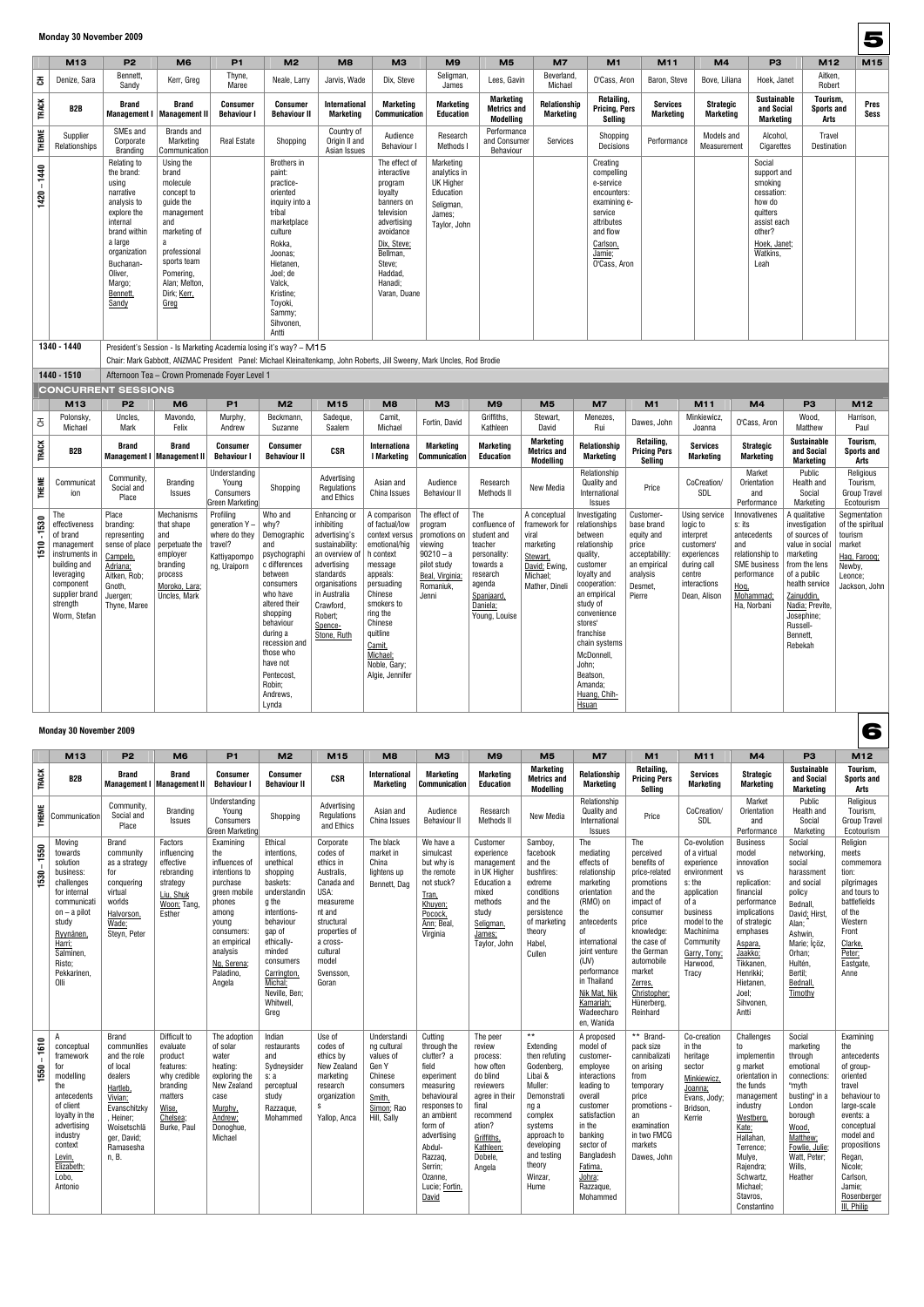|              | M <sub>13</sub>                                                                                                                                                                       | <b>P2</b>                                                                                                                                                | M <sub>6</sub>                                                                                                                                                       | P <sub>1</sub>                                                                                                    | M <sub>2</sub>                                                                                                                                                                     | M15                                                                                                                                            | M <sub>8</sub>                                                                                                                                                                                                              | МЗ                                | M <sub>9</sub>                                                                                                                                                                | M <sub>5</sub>                               | M <sub>7</sub>                                                                                                                                                                                                         | M <sub>1</sub>                               | M <sub>11</sub>                     | M4                                                                                                                                                               | P <sub>3</sub>                                                                                                                                                                                         | M12                                                                                                                                                                                        |
|--------------|---------------------------------------------------------------------------------------------------------------------------------------------------------------------------------------|----------------------------------------------------------------------------------------------------------------------------------------------------------|----------------------------------------------------------------------------------------------------------------------------------------------------------------------|-------------------------------------------------------------------------------------------------------------------|------------------------------------------------------------------------------------------------------------------------------------------------------------------------------------|------------------------------------------------------------------------------------------------------------------------------------------------|-----------------------------------------------------------------------------------------------------------------------------------------------------------------------------------------------------------------------------|-----------------------------------|-------------------------------------------------------------------------------------------------------------------------------------------------------------------------------|----------------------------------------------|------------------------------------------------------------------------------------------------------------------------------------------------------------------------------------------------------------------------|----------------------------------------------|-------------------------------------|------------------------------------------------------------------------------------------------------------------------------------------------------------------|--------------------------------------------------------------------------------------------------------------------------------------------------------------------------------------------------------|--------------------------------------------------------------------------------------------------------------------------------------------------------------------------------------------|
| <b>TRACK</b> | B <sub>2</sub> B                                                                                                                                                                      | <b>Brand</b>                                                                                                                                             | <b>Brand</b><br>Management I   Management II                                                                                                                         | <b>Consumer</b><br><b>Behaviour</b>                                                                               | <b>Consumer</b><br><b>Behaviour II</b>                                                                                                                                             | <b>CSR</b>                                                                                                                                     | <b>Internationa</b><br>I Marketing                                                                                                                                                                                          | Marketing<br><b>Communication</b> | <b>Marketing</b><br><b>Education</b>                                                                                                                                          | Marketing<br><b>Metrics and</b><br>Modellina | Relationship<br>Marketing                                                                                                                                                                                              | Retailing,<br><b>Pricing Pers</b><br>Sellina | <b>Services</b><br><b>Marketing</b> | <b>Strategic</b><br><b>Marketing</b>                                                                                                                             | <b>Sustainable</b><br>and Social<br>Marketing                                                                                                                                                          | Tourism,<br><b>Sports and</b><br>Arts                                                                                                                                                      |
| <b>THEME</b> | Communication                                                                                                                                                                         | Community,<br>Social and<br>Place                                                                                                                        | <b>Branding</b><br>Issues                                                                                                                                            | Understanding<br>Young<br>Consumers<br>Green Marketing                                                            | Shopping                                                                                                                                                                           | Advertising<br>Regulations<br>and Ethics                                                                                                       | Asian and<br>China Issues                                                                                                                                                                                                   | Audience<br><b>Behaviour II</b>   | Research<br>Methods II                                                                                                                                                        | New Media                                    | Relationship<br>Quality and<br>International<br><b>Issues</b>                                                                                                                                                          | Price                                        | CoCreation/<br>SDL                  | Market<br>Orientation<br>and<br>Performance                                                                                                                      | Public<br>Health and<br>Social<br>Marketing                                                                                                                                                            | Religious<br>Tourism,<br><b>Group Travel</b><br>Ecotourism                                                                                                                                 |
| 1630<br>1610 | Exploring<br>marketing to<br>marketers-<br>a content<br>analysis of<br>advertiseme<br>nts in<br>marketing<br>news over<br>15 years<br>Arambewela<br>, Rodney;<br>Polonsky,<br>Michael | Understandi<br>ng social<br>networks in<br>consumer<br>brand<br>relationship<br>theory:<br>evidence<br>from China<br>Teo,<br>Theresa;<br>Uncles.<br>Mark | Effective<br>corporate<br>reputation<br>maintenance<br>$:$ the<br>importance<br>0f<br>codification<br>Yakimova.<br>Raisa;<br>Mavondo,<br>Felix:<br>Freeman.<br>Susan | Why<br>Australians<br>voluntarily<br>purchase<br>green<br>electricity? A<br>qualitative<br>study<br>Hartono, Arif | Consumers'<br>health<br>information<br>seeking<br>behaviour in<br>the food<br>market<br>Hansen.<br>Torben:<br>Thomsen.<br>Thyra Uth;<br>Beckmann,<br>Suzanne;<br><b>Boye Heidi</b> | The potential<br>effects of<br>habit in the<br>effectivenes<br>s of<br>gambling<br>warnings<br>Sadeque,<br>Saalem;<br>Mizerski.<br><b>Dick</b> | The young<br>affluent<br>Chinese and<br>their<br>attitudes<br>towards<br>using credit<br>$cards - a$<br>replication<br>study across<br>time and city<br>Thompson,<br>Frauke;<br>Worthington,<br>Steve;<br>Stewart,<br>David |                                   | The<br>universal<br>colour grid:<br>colour<br>research<br>unbiased by<br>verbal labels<br>and<br>prototypical<br>hues<br>Areni,<br>Charles;<br>Sutton-<br>Brady,<br>Catherine |                                              | A logit<br>model of<br>customer<br>churn as a<br>way to<br>improve the<br>customer<br>retention<br>strategy in<br>the fixed<br>telecommuni<br>cations<br>industry in<br>Portugal<br>Menezes,<br>Rui; Portela,<br>Sofia |                                              |                                     | Exploring<br>marketing<br>effectivenes<br>s via market<br>orientation.<br>resource<br>possession<br>and<br>marketing<br>capability<br>Ngo, Liem;<br>O'Cass, Aron | Effective<br>public sector<br>communicati<br>ons: myths<br>and<br>narratives in<br>a London<br>borough<br>Fowlie, Julie;<br>Wood.<br>Matthew;<br>Evans.<br>David; Watt,<br>Peter;<br>Thirtle,<br>James | An<br>exploration<br>of motives<br>for attending<br>Australian<br>ecotourism<br>locations<br>and their<br>Influence on<br>future<br>intentions<br>Hartley,<br>Nicole;<br>Harrison,<br>Paul |
|              | 1630                                                                                                                                                                                  | <b>Close of Sessions</b>                                                                                                                                 |                                                                                                                                                                      |                                                                                                                   |                                                                                                                                                                                    |                                                                                                                                                |                                                                                                                                                                                                                             |                                   |                                                                                                                                                                               |                                              |                                                                                                                                                                                                                        |                                              |                                     |                                                                                                                                                                  |                                                                                                                                                                                                        |                                                                                                                                                                                            |
|              | 1630 - 1730                                                                                                                                                                           | ANZMAC AGM - M1                                                                                                                                          |                                                                                                                                                                      |                                                                                                                   |                                                                                                                                                                                    |                                                                                                                                                |                                                                                                                                                                                                                             |                                   |                                                                                                                                                                               |                                              |                                                                                                                                                                                                                        |                                              |                                     |                                                                                                                                                                  |                                                                                                                                                                                                        |                                                                                                                                                                                            |
|              | 1730 - 1830                                                                                                                                                                           |                                                                                                                                                          | <b>WELCOME RECEPTION AND BEST PAPER AWARDS</b>                                                                                                                       |                                                                                                                   |                                                                                                                                                                                    |                                                                                                                                                |                                                                                                                                                                                                                             |                                   |                                                                                                                                                                               |                                              |                                                                                                                                                                                                                        |                                              |                                     | Crown Promenade Foyer Level 1                                                                                                                                    |                                                                                                                                                                                                        |                                                                                                                                                                                            |
|              |                                                                                                                                                                                       |                                                                                                                                                          |                                                                                                                                                                      |                                                                                                                   |                                                                                                                                                                                    |                                                                                                                                                |                                                                                                                                                                                                                             |                                   |                                                                                                                                                                               |                                              |                                                                                                                                                                                                                        |                                              |                                     |                                                                                                                                                                  |                                                                                                                                                                                                        |                                                                                                                                                                                            |

# CROWN CONFERENCE CENTRE MAIN FLOOR PLAN-LEVEL |



#### **POSTER PROGRAM**

|                    | MONDAY 30 NOVEMBER AND TUESDAY 1 DECEMBER 2009                                                                                                               |                                                                                |                  |
|--------------------|--------------------------------------------------------------------------------------------------------------------------------------------------------------|--------------------------------------------------------------------------------|------------------|
| $1300 -$<br>1320   | <b>Poster Presentations Session 1</b><br>All poster authors to be available with their poster                                                                |                                                                                | Foyer<br>Level 1 |
|                    | Sustainable consumption: the birth of an innovative food<br>brand within a university community                                                              | Brown, Dave                                                                    |                  |
|                    | Non-conscious effects, information types and memory: a<br>brand equity perspective                                                                           | Chylinski, Mathew                                                              | CS               |
| luxury consumption | A cross-cultural enquiry into consumer motivation for                                                                                                        | Allison, Gareth                                                                | CS               |
| food?              | Promoting sustainable consumption: what about organic                                                                                                        | Henryks, Joanna; Pearson,<br>David                                             | SSM              |
|                    | Social supermarkets - a new marketing channel?                                                                                                               | Holweg, Christina; Schnedlitz,<br>Peter; Lienbacher, Eva;<br>Weber, Daniela    | <b>RPPS</b>      |
|                    | In times of need, are there more reasons to be green?<br>Responsible consumption and the GFC                                                                 | Marroun, Sana; Donald,<br>Melissa; Freeman, Lynne;<br>Young, Louise; Benn, Sue | CS               |
|                    | Consumers' attitude toward private label and its relation<br>with their motivational values                                                                  | Nasution, Reza; Dhewanto,<br>Wawan; Sembada, Agung;<br>Dewi. Amanda            | CS               |
|                    | Exploring Aaker's (1997) Brand Personality Structure in the<br>Australian Action-Sports Clothing Market                                                      | Rosenberger III, Philip J                                                      |                  |
| Experiment         | Increasing Interaction in Marketing Courses: A Hands-On                                                                                                      | Rosenberger III, Philip J                                                      |                  |
| offers             | Clients' perception of the sustainability of tour operators'                                                                                                 | Tixier, Maud                                                                   | <b>CSR</b>       |
|                    | Gift-giving behaviour and personal values in Australia                                                                                                       | Tojib, Dewi; Tsarenko,<br>Yelena; Lekkumporn, Anny<br>Peeraya                  | CS               |
|                    | The use of suggestion systems as a tool to solicit input<br>from internal customers                                                                          | Wilson, Gregory; Du Plessis,<br>Andries; Marx, Andrew                          | CS               |
|                    | Exploring Consumers' Likelihood of Adopting Product<br>Upgrades - the Case of Apple iPod Owners' Reactions<br><b>Towards New Generation Product Releases</b> | Zhao, Vicky                                                                    | CS               |

ð

7

8



**Nomed**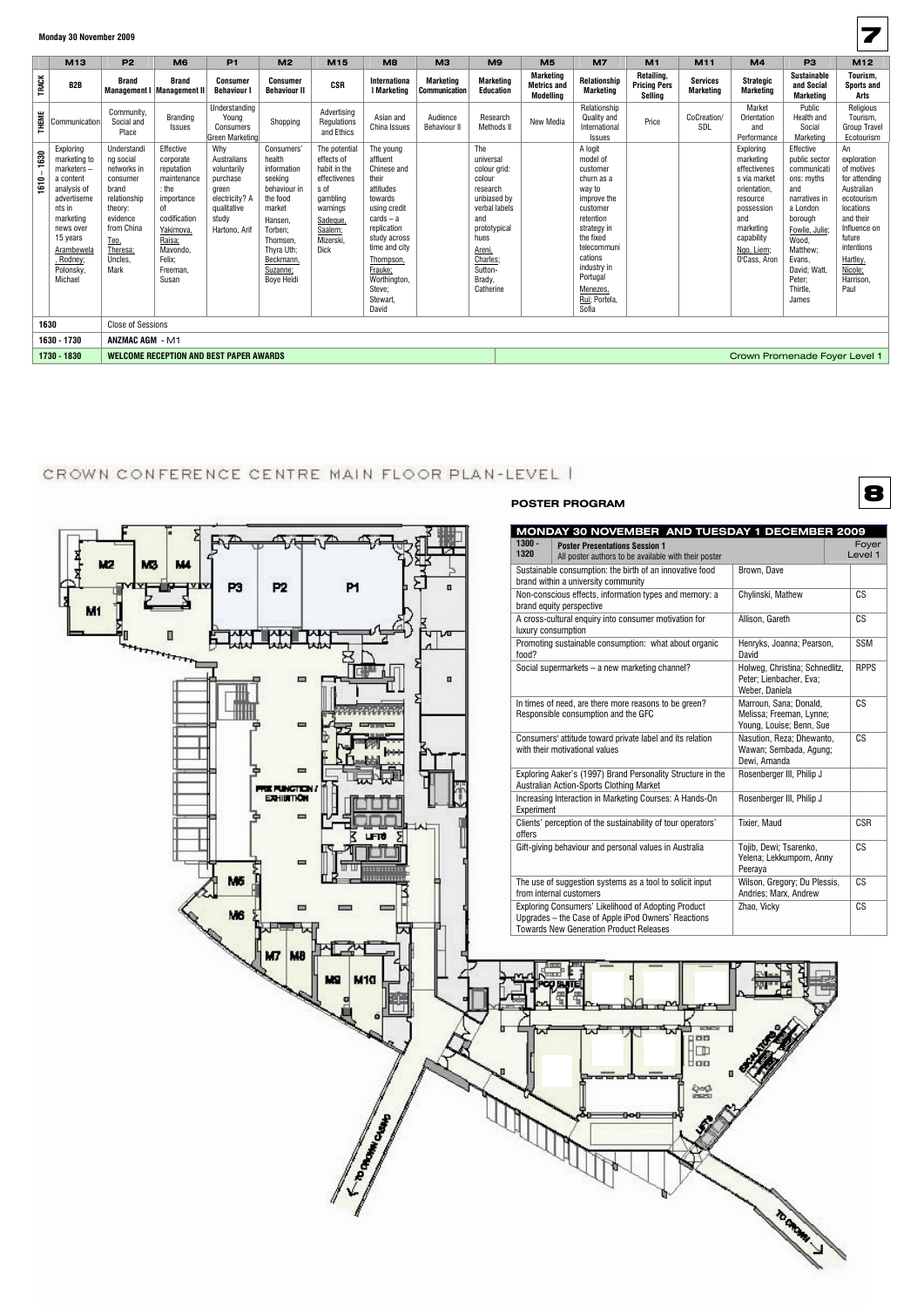## **DAY TWO - ANZMAC CONFERENCE PROGRAM 2009**

| <b>Track</b> |                                           | <b>Track Chairs</b>                        | <b>Track</b> |                                                     | <b>Track Chairs</b>                             |
|--------------|-------------------------------------------|--------------------------------------------|--------------|-----------------------------------------------------|-------------------------------------------------|
| 1.           | B2B marketing                             | Sharon Purchase and Catherine Sutton-Brady | 10.          | <b>Relationship Marketing</b>                       | Michael Beverland amd Adam Lindgreen            |
| 2.           | <b>Brands and Brand Management</b>        | Deon Nel and Leyland Pitt                  | 11.          | Research Methods*                                   | Fely Evangelista and Rita Di Mascio             |
| 3.           | <b>Consumer Behaviour</b>                 | Suzan Burton, David Bednell and Ken Hyde   | 12.          | Retailing, Pricing & Personal Selling               | Aron O'Cass and John Cadogan                    |
| 4.           | Corporate Social Responsibility & Ethics  | Michael Polonsky and Janet Hoek            | 13.          | Services Marketing*                                 | Meredith Lawley, Sandra Gountas and Steve Baron |
| 5.           | International Marketing*                  | Stephen Saunders and Ian Phau              | 14.          | Strategic Marketing                                 | Mark Farrell and Albert Caruana                 |
| 6.           | Marketing Communications*                 | Gayle Kerr and Doug West                   | 15.          | Supply Chain Management, Logistics &<br>e-business* | Hugh Pattinson and David Low                    |
| 7.           | Marketing Education*                      | <b>Cathi McMullen and Glenn Pearce</b>     | 16.          | Sustainable & Social Issues in Marketing*           | Wayne Binney and Matthew Wood                   |
| 8.           | Marketing Metrics & Modelling             | Malcolm Wright and Thomas Salzberger       | 17.          | Tourism, Sports & Arts Marketing*                   | Greg Kerr and Sara Dolnicar                     |
| 9.           | Public Sector & Not-For-Profit Marketing* | Gillian Sullivan Mort and Adrian Sargeant  |              |                                                     |                                                 |

\* Tracks of interest to both ANZAM and ANZMAC **\*\*** ANZMAC Best Papers Presenting author (where know) is underlined

|                 |                                                                                                                                                                                                  | <b>TUESDAY 1 DECEMBER 2009</b>                                                                                                                                                            |                                                                                                                                                                         |                                                                                                                                                                                          |                                                                                                                                                                                                                              |                                                                                                                                                                                                            |                                                                                                                                                                       |                                                                                                                                                                                                          |                                                                                                                                          |                                                                                                                                                                                                                                     |                                                                                                                                                                                           |                                                                                                                                                                                                                        |                                                                                                                                                                                        |                                                                                                                                                                                               |                                                                                                                                                                                                                                     |                                                  |
|-----------------|--------------------------------------------------------------------------------------------------------------------------------------------------------------------------------------------------|-------------------------------------------------------------------------------------------------------------------------------------------------------------------------------------------|-------------------------------------------------------------------------------------------------------------------------------------------------------------------------|------------------------------------------------------------------------------------------------------------------------------------------------------------------------------------------|------------------------------------------------------------------------------------------------------------------------------------------------------------------------------------------------------------------------------|------------------------------------------------------------------------------------------------------------------------------------------------------------------------------------------------------------|-----------------------------------------------------------------------------------------------------------------------------------------------------------------------|----------------------------------------------------------------------------------------------------------------------------------------------------------------------------------------------------------|------------------------------------------------------------------------------------------------------------------------------------------|-------------------------------------------------------------------------------------------------------------------------------------------------------------------------------------------------------------------------------------|-------------------------------------------------------------------------------------------------------------------------------------------------------------------------------------------|------------------------------------------------------------------------------------------------------------------------------------------------------------------------------------------------------------------------|----------------------------------------------------------------------------------------------------------------------------------------------------------------------------------------|-----------------------------------------------------------------------------------------------------------------------------------------------------------------------------------------------|-------------------------------------------------------------------------------------------------------------------------------------------------------------------------------------------------------------------------------------|--------------------------------------------------|
|                 | 0730 - 0900                                                                                                                                                                                      | Registration                                                                                                                                                                              |                                                                                                                                                                         |                                                                                                                                                                                          |                                                                                                                                                                                                                              |                                                                                                                                                                                                            |                                                                                                                                                                       |                                                                                                                                                                                                          |                                                                                                                                          |                                                                                                                                                                                                                                     |                                                                                                                                                                                           |                                                                                                                                                                                                                        |                                                                                                                                                                                        |                                                                                                                                                                                               | Crown Promenade Foyer Level 1                                                                                                                                                                                                       |                                                  |
|                 | 0730 - 0845                                                                                                                                                                                      |                                                                                                                                                                                           | ANZAM Executive Breakfast Meeting (3) - M10                                                                                                                             |                                                                                                                                                                                          |                                                                                                                                                                                                                              |                                                                                                                                                                                                            |                                                                                                                                                                       |                                                                                                                                                                                                          | $0715 - 0830$                                                                                                                            |                                                                                                                                                                                                                                     |                                                                                                                                                                                           | CIM Industry Breakfast (by invitation only) $-$ P3                                                                                                                                                                     |                                                                                                                                                                                        |                                                                                                                                                                                               |                                                                                                                                                                                                                                     |                                                  |
|                 |                                                                                                                                                                                                  | <b>CONCURRENT SESSIONS</b>                                                                                                                                                                |                                                                                                                                                                         |                                                                                                                                                                                          |                                                                                                                                                                                                                              |                                                                                                                                                                                                            |                                                                                                                                                                       |                                                                                                                                                                                                          |                                                                                                                                          |                                                                                                                                                                                                                                     |                                                                                                                                                                                           |                                                                                                                                                                                                                        |                                                                                                                                                                                        |                                                                                                                                                                                               |                                                                                                                                                                                                                                     |                                                  |
|                 | M13                                                                                                                                                                                              | P <sub>2</sub>                                                                                                                                                                            | P <sub>1</sub>                                                                                                                                                          | M <sub>2</sub>                                                                                                                                                                           | M15                                                                                                                                                                                                                          | M8                                                                                                                                                                                                         | M <sub>3</sub>                                                                                                                                                        | M <sub>9</sub>                                                                                                                                                                                           | M1                                                                                                                                       | M <sub>5</sub>                                                                                                                                                                                                                      | M11                                                                                                                                                                                       | M4                                                                                                                                                                                                                     | <b>M7</b>                                                                                                                                                                              | M <sub>6</sub>                                                                                                                                                                                | M12                                                                                                                                                                                                                                 | P <sub>3</sub>                                   |
| 공               | Worm, Stefan                                                                                                                                                                                     | Webster<br>Cynthia                                                                                                                                                                        | Brennan,<br>Mike                                                                                                                                                        | Craig-Lees,<br>Margaret                                                                                                                                                                  | Morrison,<br>Pamela                                                                                                                                                                                                          | Quester,<br>Pascale                                                                                                                                                                                        | Phau, Ian                                                                                                                                                             | Fulcher,<br>Patricia                                                                                                                                                                                     | Khan, Aila;                                                                                                                              | Marck,<br>Michael                                                                                                                                                                                                                   | Oppewal,<br>Harmen                                                                                                                                                                        | Fahy, John                                                                                                                                                                                                             | Yap, Kenneth                                                                                                                                                                           | Smith,<br>Samantha                                                                                                                                                                            | Lee, Jenny<br>(Jiyeon)                                                                                                                                                                                                              |                                                  |
| <b>TRACK</b>    | B2B                                                                                                                                                                                              | <b>Brand</b><br><b>Management</b>                                                                                                                                                         | <b>Consumer</b><br><b>Behaviour I</b>                                                                                                                                   | <b>Consumer</b><br><b>Behaviour II</b>                                                                                                                                                   | <b>CSR</b>                                                                                                                                                                                                                   | International<br>Marketing                                                                                                                                                                                 | Marketing<br><b>Communicati</b><br><b>on</b>                                                                                                                          | <b>Marketing</b><br><b>Education</b>                                                                                                                                                                     | Research<br>Methods                                                                                                                      | <b>Retailing</b><br><b>Pricing, Pers</b><br>Selling                                                                                                                                                                                 | <b>Services</b><br>Marketing                                                                                                                                                              | <b>Strategic</b><br><b>Marketing</b>                                                                                                                                                                                   | <b>Supply Chain</b><br>Logistics &<br>e-business                                                                                                                                       | <b>Sustainable</b><br>and Social<br><b>Marketing</b>                                                                                                                                          | Tourism,<br><b>Sports and</b><br>Arts                                                                                                                                                                                               | <b>Special</b><br><b>Session</b>                 |
| <b>THEME</b>    | Supplier<br>Relationships<br>/ Partnerships                                                                                                                                                      | Brand<br>Awareness &<br>Perceptions                                                                                                                                                       | Decision<br>Making                                                                                                                                                      | Socialisation<br>and Decision<br>Making                                                                                                                                                  | Definitions &<br>International<br>Experiences                                                                                                                                                                                | International<br>Services                                                                                                                                                                                  | New Media                                                                                                                                                             | Contemporar<br>y Issues                                                                                                                                                                                  | Research<br>Design and<br>Online                                                                                                         | The<br>Salesperson                                                                                                                                                                                                                  | Satisfaction<br>and Place                                                                                                                                                                 | Organisation<br>Resources                                                                                                                                                                                              | Online                                                                                                                                                                                 | Energy<br>Reduction<br>and Targeting                                                                                                                                                          | Sponsorship<br>and Events                                                                                                                                                                                                           |                                                  |
| $-0920$<br>0900 | A new wool<br>marketing<br>model:<br>exploring the<br>development<br>of a new<br>wool value<br>chain<br>Miller, Rohan;<br>Gregory,<br>David                                                      | Examining the<br>effects of the<br>offline<br>corporate<br>brand and<br>online e-<br>service<br>delivery on<br>consumer<br>trust in e-<br>retailing<br>Carlson,<br>Jamie;<br>O'Cass, Aron | Consumer-<br>based fashion<br>equity: a new<br>concept to<br>understand<br>and explain<br>fashion<br>products<br>adoption<br>Le Bon,<br>Caroline;<br>Merunka,<br>Dwight | Using<br>narrative to<br>explore<br>consumer<br>confusion<br>with generic<br>medicines<br>Corbelli,<br>Nicola; Gill,<br>Liz; Helkkula,<br>Anu; White,<br>Lesley                          | What drives<br>corporate<br>reputation in<br>consumers'<br>minds? A<br>comparative<br>study<br>between<br>China and<br>Western<br>Countries<br>Schwaiger,<br>Manfred;<br>Zhang, Yang                                         | Importance of<br>service<br>quality across<br>different<br>services<br>types: an<br>exploratory<br>study of<br>Australian<br>and Chinese<br>consumers<br>Davis,<br>Patrick; Lu,<br>Vinh; Veale,<br>Roberta | Do<br>consumers<br>experience a<br>reversal state<br>when<br>encountering<br>mobile<br>commerce<br>services<br>Davis, Robert                                          | Marketing<br>innovators<br>and the<br>future; how<br>can Australia<br>better invest<br>in innovation?<br>Clark-<br>Murphy,<br>David                                                                      | Group think<br>or effective<br>data<br>collection?<br>Conducting<br>survey<br>research with<br>children<br>Baxter,<br>Stacey             | Great<br>expectations:<br>the power of<br>store<br>atmosphere<br>and<br>merchandise<br>effects on<br>customers'<br>perceptions<br>of a retail<br>salesperson<br>Mitchell<br>Natalie;<br>Oppewal<br>Harmen;<br>Beverland,<br>Michael | An<br>exploration of<br>service<br>quality in<br>franchising<br>relationships<br>(FRANQUAL<br>Grace, Debra;<br>Weaven.<br>Scott; Zhai,<br>Sen-Jing)                                       | Marketing<br>subunits and<br>business<br>performance<br>Auh,<br>Seigyoung;<br>Merlo, Omar                                                                                                                              | Forecasting<br>the number of<br>web<br>shoppers in<br>Australia: an<br>application of<br>the bass<br>model<br>Naseri.<br>Mohammad;<br>Elliott, Greg                                    | It is a mass<br>market for<br>water and<br>energy<br>reduction<br>appeals<br>Sharp, Anne;<br>Høj, Stine                                                                                       | Consumers'<br>orientation<br>toward sport:<br>does it matter<br>for sponsors?<br>Palmer,<br>Karen; Plewa,<br>Carolin                                                                                                                |                                                  |
| $-0940$<br>0920 | The role of<br>partnership<br>characteristic<br>s, relationship<br>quality, and<br>organisational<br>capabilities<br>on alliance<br>outcomes<br>Zaman,<br>Manir;<br>Mavondo,<br>Felix            | ** Lemon-<br>Aid: brand as<br>a signal for<br>quality $-$ a<br>classroom<br>game<br>Tsao, Hsiu-<br>Yuan;<br>Campbell,<br>Colin;<br>Farshid,<br>Mana;<br>Chakrabarti,<br>Ronika            | Family<br>communicati<br>on patterns<br>and children's<br>influence on<br>family<br>decision<br>making<br>Wut, Tai<br>Ming; Chou,<br>Ting-Jui                           | Symbolic<br>consumption<br>and<br>consumer<br>identity: an<br>application of<br>social identity<br>theory to car<br>purchase<br>behaviour<br>Sowden,<br>Liza-Jane;<br>Grimmer,<br>Martin | Investing the<br>relationship<br>between<br>antecedents<br>of corporate<br>social<br>responsibility<br>and<br>organisational<br>learning<br>among<br>Malaysian<br>organizations<br>Yahya, Wan<br>Kalthom; Ha,<br>Norbani Che | The<br>Sustainability<br>or otherwise<br>of Services<br>Imports:<br>Experiences<br>in developed<br>Economies<br>Tsafack,<br>Esther;<br>Mavondo,<br>Felix                                                   | We have the<br>system, but<br>where are the<br>users?<br>Marketing<br>intranet<br>portals<br>Neill, William;<br>Richard,<br>Jame                                      | The<br>marketplace<br>as<br>classroom:<br>service-<br>learning in an<br>MBA<br>marketing<br>course<br>Finsterwalder,<br>Joerg;<br>O'Steen,<br>William;<br>Tuzovic, Sven                                  | Visual<br>research for<br>segmenting<br>emerging<br>markets<br>Greenland,<br>Steven                                                      | The effects of<br>power,<br>influence, and<br>interdepende<br>nce on the<br>effectiveness<br>of marketing<br>manager/sale<br>s manager<br>working<br>relationships<br>Massey,<br>Graham                                             | Antecedents<br>and<br>consequence<br>s of customer<br>satisfaction<br>with<br>interactive<br>voice<br>response<br>Robertson,<br>Nichola:<br>McDonald,<br>Heath                            | Examining the<br>marketing -<br>sales<br>relationships<br>and its<br>implications<br>for business<br>performance<br>Grant, Ken;<br>Nasution,<br>Hanny                                                                  | ** Internet<br>implementatio<br>n.<br>leapfrogging<br>and website<br>performance<br>Ismail,<br>Ahmad<br>Fareed;<br>Hashim, Noor<br>Hazarina;<br>Schegg,<br>Roland;<br>Murphy,<br>Jamie | Using market<br>segmentation<br>to improve<br>targeting of<br>natural<br>resource<br>management<br>expenditures<br>Morrison,<br>Mark;<br>Durante,<br>Jeanette;<br>Greig, Jenni;<br>Ward, John | When<br>happiness<br>rhymes with<br>sponsorship<br>effectiveness:<br>an<br>investigation<br>into how<br>emotional<br>valence<br>influences<br>sponsor<br>memorization<br>Bal, Charles;<br>Quester,<br>Pascale;<br>Plewa,<br>Carolin | 2<br>tween Industry and Academia<br>Interface be |
| $-1000$<br>0940 | Information<br>technology<br>and<br>relationship<br>marketing in<br>an inter-firm<br>context:<br>implications<br>for research<br><u>Johns,</u><br>Raechel;<br>Low, David<br>Blackman,<br>Deborah | Examing the<br>validity of the<br>country brand<br>personality<br>construct<br>Murphy,<br>Steven; El-<br>Banna, Alia;<br>Rojas-<br>Méndez,<br>José;<br>Papadopoulo<br>s, Nicolas          | Task factors<br>and<br>compromise<br>effect in<br>consumer<br>choice<br>Chen,<br>Junsong; Rao<br>Hill, Sally                                                            | Social and<br>situational<br>influences on<br>cross-<br>category<br>consideration<br>van Zanten,<br>Rob; Reid,<br>Mike;<br>Mavondo,<br>Felix                                             | "Damages of<br>Doubt"<br>consumer<br>skepticism<br>toward<br>environmental<br>claims in<br>China and<br>Australia<br>Gu. Haodong:<br>Morrison,<br>Pamela                                                                     | How to<br>design<br>international<br>loyalty<br>programs<br>Stier, Martin;<br>Hess, Silke                                                                                                                  | Try Hard:<br>attitudes to<br>advertising in<br>online social<br>networks<br>Kelly. Louise:<br>Kerr, Gayle;<br>Drennan,<br>Judy                                        | "I really had<br>absolutely NO<br><b>IDEA</b> what PR<br>was<br>about!!!!" -<br>an insight into<br>final year<br>students'<br>perceptions<br>of the<br>communicati<br>ons industry<br>Wolf,<br>Katharina | Learning via<br>design<br>interpolation<br>with small<br>and implicit<br>samples<br>Collins, Brett                                       | When<br>companies'<br>cash flow and<br>sustainability<br>is at stake: an<br>analysis of<br>salespeople's<br>role in the<br>collection of<br>customers'<br>late payment<br>Le Bon, Joel                                              | The role of<br>relational<br>antecedents<br>and the effect<br>of experience<br>in the<br>development<br>of service<br>loyalty<br>Bowden,<br>Jana: Dagger,<br>Tracey;<br>Elliott, Greg     | The effects of<br>sensing and<br>seizing of<br>market<br>opportunities<br>and<br>reconfiguring<br>activities on<br>the<br>organisational<br>resource<br>base<br>Wilden, Ralf;<br>Gudergan,<br>Siegfried;<br>Lings, lan | The role of<br>citizenship<br>behaviour in<br>e-service<br>quality<br>delivery in<br>blog retailing<br>Ng, Jia Yun;<br>Matanda,<br>Margaret                                            | An ecological<br>account of<br>seniors'<br>attitudes to<br>physical<br>activity:<br>social<br>marketing<br>implications<br>Pettigrew,<br>Simone                                               | Consumer<br>awareness of<br>sponsorship -<br>a FMCG<br>context<br>Woodside,<br>Frances;<br>Summers,<br>Jane                                                                                                                         | Special Session:                                 |
| $-1020$<br>1000 | Developing<br>dynamic<br>capability<br>through<br>partnership<br>the role of<br>capabilities<br>Jiang, Wei:<br>Mavondo,<br>Felix                                                                 | Xpressions of<br>generation Y:<br>Perceptions<br>in mobile<br>phone service<br>industry in<br>Pakistan<br>Rahman,<br>Salma; Azhar,<br>Sarwar                                              | Making the<br>switch - does<br>satisfaction<br>predict<br>switching<br>behaviour?<br>Korkofingas,<br>Con                                                                | Roles of<br>motivation<br>factors in<br>predicting<br>tourists'<br>intentions to<br>make<br>wellbeing<br>holidays - A<br><b>Finnish Case</b><br>Konu, Henna;<br>Laukkanen,<br>Tommi      |                                                                                                                                                                                                                              | Market<br>drivers of<br>service export<br>performance:<br>an eclectic<br>perspective<br>Lu, Vinh;<br>Quester,<br>Pascale;<br>Karunaratna,<br>Amal                                                          | $\star\star$<br>Advertising<br>for extensions<br>with<br>moderate<br>quality and/or<br>fit: get the<br>right focus<br>Dens,<br>Nathalie: De<br>Pelsmacker,<br>Patrick | Enhancing<br>practical<br>skills:<br>reflections on<br>real case<br>experience<br>Fulcher,<br>Patricia;<br>Paull, Megan                                                                                  | Online<br>surveys:<br>response<br>timeliness<br>and issues of<br>design<br>Reynolds,<br>Scott: Sharp,<br>Anne;<br>Anderson,<br>Katherine | Impact of<br>critical sales<br>events on<br>salesperson's<br>job<br>satisfaction<br>Gaur,<br>Sanjaya; Xu.<br>Yingzi: Song,<br>Kun                                                                                                   | Are inertia<br>and<br>calculative<br>commitment<br>distinct<br>constructs?<br>An indirect<br>test in the<br>financial<br>services<br>sector<br>Yanamandra<br>m, Venkata;<br>White, Lesley | The<br>organisational<br>embedded-<br>ness and<br>capabilities<br>linkages:<br>implications<br>for<br>organisational<br>performance<br>Mavondo,<br>Felix;<br>Nasution,<br>Hanny;<br>Wong, Elaine                       | Segmenting<br>consumers<br>via<br>perceptions<br>of brand<br>value in<br>virtual worlds<br>Barnes,<br>Stuart;<br>Mattsson,<br>Jan                                                      | Acceptance<br>of renewable<br>energies:<br>model<br>development<br>and first<br>empirical<br>results<br>Wiedmann,<br>Klaus-Peter;<br>Venghaus,<br>Sandra; von<br>Zitzewitz,<br>Mareike        | Testing the<br>applicability<br>of the Product<br>Consumption<br>Emotions<br>(PCE) within<br>festival<br>contexts<br>Lee, Jenny<br>(Jiyeon);<br>Kyle, Gerard                                                                        |                                                  |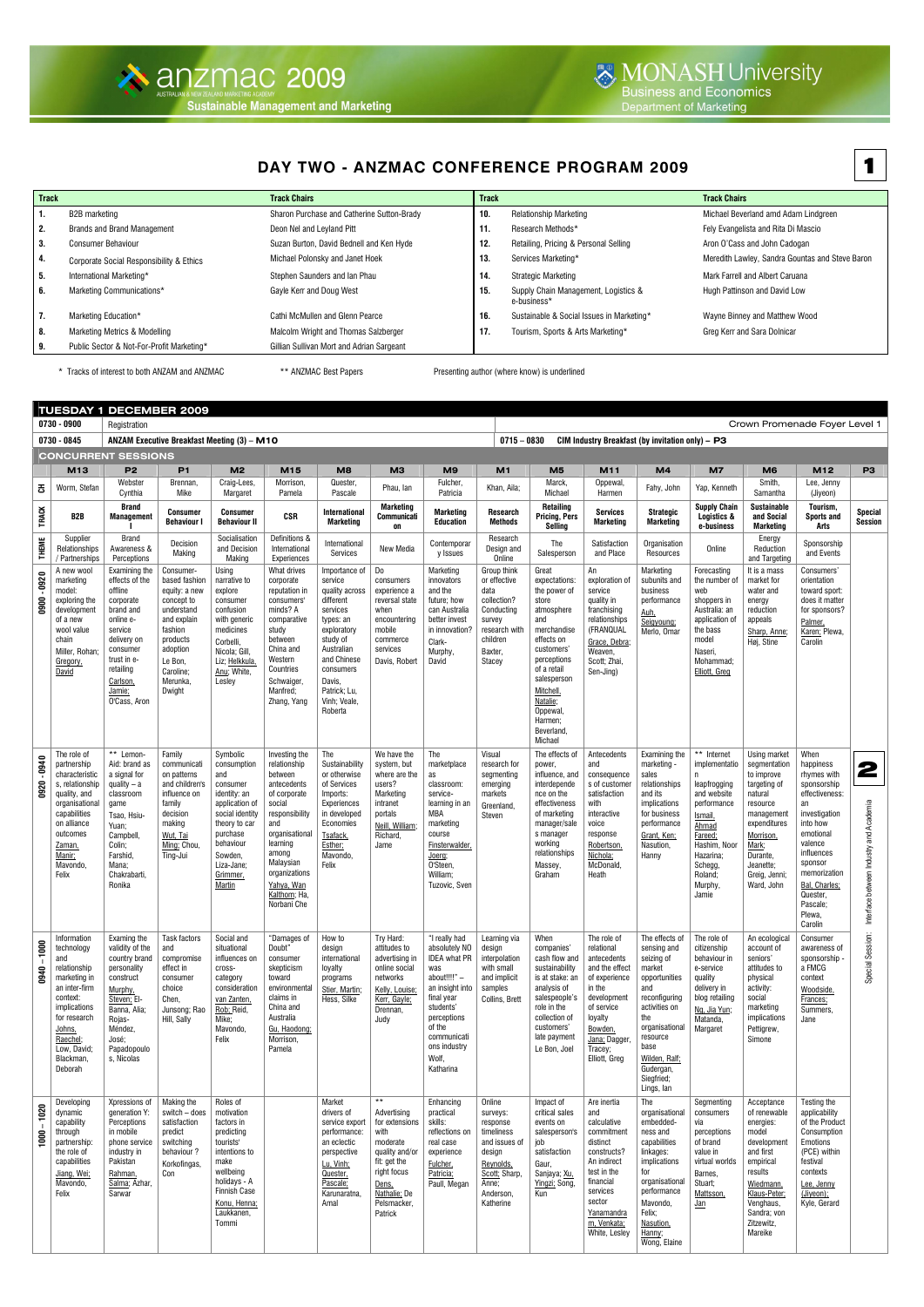|               |                                                                                                                                                                                               | <b>CONCURRENT SESSIONS</b>                                                                                                                        |                                                                                                                                                |                                                                                                                            |                                                                                                |                                                                                       |                                                                                                                                                                                                                                                                                                                    |                                                                                     |                                                                                                                                                                   |                                                                                                                                                                                                              |                                                                                                                        |                                                                                                                                                          |                                                                                                                                                                        |                                                                                                                                                                                                                                                                           |                                                                                                                                                       |                                                                                                  |
|---------------|-----------------------------------------------------------------------------------------------------------------------------------------------------------------------------------------------|---------------------------------------------------------------------------------------------------------------------------------------------------|------------------------------------------------------------------------------------------------------------------------------------------------|----------------------------------------------------------------------------------------------------------------------------|------------------------------------------------------------------------------------------------|---------------------------------------------------------------------------------------|--------------------------------------------------------------------------------------------------------------------------------------------------------------------------------------------------------------------------------------------------------------------------------------------------------------------|-------------------------------------------------------------------------------------|-------------------------------------------------------------------------------------------------------------------------------------------------------------------|--------------------------------------------------------------------------------------------------------------------------------------------------------------------------------------------------------------|------------------------------------------------------------------------------------------------------------------------|----------------------------------------------------------------------------------------------------------------------------------------------------------|------------------------------------------------------------------------------------------------------------------------------------------------------------------------|---------------------------------------------------------------------------------------------------------------------------------------------------------------------------------------------------------------------------------------------------------------------------|-------------------------------------------------------------------------------------------------------------------------------------------------------|--------------------------------------------------------------------------------------------------|
|               | M <sub>13</sub>                                                                                                                                                                               | P <sub>2</sub>                                                                                                                                    | P <sub>1</sub>                                                                                                                                 | M <sub>2</sub>                                                                                                             | M15                                                                                            | M <sub>8</sub>                                                                        | МЗ                                                                                                                                                                                                                                                                                                                 | M <sub>9</sub>                                                                      | M1                                                                                                                                                                | M <sub>5</sub>                                                                                                                                                                                               | M11                                                                                                                    | M4                                                                                                                                                       | <b>M7</b>                                                                                                                                                              | M <sub>6</sub>                                                                                                                                                                                                                                                            | M12                                                                                                                                                   | P <sub>3</sub>                                                                                   |
| <b>TRACK</b>  | B <sub>2</sub> B                                                                                                                                                                              | <b>Brand</b><br><b>Management</b>                                                                                                                 | Consumer<br><b>Behaviour I</b>                                                                                                                 | Consumer<br><b>Behaviour II</b>                                                                                            | <b>CSR</b>                                                                                     | <b>International</b><br><b>Marketing</b>                                              | <b>Marketing</b><br>Communicati<br>on                                                                                                                                                                                                                                                                              | <b>Marketing</b><br><b>Education</b>                                                | <b>Research</b><br>Methods                                                                                                                                        | <b>Retailing</b><br><b>Pricing, Pers</b><br>Sellina                                                                                                                                                          | <b>Services</b><br>Marketing                                                                                           | <b>Strategic</b><br><b>Marketing</b>                                                                                                                     | <b>Supply Chain</b><br>Logistics &<br>e-business                                                                                                                       | <b>Sustainable</b><br>and Social<br><b>Marketing</b>                                                                                                                                                                                                                      | Tourism,<br><b>Sports and</b><br>Arts                                                                                                                 | <b>Special</b><br><b>Session</b>                                                                 |
| <b>THEME</b>  | Supplier<br>Relationships<br>/ Partnerships                                                                                                                                                   | <b>Brand</b><br>Awareness &<br>Perceptions                                                                                                        | Decision<br>Making                                                                                                                             | Socialisation<br>and Decision<br>Making                                                                                    | Definitions &<br>International<br>Experiences                                                  | International<br>Services                                                             | New Media                                                                                                                                                                                                                                                                                                          | Contemporar<br>y Issues                                                             | Research<br>Design and<br>Online                                                                                                                                  | The<br>Salesperson                                                                                                                                                                                           | Satisfaction<br>and Place                                                                                              | Organisation<br>Resources                                                                                                                                | Online                                                                                                                                                                 | Energy<br>Reduction<br>and Targeting                                                                                                                                                                                                                                      | Sponsorship<br>and Events                                                                                                                             |                                                                                                  |
| $1020 - 1040$ |                                                                                                                                                                                               | Naming<br>brands:<br><i>implications</i><br>for children's<br>brand<br>awareness<br>Baxter,<br>Stacey;<br>Webster<br>Cynthia                      | The effect of<br>paired<br>comparisons<br>and income on<br>choice<br>Brennan, Mike:<br>Watkins,<br>Selwyn                                      | I am what I am<br>- the question<br>of reflexivity in<br>consumer<br>discourses<br>Emile, Renu;<br>Craig-Lees,<br>Margaret |                                                                                                | The 3 Fs:<br>franchising,<br>family and<br>friends<br>Thompson,<br>Megan              | Conceptualisin<br>g anticipatory<br>quilt to evoke<br>blood donation<br>from lapsed<br>donors<br>Lwin, Michael;<br>Phau, Ian                                                                                                                                                                                       |                                                                                     | Ensuring the<br>integrity of<br>panel<br>responses<br>from<br>commissioned<br>web-based<br>research<br>Khan, Aila;<br>Stanton, John                               | Salespersons'<br>actions that<br>influence<br>switching in a<br><b>B2B</b> context<br>Marck,<br>Michael;<br>Caemmerer.<br>Barbara                                                                            | Place<br>attachment<br>and the<br>consumption<br>of service-<br>scapes<br>Debenedetti,<br>Alain;<br>Oppewal,<br>Harmen | Resources,<br>capabilities<br>and<br>competition in<br>Higher<br>Education<br>Fahy, John;<br>Hurley,<br>SaraKate;<br>Hooley,<br>Graham;<br>DeLuca, Luigi | Risky<br>business:<br>perceived risk.<br>trust and the<br>use of E-<br>banking<br>Wong, David;<br>Loh, Claire;<br>Turner,<br>Bradley; Bak,<br>Randall; Yap,<br>Kenneth | The influence<br>of reference<br>groups on<br>alcohol<br>consumption:<br>a tri-country,<br>social market-<br>ing study of<br>young women<br>Raciti, Maria;<br>O'Hara Rebecca;<br>Harker, Debra;<br>Harker, Michael;<br>Sharma, Bishnu:<br>Reinhard Karin;<br>Davies Fiona | Australia's<br><b>Brand Equity</b><br>as a Tourism<br><b>Destination for</b><br>Latin American<br>Consumers<br>Bianchi,<br>Constanza;<br>Pike, Steven |                                                                                                  |
|               | $0900 - 1040$                                                                                                                                                                                 |                                                                                                                                                   |                                                                                                                                                | Special Session Interface between Industry and Academia - P3                                                               |                                                                                                |                                                                                       | Chair: Steve Worthington Participants: Chris Lenton, Chairman of the Board of Trustees of the Chartered Institute of Marketing ;Colin McLeod, ex-General Manager of Marketing and Communications, AFL;<br>Samantha Smith, Principle, Pinnacle Communications; Ian Duncan, 'Direct Selling Association of Australia |                                                                                     |                                                                                                                                                                   |                                                                                                                                                                                                              |                                                                                                                        |                                                                                                                                                          |                                                                                                                                                                        |                                                                                                                                                                                                                                                                           |                                                                                                                                                       |                                                                                                  |
|               | 1040 - 1110                                                                                                                                                                                   |                                                                                                                                                   |                                                                                                                                                | Morning Tea - Crown Promenade Foyer Level 1                                                                                |                                                                                                |                                                                                       |                                                                                                                                                                                                                                                                                                                    |                                                                                     |                                                                                                                                                                   |                                                                                                                                                                                                              |                                                                                                                        |                                                                                                                                                          |                                                                                                                                                                        |                                                                                                                                                                                                                                                                           |                                                                                                                                                       |                                                                                                  |
|               | M13                                                                                                                                                                                           | <b>CONCURRENT SESSIONS</b><br>P <sub>2</sub>                                                                                                      | P <sub>1</sub>                                                                                                                                 | M <sub>2</sub>                                                                                                             | M1                                                                                             | M <sub>15</sub>                                                                       | M <sub>8</sub>                                                                                                                                                                                                                                                                                                     | M <sub>3</sub>                                                                      | M <sub>9</sub>                                                                                                                                                    | <b>M7</b>                                                                                                                                                                                                    | M <sub>5</sub>                                                                                                         | M <sub>4</sub>                                                                                                                                           | M11                                                                                                                                                                    | P <sub>3</sub>                                                                                                                                                                                                                                                            | M12                                                                                                                                                   | M <sub>6</sub>                                                                                   |
| 풍             | Andresen<br>Edith                                                                                                                                                                             | Vocino, Andrea                                                                                                                                    | Uncles, Mark                                                                                                                                   | MacCarthy,<br>Martin                                                                                                       | Sweeney,<br>Jillian                                                                            | Johnson,<br>Lester                                                                    | Souchon,<br>Anne                                                                                                                                                                                                                                                                                                   | Phau, Ian                                                                           | Lefroy,<br>Kathryn                                                                                                                                                | Yu, Kevin                                                                                                                                                                                                    | Rossiter,<br>John                                                                                                      | Mizerski,<br>Katherine                                                                                                                                   | Harrison,<br>Paul                                                                                                                                                      | Reid, Mike                                                                                                                                                                                                                                                                | Ismail, Ahmad<br>Fareed                                                                                                                               |                                                                                                  |
| <b>TRACK</b>  | B2B                                                                                                                                                                                           | Brand<br><b>Managementt I</b>                                                                                                                     | Consumer<br><b>Behaviour I</b>                                                                                                                 | <b>Consumer</b><br><b>Behaviour II</b>                                                                                     | Consumer<br><b>Behaviour III</b>                                                               | CSR                                                                                   | <b>International</b><br>Marketing                                                                                                                                                                                                                                                                                  | Marketing<br><b>Communication</b>                                                   | <b>Public Sector</b><br>Not for Profit<br>Marketing                                                                                                               | Relationship<br>Marketing                                                                                                                                                                                    | Research<br><b>Methods</b>                                                                                             | <b>Retailing</b><br><b>Pricing Pers.</b><br>Selling                                                                                                      | <b>Services</b><br><b>Marketing</b>                                                                                                                                    | <b>Sustainable</b><br>and Social<br>Marketing                                                                                                                                                                                                                             | Tourism,<br><b>Sports and</b><br>Arts                                                                                                                 | <b>Special</b><br><b>Session</b>                                                                 |
| <b>THEME</b>  | Trust and<br>Commitment                                                                                                                                                                       | <b>Brand</b><br>Extension &<br><b>Cons Behaviour</b>                                                                                              | Services                                                                                                                                       | Decision<br>Making & Soc<br>Marketing                                                                                      | Word of<br>Mouth                                                                               | <b>Social Effects</b><br>of Advertising<br>and Labelling                              | Supply Chain,<br>Export and<br>Distribution                                                                                                                                                                                                                                                                        | Effect                                                                              | Commitment<br>and<br>Participation                                                                                                                                | Quality and<br>Loyalty                                                                                                                                                                                       | Analysis and<br>Measurement                                                                                            | Convenience<br>and Brands                                                                                                                                | Service<br>Recovery                                                                                                                                                    | Diet/Obesity                                                                                                                                                                                                                                                              | Online                                                                                                                                                |                                                                                                  |
| $1110 - 1130$ | Trust in<br>buyer-<br>supplier<br>relationships:<br>supplier<br>competency,<br>interpersonal<br>relationships<br>and<br>outcomes<br>Stuart, Ian;<br>Verville,<br>Jacques;<br>Taskin,<br>Nazim | The effect of<br>brand<br>extensions on<br>parent-brand<br>relationship<br>quality<br>Baazeem.<br>Thamer; Neale,<br>Larry;<br>Bougoure,<br>Ursula | Can<br>emergency<br>department<br>patients be<br>clustered by<br>their attitudes<br>and<br>behaviours?<br>Cheung, Lily;<br>Lawley,<br>Meredith | Mobile<br>payments:<br>their effect on<br>purchase<br>behaviour<br>Khan,<br>Jashim;<br>Craig-Lees,<br>Margaret             | Customer<br>evangelists: a<br>conceptual<br>model<br>Collins.<br>Nathalie;<br>Murphy,<br>Jamie | Does product<br>labelling<br>evoke guilt in<br>consumers?<br>Lim, Wesley<br>Phau, Ian | Analysing<br>beef supply<br>chain strategy<br>in Australia,<br>the United<br>States and<br>the United<br>Kingdom<br>Jie, Ferry;<br>Parton, Kevin                                                                                                                                                                   | Marketing to<br>children: the<br>premium<br>effect<br>Stuart, Helen;<br>Kerr, Gayle | <b>Build donor</b><br>identity or<br>donor<br>commitment?<br>A dilemma for<br>not-for-profit<br>organizations<br>Bove, Liliana;<br>Bednall, Tim;<br>Wei Jiang, Le | Conceptualizin<br>g relationship<br>quality in<br>franchise<br>systems:<br>dimension and<br>measures<br>Evanschitzky,<br>Heiner;<br>Backhaus,<br>Christof:<br>Woisetschlaeg<br>er, David;<br>Hartleb, Vivian | Coefficient<br>beta: a<br>neglected<br>statistic<br>Soutar, Geoff                                                      | The role of<br>convenience<br>in the<br>evolution of<br>the mall<br>Reimers,<br>Vaughan;<br>Clulow,<br>Valerie                                           | The influence<br>of quarantee<br>compensatio<br>n and fix on<br>service<br>recovery<br>McQuilken,<br>Lisa                                                              | Sustainability<br>and<br>childhood<br>obesity<br>Reisch,<br>Lucia:<br>Gwozdz,<br>Wencke;<br>Beckmann,<br>Suzanne                                                                                                                                                          | Evaluating the<br>use of the<br>web for<br>tourism<br>marketing in<br>Hong Kong<br>Kerr, Greg;<br>Burgess, Lois                                       | ial Session<br>s on best worst scaling<br>$\overline{\mathbf{z}}$<br>Specia<br>Recent progress o |

### **Tuesday 1 December 2009**

| M13                                                                                                                                                                                  |                 | P <sub>2</sub>                                                                                                                                                  | P <sub>1</sub>                                                                                                                                                        | M <sub>2</sub>                                                                                                                                           | M <sub>1</sub>                                                                                                                                        | M15                                                                                                                                                                                                                  | M <sub>8</sub>                                                                                                                                                                                                 | M <sub>3</sub>                                                                                                                                 | <b>M9</b>                                                                                                                                                                                                   | <b>M7</b>                                                                                                                                                                 | M <sub>5</sub>                                                                                                                                                                                     | M4                                                                                                                                                                                                                | M11                                                                                                                            | P <sub>3</sub>                                                                                                                                                                                                                                                               | M12                                                                                                                                                                                           | M <sub>6</sub>                                           |
|--------------------------------------------------------------------------------------------------------------------------------------------------------------------------------------|-----------------|-----------------------------------------------------------------------------------------------------------------------------------------------------------------|-----------------------------------------------------------------------------------------------------------------------------------------------------------------------|----------------------------------------------------------------------------------------------------------------------------------------------------------|-------------------------------------------------------------------------------------------------------------------------------------------------------|----------------------------------------------------------------------------------------------------------------------------------------------------------------------------------------------------------------------|----------------------------------------------------------------------------------------------------------------------------------------------------------------------------------------------------------------|------------------------------------------------------------------------------------------------------------------------------------------------|-------------------------------------------------------------------------------------------------------------------------------------------------------------------------------------------------------------|---------------------------------------------------------------------------------------------------------------------------------------------------------------------------|----------------------------------------------------------------------------------------------------------------------------------------------------------------------------------------------------|-------------------------------------------------------------------------------------------------------------------------------------------------------------------------------------------------------------------|--------------------------------------------------------------------------------------------------------------------------------|------------------------------------------------------------------------------------------------------------------------------------------------------------------------------------------------------------------------------------------------------------------------------|-----------------------------------------------------------------------------------------------------------------------------------------------------------------------------------------------|----------------------------------------------------------|
| <b>TRACK</b><br>B2B                                                                                                                                                                  |                 | <b>Brand</b><br><b>Managementt I</b>                                                                                                                            | <b>Consumer</b><br><b>Behaviour I</b>                                                                                                                                 | <b>Consumer</b><br><b>Behaviour II</b>                                                                                                                   | Consumer<br><b>Behaviour III</b>                                                                                                                      | <b>CSR</b>                                                                                                                                                                                                           | <b>International</b><br><b>Marketing</b>                                                                                                                                                                       | <b>Marketing</b><br><b>Communication</b>                                                                                                       | <b>Public Sector</b><br><b>Not for Profit</b><br><b>Marketing</b>                                                                                                                                           | Relationship<br>Marketing                                                                                                                                                 | Research<br><b>Methods</b>                                                                                                                                                                         | Retailing<br><b>Pricing Pers.</b><br>Selling                                                                                                                                                                      | <b>Services</b><br><b>Marketing</b>                                                                                            | <b>Sustainable</b><br>and Social<br><b>Marketing</b>                                                                                                                                                                                                                         | Tourism,<br><b>Sports and</b><br>Arts                                                                                                                                                         | <b>Special</b><br><b>Session</b>                         |
| <b>THEME</b><br>Trust and<br>Commitment                                                                                                                                              |                 | <b>Brand</b><br>Extension &<br>Consumer<br>Behaviour                                                                                                            | Services                                                                                                                                                              | Decision<br>Making &<br>Social<br>Marketing                                                                                                              | Word of<br>Mouth                                                                                                                                      | <b>Social Effects</b><br>of Advertising<br>and Labelling                                                                                                                                                             | Supply Chain,<br>Export and<br>Distribution                                                                                                                                                                    | Effect                                                                                                                                         | Commitment<br>and<br>Participation                                                                                                                                                                          | Quality and<br>Loyalty                                                                                                                                                    | Analysis and<br>Measurement                                                                                                                                                                        | Convenience<br>and Brands                                                                                                                                                                                         | Service<br>Recovery                                                                                                            | Diet/Obesity                                                                                                                                                                                                                                                                 | <b>Online</b>                                                                                                                                                                                 |                                                          |
| Multi-stage<br>$-1150$<br>marketing -<br>overcoming<br>1130<br>marketing<br>myopia in B2B<br>markets<br>Kleinaltenkam<br>p. Michael;<br>Classen,<br>Matthias;<br>Fischer,<br>Andreas |                 | Can political<br>brands be<br>successfully<br>extended - the<br>case of the<br>congress party<br>in India<br>Subramani,<br>Srinivasan;<br>Parulekar, Ajit       | Operationalisin<br>q co-creation:<br>service<br>dominant logic<br>and the infinite<br>game<br>Collins,<br>Nathalie:<br>Murphy,<br>Jamie                               | Secondary<br>Consumer<br>Socialisation<br>of Adults<br>Watne,<br>Torgeir;<br>Brennan, Linda                                                              | Electronic<br>word-of-<br>mouth: an<br>exploration<br>into the why,<br>what, and how<br>Soetarto, Budi;<br>Yap, Kenneth;<br>Sweeney, Jill             | Disease<br>awareness<br>advertisement<br>s in Australian<br>magazines: an<br>analysis of<br>content and<br>compliance<br>Hall, Danika;<br>Jones, Sandra;<br>Iverson, Don                                             | Exporters'<br>perceptual<br>psychic<br>distance: a<br>second order<br>formative<br>measure<br>Obadia,<br>Claude; Vida,<br>Irena; Prime,<br>Nathalie                                                            | The great<br>divide in<br>emotions<br>under<br>nostalgic<br>appeal types in<br>advertising<br>Phau, lan;<br>Marchegiani.<br><b>Christopher</b> | Perceived<br>market<br>orientation and<br>church<br>participation<br>Mulyanegara,<br>Riza;<br>Tsarenko,<br>Yelena;<br>Mavondo, Felix                                                                        | Loyality and<br>switching<br>barriers: the<br>case of<br>dissatisfied<br>customers of<br>the retail<br>banking<br>industry<br>Valenzuela,<br>Fredy                        | How<br>preferences<br>change after<br>receiving new<br>product<br>information in<br>an<br>experimental<br>choice task<br>Oppewal,<br>Harmen;<br>Morrison,<br>Mark; Wang,<br>Paul: Waller.<br>David | Retail centre<br>convenience:<br>its' influence<br>over consum<br>patronage<br>behaviour<br>Reimers,<br>Vaughan:<br>Clulow, Valerie                                                                               | Emergent<br>behaviour.<br>triggers of<br>change and<br>customer<br>engagement<br>Jarratt, Denise<br>Fayed, Ramzi               | Are parents<br>overfeeding<br>and indulging?<br>Qualitative<br>insights for<br>social<br>marketers into<br>child obesity<br>Norton, Julie;<br>Harker, Debra,<br>Harker,<br>Michael                                                                                           | Predicting<br>online travel<br>purchases: the<br>case of<br>Switzerland<br>Laesser,<br>Christian                                                                                              |                                                          |
| Gaining<br>1210<br>access to<br>customers<br>1150<br>resources<br>through<br>relationship<br>bonds<br>Baxter, Roger                                                                  | labels<br>Jenni | How consumers<br>see different<br>tiers of private<br>Nenycz-Thiel,<br>Magda;<br>Romaniuk,                                                                      | Extremeness<br>effects in<br>single and<br>multi-category<br>choice<br>Neumann,<br>Nico; Roberts.<br>John;<br>Morrison,<br>Pamela                                     | A conceptual<br>framework of<br>the causes<br>and<br>consequences<br>of the privacy<br>paradox<br>Yap, Jo En;<br>Beverland,<br>Michael;<br>Bove, Liliana | Different word-<br>of-mouth<br>styles: a<br>cluster<br>analysis of<br>positive<br>senders<br>Soutar, Geoff;<br>Sweeney,<br>Jillian;<br>Mazzarol, Tim; | The role of<br>advertising in<br>the<br>legitimization<br>of CSR<br>actions:<br>propositions<br>and a<br>conceptual<br>framework<br>Farache,<br>Francisca;<br>Perks, Keith:<br>Berry, Aidan                          | Regional trade<br>agreements: a<br>comparison<br>Plant, Elaine;<br>Taghian,<br>Mehdi                                                                                                                           | Emotions<br>under varying<br>levels of<br>historical<br>nostalgia<br>Marchegiani.<br>Christopher;<br>Phau, Ian                                 | By the power<br>vested in<br>me<br>examining the<br>'marriage' of<br>two sectors<br>through<br>nonprofit-<br>corporate<br>relationships<br>Lefroy,<br>Kathryn;<br>Tsarenko,<br>Yelena;<br>Simpson,<br>Dayna | Agency theory<br>and the<br>acceptance of<br>financial<br>advice<br>Tan, Jon;<br>Bowe, Jasha;<br>Lee, Richard                                                             | The Potential<br>Pitfalls of<br>Transferring<br>Constructs<br>across Cultural<br>Settings:<br>Experience<br>from NPD<br>Research in<br>Australia<br>Rowland,<br>Janette;<br>Kyriazis, Elias        | Retail tobacco<br>outlets:<br>variation by<br>usage<br>segment<br>Heuler,<br>Stefanie;<br>Burton, Suzan<br>Clark, Lindie                                                                                          | The rise of<br>smart<br>consumers<br>Chen, Chien-<br>Hung Tom;<br>Drennan,<br>Judy;<br>Andrews,<br>Lynda                       | Parental<br>intentions to<br>purchase<br>sustainably<br>packaged<br>snack food<br>products:<br>applying the<br>theory of<br>planned<br>behaviour and<br>norm<br>activation<br>model<br>Darvell,<br>Catherine;<br>Newton, Fiona;<br>Newton,<br>Joshua; Kirk-<br>Brown, Andrea | ** National<br>destination<br>marketing<br>organisations<br>and web 2.0<br>Hamill, Jim;<br>Ennis, Sean;<br>Attard,<br>Daniela;<br>Marck,<br>Michael                                           | Special Session<br>Recent progress on best worst scaling |
| Commitment<br>1230<br>in regional<br>strategic<br>1210<br>networks<br>  Andresen,<br>Edith;<br>Lundberg,<br>Helene;<br>Roxenhall,<br>Tommy                                           | cue             | What's in a<br>name: using a<br>diagnosticity<br>framework to<br>understand<br>consumer<br>product search<br>behaviour<br>Vocino, Andrea;<br>Oppewal,<br>Harmen | ** Interaction<br>value: an<br>investigation<br>of consumer<br>perceptions of<br>the consumer-   Martin<br>firm<br>interaction<br>Macdonald,<br>Emma;<br>Uncles, Mark | Australian gun<br>owners: an<br>endangered<br>species<br>MacCarthy,                                                                                      |                                                                                                                                                       | Message<br>variables for<br>effective<br>advertising of<br>corporate<br>social<br>responsibility<br>initiatives:<br>results of an<br>experimental<br>design<br>Pomering,<br>Alan: Johnson.<br>Lester; Noble,<br>Gary | Linking export<br>memory use<br>to export<br>performance:<br>the moderating   intention<br>role of export<br>coordination<br>and<br>environmental<br>turbulence<br>Souchon,<br>Anne; Sy-<br>Changco,<br>Joseph | Measuring<br>existential guilt<br>appeals on<br>donation<br>Lwin, Michael;<br>Phau, Ian                                                        |                                                                                                                                                                                                             | Determinants<br>of customer<br>loyalty: an<br>exploratory<br>investigation<br>on relational<br>benefits in the<br>context of<br>customer club<br>Yu, Kevin;<br>Song, Yang | Not offering<br>don't know<br>options in<br>brand image<br>surveys<br>contaminates<br>data<br>Dolnicar, Sara;<br>Rossiter, John                                                                    | The Effect of<br>Product<br>Familiarity in<br>Perceptions<br>and<br>Preferences of<br>Private Label<br>and National<br>Brands<br>Pham, Thang;<br>Mizerski,<br>Katherine;<br>Sadeque,<br>Saalem;<br>Mizerski, Dick | What's wrong<br>with me?<br>Concerns<br>about online<br>medical self-<br>diagnosis<br>Robertson,<br>Nichola;<br>Harrison, Paul | Gatekeeper<br>influence on<br>food<br>acquisition,<br>tood<br>preparation,<br>and family diet<br>Reid, Mike;<br>Worsley,<br>Tony;<br>Mavondo, Felix                                                                                                                          | Pictures on the<br>web:<br>normative<br>photo sharing<br>with friends<br>and travellers<br>Syed-Ahmad,<br>Sharifah<br>Fatimah; Kloba<br>s, Jane;<br>Ismail, Ahmad<br>Fareed;<br>Murphy, Jamie |                                                          |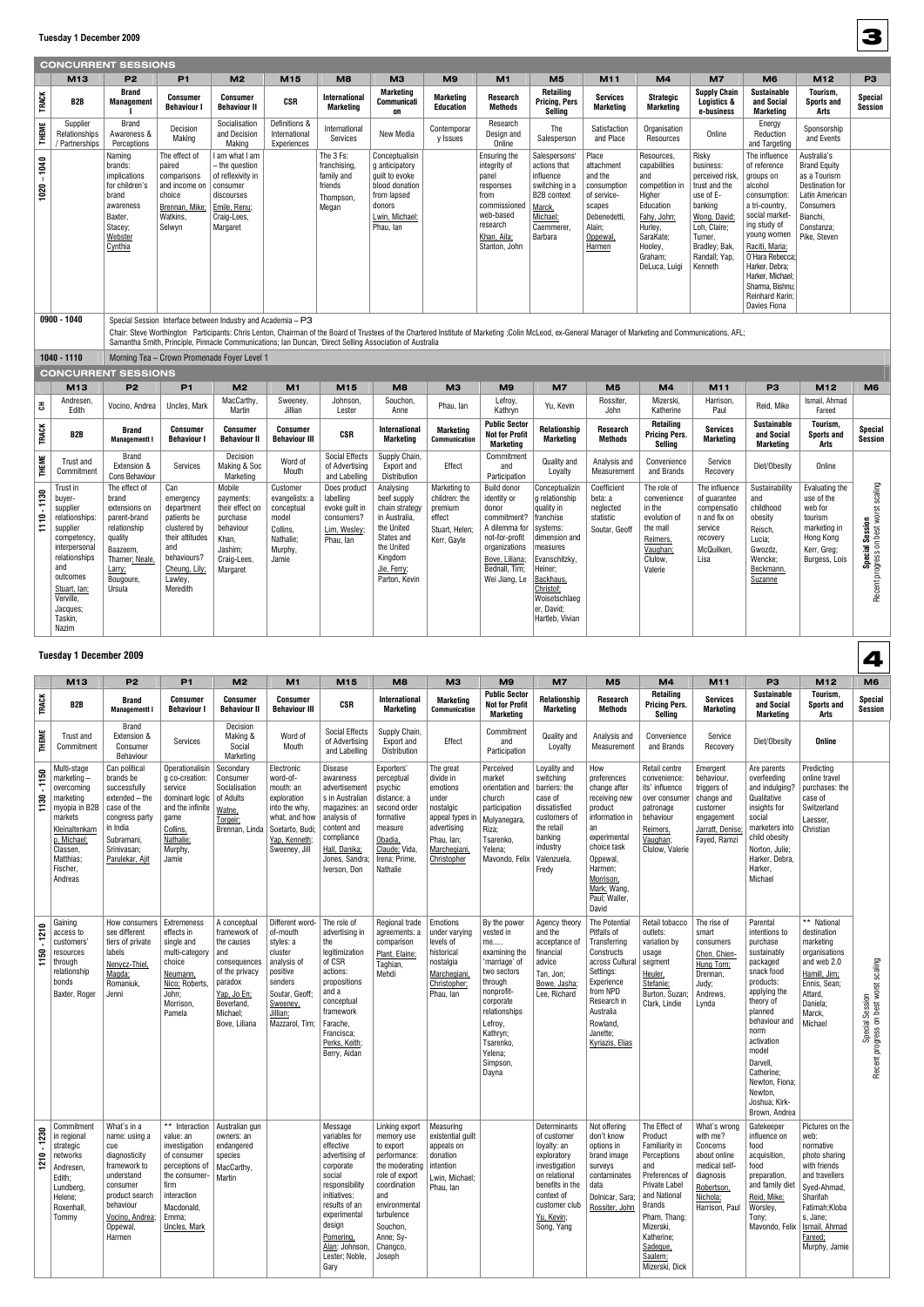1110 - 1230 **Special Session Recent progress on best worst scaling – M6** Chair: Jordan Louviere, Prof of Mkt, Exec Dir, Centre for the Study of Choice (CenSoC)  $\vert$  Participants: David Pihlens and Terry Flynn, Centre for the Study of Choice (CenSoC), Faculty of Business, Uni of Technology, Sydney

|                                | 1230 - 1330                                                                                                                                                              | Lunch - Crown Promenade Foyer Level 1                                                                                                                                                                 |                                                                                                                                                                                                                                                                                                |                                                                                                                                                    |                                                                                                                                                                                  |                                                                                                                          |                                                                                                                                                                                      |                                                                                                                                                                           |                                                                                                                                                                                        | AMJ Lunch Meeting - P3                                                                                                                                  |                                                                                                                                          |                                                                                                                                                                                                                                       |                                                                                                                                                                               |                                                                                                                                                                                                  |                                                                                                                          |                                                                                                                                                        |
|--------------------------------|--------------------------------------------------------------------------------------------------------------------------------------------------------------------------|-------------------------------------------------------------------------------------------------------------------------------------------------------------------------------------------------------|------------------------------------------------------------------------------------------------------------------------------------------------------------------------------------------------------------------------------------------------------------------------------------------------|----------------------------------------------------------------------------------------------------------------------------------------------------|----------------------------------------------------------------------------------------------------------------------------------------------------------------------------------|--------------------------------------------------------------------------------------------------------------------------|--------------------------------------------------------------------------------------------------------------------------------------------------------------------------------------|---------------------------------------------------------------------------------------------------------------------------------------------------------------------------|----------------------------------------------------------------------------------------------------------------------------------------------------------------------------------------|---------------------------------------------------------------------------------------------------------------------------------------------------------|------------------------------------------------------------------------------------------------------------------------------------------|---------------------------------------------------------------------------------------------------------------------------------------------------------------------------------------------------------------------------------------|-------------------------------------------------------------------------------------------------------------------------------------------------------------------------------|--------------------------------------------------------------------------------------------------------------------------------------------------------------------------------------------------|--------------------------------------------------------------------------------------------------------------------------|--------------------------------------------------------------------------------------------------------------------------------------------------------|
|                                | <b>CONCURRENT SESSIONS</b>                                                                                                                                               |                                                                                                                                                                                                       |                                                                                                                                                                                                                                                                                                |                                                                                                                                                    |                                                                                                                                                                                  |                                                                                                                          |                                                                                                                                                                                      |                                                                                                                                                                           |                                                                                                                                                                                        |                                                                                                                                                         |                                                                                                                                          |                                                                                                                                                                                                                                       |                                                                                                                                                                               |                                                                                                                                                                                                  |                                                                                                                          |                                                                                                                                                        |
|                                | M13                                                                                                                                                                      | P <sub>2</sub>                                                                                                                                                                                        | <b>P1</b>                                                                                                                                                                                                                                                                                      | M1                                                                                                                                                 | M15                                                                                                                                                                              | M9                                                                                                                       | МЗ                                                                                                                                                                                   | M <sub>8</sub>                                                                                                                                                            | M <sub>6</sub>                                                                                                                                                                         | M4                                                                                                                                                      | M <sub>5</sub>                                                                                                                           | M7                                                                                                                                                                                                                                    | M11                                                                                                                                                                           | M12                                                                                                                                                                                              | P <sub>3</sub>                                                                                                           | M <sub>2</sub>                                                                                                                                         |
| 공                              | Mahlamäki,<br>Tommi:                                                                                                                                                     | Rosenberger<br>III, Philip                                                                                                                                                                            | Singh,<br>Jaywant                                                                                                                                                                                                                                                                              | East. Robert                                                                                                                                       | Gazley, Aaron                                                                                                                                                                    | Shaw, Robin                                                                                                              | Jones,<br>Sandra                                                                                                                                                                     | Lawley,<br>Meredith                                                                                                                                                       | Andrews,<br>Lynda                                                                                                                                                                      | Pickering,<br>Paul                                                                                                                                      | Lang, Bodo                                                                                                                               | Lockshin,<br>Larry                                                                                                                                                                                                                    | Gountas.<br>Sandra                                                                                                                                                            | Weerawarden<br>a, Jay;                                                                                                                                                                           | Jackson,<br>Laurel                                                                                                       | Polonsky,<br>Michael                                                                                                                                   |
| <b>TRACK</b>                   | B2B                                                                                                                                                                      | Brand<br><b>Management I</b>                                                                                                                                                                          | Consumer<br><b>Behaviour I</b>                                                                                                                                                                                                                                                                 | <b>Consumer</b><br><b>Behaviour II</b>                                                                                                             | <b>CSR</b>                                                                                                                                                                       | <b>International</b><br>Marketing                                                                                        | <b>Marketing</b><br><b>Communication</b>                                                                                                                                             | <b>Marketing</b><br><b>Education I</b>                                                                                                                                    | <b>Marketing</b><br><b>Education II</b>                                                                                                                                                | Relationship<br><b>Marketing</b>                                                                                                                        | <b>Research</b><br>Methods                                                                                                               | Retailing<br><b>Pricing Pers.</b><br>Selling                                                                                                                                                                                          | <b>Services</b><br><b>Marketing</b>                                                                                                                                           | <b>Strategic</b><br><b>Marketing</b>                                                                                                                                                             | <b>Sustainable</b><br>and Social<br><b>Marketing I</b>                                                                   | <b>Sustainable</b><br>and Social<br><b>Marketing II</b>                                                                                                |
| <b>THEME</b>                   | <b>Key Account</b><br>Management                                                                                                                                         | <b>Brand</b><br>Definition,<br>Identity &<br>Trust                                                                                                                                                    | Segmentation                                                                                                                                                                                                                                                                                   | <b>New Product</b><br>Adoption and<br>Word of<br>Mouth                                                                                             | Ethical<br>Behaviour<br>and Legal<br>Constraints                                                                                                                                 | Current<br>Issues                                                                                                        | Ethics                                                                                                                                                                               | International-<br>isation I                                                                                                                                               | e-learning                                                                                                                                                                             | Commitment<br>and Retention                                                                                                                             | Measurement                                                                                                                              | Purchase<br><b>Behaviour</b>                                                                                                                                                                                                          | Consumer<br>Focus                                                                                                                                                             | Organisation<br>Learning                                                                                                                                                                         | Developing<br>Countries                                                                                                  | Industry<br><b>Issues</b>                                                                                                                              |
| $-1350$<br>1330                | ** Intra-<br>organizational<br>determinants<br>of customer<br>knowledge<br>acquisition in<br>key account<br>management<br>Salojärvi,<br>Hanna                            | Cool brands:<br>a discursive<br>identity<br>approach<br>Gurrieri,<br>Lauren                                                                                                                           | The buyer<br>behavior of<br>Chinese<br>consumers<br>of different<br>ages: an<br>investigation<br>using the<br>Juster scale<br>and the<br><b>Dirichlet</b><br>model<br>Han, Xiao;<br>Uncles, Mark                                                                                               | The influence<br>of consumer<br>innovativenes<br>s on really<br>new product<br>adoption<br>Chao, Chih-<br>Wei; Reid,<br>Mike:<br>Mavondo.<br>Felix | "Are you a<br>peer to peer<br>pirate?"<br>Attitudes<br>towards<br>downloading<br>movies and<br>TV series<br>through P2P<br>networks<br>Phau, Ian;<br>Teah, Min;<br>Lwin, Michael | Ethnic small<br>business,<br>group<br>networks and<br>internationaliz<br>ation<br>Fletcher,<br>Richard;<br>Stanton, John | Malaysian<br>Muslims'<br>perceptions of<br>controversial<br>products: the<br>case of<br>religiosity<br>de Run,<br>Ernest; Butt,<br>Muhammad<br>Mohsin; Fam,<br>Kim; Jong,<br>Hui Yin | Improving the<br>international<br>student<br>experience:<br>the role of<br>community<br>engagement<br>Lawley,<br>Meredith;<br>Matthews,<br>Julie;<br>Fleischman,<br>David | How learning<br>style<br>influences<br>students' e-<br>satisfaction<br>with self-<br>service<br>technology in<br>Higher<br>Education<br>Ward. Steven:<br>Chitty, Bill;<br>Noble, Terry | Print as a<br>channel for<br>relationship<br>marketing: a<br>case study of<br>the Swedish<br>printing<br>industry<br>Meitoft.<br>Thomas;<br>Nordin, Asa | <b>CR</b> construct<br>definition and<br>measurement:<br>applying the<br>C-OAR-SE<br>procedure<br>Lloyd,<br>Stephen                      | The role of<br>management<br>control to<br>Australian<br>SME's sales<br>effectiveness<br>Grant, Ken:<br>Laney,<br>Richard;<br>Nasution,<br>Hanny;<br>Pickett. Bill                                                                    | Which<br>customer<br>oriented<br>fitness<br>instructor<br>behaviours<br>drive<br>customer<br>relationships?<br>Long, Fiona;<br>Ouschan.<br>Robyn;<br>Ramaseshan,<br><b>B.</b> | Developing<br>market-based<br>organisational<br>learning<br>capabilities:<br>case study<br>evidence from<br>three business<br>process<br>outsourcing<br>firms<br>Malik, Ashish;<br>Sinha, Ashish | Validating<br>Kaplan's<br>constructs in<br>a developing<br>country<br>Peter, Raja;<br>Peter.<br>Vasanthi                 | Marketing and<br>society:<br>structural<br>error<br>correction<br>model of<br>marketing<br>system-<br>environment<br>effects<br>Kadirov.<br>Djavlonbek |
| 1410<br>$\blacksquare$<br>1350 | How to<br>facilitate the<br>use of<br>customer<br>knowledge in<br>key account<br>management?<br>Salojärvi,<br>Hanna;<br>Sainio, Liisa-<br>Maija;<br>Tarkiainen,<br>Anssi | Do you see<br>what I see?<br>The<br>acceptance<br>of brand<br>personality<br>by<br>individualist<br>and<br>collectivist<br>cultures<br>Raja Abdul,<br>Yasmin;<br>Oppewal.<br>Harmen;<br>Jevons, Colin | Through the<br>eves of<br>Chinese: the<br>theory of<br>planned<br>behaviour<br>and Chinese<br>consumer<br>behaviour in<br>relation to<br>Australian<br>products and<br>services<br>Smith,<br>Joanne; Liu.<br>Shuang:<br>Liesch.<br>Peter;<br>Gallois.<br>Cindy; Ren,<br>Yi; Daly,<br>Stephanie | Consumer<br>complaining<br>behaviour and<br>conflict<br>handling style<br>Dalv. Timothy:<br>Lee, Julie;<br>Soutar, Geoff                           | Motivating<br>corporate<br>social<br>responsibility<br>in the supply<br>chain<br>Powell,<br>Shaun;<br>Davies, Mark;<br>Shearer,<br>Helen-Jane                                    | <b>Barriers to</b><br>internationalis<br>ation of SMEs<br>in a<br>developing<br>country<br>Gunaratne,<br>Kodicara        | A research<br>agenda for<br>consumers'<br>skepticism<br>toward<br>advertising<br>claims (CSA)<br>Tien, Cheryl;<br>Phau, Ian                                                          | Understanding<br>International<br>student<br>mobility: what<br>motivates<br>African<br>student<br>choices?<br>Mpinganjira,<br>Mercy;<br>Rugimbana,<br>Robert              | From E-<br>reading to E-<br>learning: a<br>pedagogical<br>framework for<br>online learning<br>Lee, Geoffrey                                                                            | <b>Extending the</b><br>commitment-<br>trust model:<br>suggestions<br>for future<br>research<br>agenda<br>Laksamana,<br>Patria; Wong,<br>David          | Comparing<br>different<br>scales types<br>and formats<br>for measuring<br>consumer<br>knowledge<br>Teichmann,<br>Karin; Zins,<br>Andreas | The<br>relationship<br>between<br>network<br>effects, new<br>product<br>pricing<br>strategies and<br>sales<br>performance:<br>a quadratic<br>and<br>interaction<br>effect<br>estimation<br>Winter,<br>Susanna;<br>Sundqvist,<br>Sanna | Toward an<br>understanding<br>of customer<br>perspectives<br>on<br>organizational<br>operant<br>resources<br>Warnaby,<br>Gary; Baron,<br>Steve; Konjier,<br>Pooja             | The effect of<br>managerial<br>cognition and<br>persistence on<br>marketing<br>team<br>performance<br>Gray, David                                                                                | Cause-related<br>marketing in<br>South Africa<br>a qualitative<br>exploration<br>Human.<br>Debbie:<br>Terblanche,<br>Nic | A power<br>hungry<br>generation<br>Smith.<br>Samantha;<br>Deng, Gary                                                                                   |

### **Tuesday 1 December 2009**

|              | <b>Tuesday 1 December 2009</b>                                                                                                                                                      |                                                                                                                          |                                                                                                              |                                                                                                                                                                            |                                                                                                                                                                             |                                                                                                                                         |                                                                                                                                                                                |                                                                                                                                            |                                                                                                                                                                         |                                                                                                                                                      |                                                                                                                                                                                                            |                                                                                                                                                                                          |                                                                                                                                                                                        |                                                                                                                                                                                                                                                                     |                                                                                                                                                                         | 6                                                                                                                                                                              |
|--------------|-------------------------------------------------------------------------------------------------------------------------------------------------------------------------------------|--------------------------------------------------------------------------------------------------------------------------|--------------------------------------------------------------------------------------------------------------|----------------------------------------------------------------------------------------------------------------------------------------------------------------------------|-----------------------------------------------------------------------------------------------------------------------------------------------------------------------------|-----------------------------------------------------------------------------------------------------------------------------------------|--------------------------------------------------------------------------------------------------------------------------------------------------------------------------------|--------------------------------------------------------------------------------------------------------------------------------------------|-------------------------------------------------------------------------------------------------------------------------------------------------------------------------|------------------------------------------------------------------------------------------------------------------------------------------------------|------------------------------------------------------------------------------------------------------------------------------------------------------------------------------------------------------------|------------------------------------------------------------------------------------------------------------------------------------------------------------------------------------------|----------------------------------------------------------------------------------------------------------------------------------------------------------------------------------------|---------------------------------------------------------------------------------------------------------------------------------------------------------------------------------------------------------------------------------------------------------------------|-------------------------------------------------------------------------------------------------------------------------------------------------------------------------|--------------------------------------------------------------------------------------------------------------------------------------------------------------------------------|
| <b>TRACK</b> | B <sub>2</sub> B                                                                                                                                                                    | <b>Brand</b><br><b>Management</b>                                                                                        | Consumer<br><b>Behaviour I</b>                                                                               | <b>Consumer</b><br><b>Behaviour II</b>                                                                                                                                     | <b>CSR</b>                                                                                                                                                                  | <b>International</b><br>Marketing                                                                                                       | <b>Marketing</b><br>Communication                                                                                                                                              | <b>Marketing</b><br><b>Education I</b>                                                                                                     | <b>Marketing</b><br><b>Education II</b>                                                                                                                                 | Relationship<br>Marketing                                                                                                                            | Research<br>Methods                                                                                                                                                                                        | <b>Retailing</b><br><b>Pricing Pers.</b><br>Sellina                                                                                                                                      | <b>Services</b><br><b>Marketing</b>                                                                                                                                                    | <b>Strategic</b><br><b>Marketing</b>                                                                                                                                                                                                                                | <b>Sustainable</b><br>and Social<br><b>Marketing I</b>                                                                                                                  | <b>Sustainable</b><br>and Social<br><b>Marketing II</b>                                                                                                                        |
| THEME        | Key Account<br>Management                                                                                                                                                           | <b>Brand</b><br>Definition,<br>Identity &<br>Trust                                                                       | Segmentation                                                                                                 | <b>New Product</b><br>Adoption and<br>Word of<br>Mouth                                                                                                                     | Ethical<br><b>Behaviour</b><br>and Legal<br>Constraints                                                                                                                     | Current<br>Issues                                                                                                                       | Ethics                                                                                                                                                                         | International-<br>isation I                                                                                                                | e-learning I                                                                                                                                                            | Commitment<br>and Retention                                                                                                                          | Measurement                                                                                                                                                                                                | Purchase<br><b>Behaviour</b>                                                                                                                                                             | Consumer<br>Focus                                                                                                                                                                      | Organisation<br>Learning                                                                                                                                                                                                                                            | Developing<br>Countries                                                                                                                                                 | Industry<br><b>Issues</b>                                                                                                                                                      |
| 1410-1430    | Factors<br>affecting key<br>account<br>manager<br>performance<br>Mahlamäki,<br>Tommi:<br>Uusitalo, Olavi                                                                            | The<br>problems of<br>brand<br>definition<br>Avis, Mark                                                                  | Supporting<br>the brand<br>community:<br>buying gay<br>Choong,<br>Kelly                                      | The lingering<br>effects of<br>invalidated<br>information<br>on brand<br>attitude<br>Saheed,<br>Julian; Coker,<br><b>Brent</b>                                             | Corporate<br>social<br>responsibility<br>in the SME<br>sector: an<br>exploratory<br>investigation<br>Suprawan,<br>Lokweetpun;<br>de Bussy,<br>Nigel;<br>Dickinson,<br>Sonia | Attribute<br>purchasing<br>heterogeneity<br>: a cross-<br>country<br>comparison<br>Jarvis, Wade;<br>Stasi.<br>Antonio                   | Careful<br>whispers: the<br>effects of<br>disclosure,<br>expertise,<br>and<br>skepticism<br>on stealth<br>marketing<br>effectiveness<br>Lim, Elison;<br>Ang, Swee;<br>Tan, Soo | Internationalis<br>ation of the<br>marketing<br>curriculum:<br>desired in<br>theory but<br>what about<br>practice?<br>Archer,<br>Catherine | Students'<br>perceptions,<br>experiences<br>and beliefs<br>about<br>facebook in<br>subjects at<br>an Australian<br>university<br>Andrews,<br>Lynda;<br>Drennan,<br>Judy | The efficacy<br>of the<br>predictions<br>for customer<br>retention in<br>an interactive<br>relationship<br>Chen, Shu-<br>Ching;<br>Mavondo,<br>Felix | $***$<br>Measuring<br>word-of-<br>mouth<br>activity with<br>recommendat<br>ion items in<br>service<br>research:<br>What is<br>captured and<br>what is lost?<br>Söderlund,<br>Magnus;<br>Mattsson,<br>$lan$ | A coherent<br>pattern in<br>consumer<br>purchase<br>across price<br>tiers:<br>Australian<br>wine<br>Dawes, John;<br>Keynes,<br>Wendy;<br>Lockshin,<br>Larry;<br>Murphy,<br><b>Travis</b> | How<br>consumers<br>value mobile<br>coupon<br>services: a<br>conceptual<br>model and<br>research<br>propositions<br>Khajehzadeh,<br>Saman;<br><b>Oppewal</b><br>Harmen;<br>Tojib, Dewi | Examining<br>the role of<br>dynamic<br>combinative<br>capability and<br>learning in<br>service<br>innovation-<br>based<br>performance<br>in project-<br>oriented<br>service firms<br>Salunke,<br>Sandeep;<br>Weerawarden<br>a, Jay;<br>McColl-<br>Kennedy,<br>Janet | Early findings<br>from a study<br>of influences<br>on financial<br>decision-<br>making in a<br>chronically<br>poor rural<br>area of<br>Bangladesh<br>Jackson,<br>Laurel | Modelling<br>general and<br>carbon<br>related<br>environmenta<br>I knowledge,<br>attitudes and<br>behaviour<br>Garma,<br>Romana;<br>Vocino,<br>Andrea:<br>Polonsky,<br>Michael |
| 1450<br>1430 | Integration of<br>market<br>research and<br>customer<br>analytics: a<br>study of CRM<br>manager<br>perspectives<br>Bednall,<br>David;<br>Lichtenstein,<br>Sharman:<br>Adam, Stewart | <b>Brand Trust:</b><br>An<br>Australian<br>Replication<br>of a Two-<br>Factor<br>Structure<br>Rosenberger<br>III, Philip | <b>Brand</b><br>purchasing<br>amongst<br>older<br>customers<br>in Japan<br>Singh,<br>Jaywant;<br>Maeda, Mari | Does mode<br>of customer<br>acquisition<br>relate to<br>reported<br>recommendat<br>ion, retention<br>and<br>spending?<br>East, Robert;<br>Lomax,<br>Wendy;<br>Uncles, Mark | Marketing<br>transgression<br>s of the Trade<br>Practices<br>Act: A hazard<br>model<br>analysis<br>Gazlev.<br>Aaron; Sinha,<br>Ashish                                       | Marketing<br>competencie<br>s: a cross-<br>cultural study<br>in a<br>multinational<br>company<br>Lori Shore:<br>Shaw, Robin             | Whose<br>standards?<br>An<br>examination<br>0f<br>community<br>attitudes<br>towards<br>Australian<br>advertising<br>Jones,<br>Sandra; van<br>Putten,<br>Katherine              | Internationalis<br>ing the<br>curriculum:<br>an<br>exploratory<br>study<br>Lawley,<br>Meredith                                             |                                                                                                                                                                         | Price<br>accuracy at<br>the grocery<br>checkout: no<br>big deal?<br>Pickering,<br>Paul; Gaur.<br>Sanjaya                                             | Toward a<br>better<br>measure of<br>positive and<br>negative<br>word of<br>mouth: a<br>replication<br>and extension<br>and a case<br>for content<br>validity<br>Lang, Bodo                                 |                                                                                                                                                                                          | Exploring<br>customer<br>orientation in<br>the real<br>estate: the<br>customer<br>perspective<br>Gountas.<br>Sandra;<br>Gountas,<br>John                                               |                                                                                                                                                                                                                                                                     |                                                                                                                                                                         | Green<br>marketing in<br>the top<br>publicly<br>traded<br>Australian<br>organizations<br>Polonsky.<br>Michael;<br>Morrish,<br>Sussie;<br>Miles.<br>Morgan                      |
|              | 1450 - 1520                                                                                                                                                                         |                                                                                                                          |                                                                                                              |                                                                                                                                                                            |                                                                                                                                                                             | Afternoon Tea - Crown Promenade Foyer Level 1 and Tilde University Press BOOK LAUNCH 'Perspective on Brand Management' Mark Uncles (ed) |                                                                                                                                                                                |                                                                                                                                            |                                                                                                                                                                         |                                                                                                                                                      |                                                                                                                                                                                                            |                                                                                                                                                                                          |                                                                                                                                                                                        |                                                                                                                                                                                                                                                                     |                                                                                                                                                                         |                                                                                                                                                                                |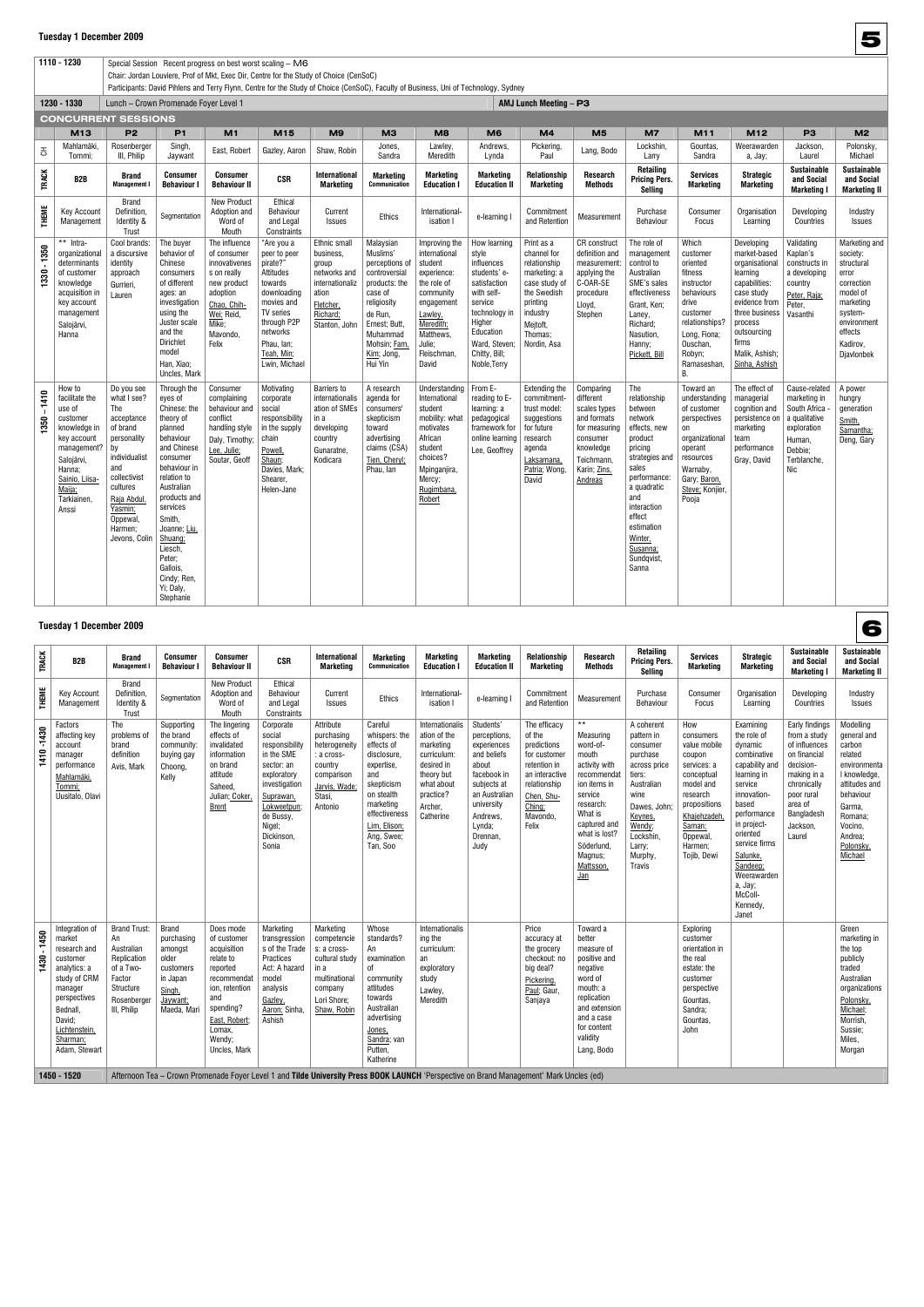|                  |                                                                                                                                                        | <b>CONCURRENT SESSIONS</b>                                                                                                                              |                                                                                                              |                                                                                                                                                                                                                                |                                                                                                                           |                                                                                                                                                                                                              |                                                                                                                                                                 |                                                                                                                                           |                                                                                                                                          |                                                                                                                                                                                                                                                            |                                                                                                                                                                  |                                                                                                                                        |                                                                                                                                                                                             |                                                                                                                                                                                               |                                                                                                                                                                    |                                                                                                                                                                                                                                       |
|------------------|--------------------------------------------------------------------------------------------------------------------------------------------------------|---------------------------------------------------------------------------------------------------------------------------------------------------------|--------------------------------------------------------------------------------------------------------------|--------------------------------------------------------------------------------------------------------------------------------------------------------------------------------------------------------------------------------|---------------------------------------------------------------------------------------------------------------------------|--------------------------------------------------------------------------------------------------------------------------------------------------------------------------------------------------------------|-----------------------------------------------------------------------------------------------------------------------------------------------------------------|-------------------------------------------------------------------------------------------------------------------------------------------|------------------------------------------------------------------------------------------------------------------------------------------|------------------------------------------------------------------------------------------------------------------------------------------------------------------------------------------------------------------------------------------------------------|------------------------------------------------------------------------------------------------------------------------------------------------------------------|----------------------------------------------------------------------------------------------------------------------------------------|---------------------------------------------------------------------------------------------------------------------------------------------------------------------------------------------|-----------------------------------------------------------------------------------------------------------------------------------------------------------------------------------------------|--------------------------------------------------------------------------------------------------------------------------------------------------------------------|---------------------------------------------------------------------------------------------------------------------------------------------------------------------------------------------------------------------------------------|
|                  | M13                                                                                                                                                    | P <sub>2</sub>                                                                                                                                          | <b>P1</b>                                                                                                    | M1                                                                                                                                                                                                                             | M <sub>3</sub>                                                                                                            | M <sub>2</sub>                                                                                                                                                                                               | M <sub>8</sub>                                                                                                                                                  | M <sub>6</sub>                                                                                                                            | M <sub>7</sub>                                                                                                                           | M <sub>4</sub>                                                                                                                                                                                                                                             | M <sub>5</sub>                                                                                                                                                   | M15                                                                                                                                    | M <sub>9</sub>                                                                                                                                                                              | M11                                                                                                                                                                                           | P <sub>3</sub>                                                                                                                                                     | M12                                                                                                                                                                                                                                   |
| 공                | Weaven,<br>Scott                                                                                                                                       | Nel, Deon                                                                                                                                               | Harris, Philip                                                                                               | <b>Cooksey Ray</b>                                                                                                                                                                                                             | Klaus, Martin                                                                                                             | O'Sullivan<br>Don                                                                                                                                                                                            | Mavondo,<br>Felix                                                                                                                                               | Pearce,<br>Glenn                                                                                                                          | Holdsworth,<br>David                                                                                                                     | Clulow<br>Valerie                                                                                                                                                                                                                                          | Salzberger,<br>Thomas                                                                                                                                            | Gountas,<br>Sandra                                                                                                                     | Farrell,<br>Andrew                                                                                                                                                                          | Wilkie, Dean                                                                                                                                                                                  | Brace-Govan,<br>Jan                                                                                                                                                | Hall, John                                                                                                                                                                                                                            |
| <b>TRACK</b>     | <b>B2B/Supply</b><br>Chain,<br>Logistics &<br>e-business                                                                                               | Brand<br><b>Management</b>                                                                                                                              | <b>Consumer</b><br><b>Behaviour I</b>                                                                        | <b>Consumer</b><br><b>Behaviour II</b>                                                                                                                                                                                         | Marketing<br><b>Communic I</b>                                                                                            | Marketing<br><b>Communic II</b>                                                                                                                                                                              | <b>Marketing</b><br><b>Education I</b>                                                                                                                          | <b>Marketing</b><br><b>Education II</b>                                                                                                   | <b>Marketing</b><br><b>Metrics and</b><br><b>Modelling</b>                                                                               | Public<br><b>Sector and</b><br><b>Not for Profit</b>                                                                                                                                                                                                       | <b>Research</b><br><b>Methods</b>                                                                                                                                | <b>Services</b><br><b>Marketing I</b>                                                                                                  | <b>Services</b><br><b>Marketing II</b>                                                                                                                                                      | <b>Strategic</b><br><b>Marketing</b>                                                                                                                                                          | <b>Sustainable</b><br>and Social<br><b>Marketing</b>                                                                                                               | Tourism,<br><b>Sports and</b><br>Arts                                                                                                                                                                                                 |
| <b>THEME</b>     | Satisfaction,<br>Technology<br>and e-<br>commerce                                                                                                      | Branding<br>Perceptions                                                                                                                                 | Decision<br>making                                                                                           | Country of<br>Origin and<br><b>Branding</b>                                                                                                                                                                                    | Social<br>Networks                                                                                                        | B2B                                                                                                                                                                                                          | <b>Study Choice</b>                                                                                                                                             | Theatre and<br>Drama                                                                                                                      | Loyalty and<br><b>Differentiation</b>                                                                                                    | Social Issues                                                                                                                                                                                                                                              | Measurement<br>and Survey<br>Response                                                                                                                            | <b>Employees</b>                                                                                                                       | Customer<br>Behaviour<br>and Service<br>Innovation                                                                                                                                          | Market<br>Orientation/<br>Strategy                                                                                                                                                            | Consumers,<br>Internal<br>Marketing,<br>Retail                                                                                                                     | Sport and<br>Passion                                                                                                                                                                                                                  |
| 1520 - 1540      | Love me or<br>leave me<br>customers<br>defecting with<br>salespeople<br>Park,<br>Chanwook;<br>Na,<br>WoonBong;<br>Kim, Hyung-<br>Su; Marshall<br>Roger | A short scale<br>for measuring<br>brand<br>personality<br>Kuenzel<br>Sven: Phairor,<br>Klairoong                                                        | Customer<br>value-in-<br>experience<br>theoretical<br>foundation<br>and research<br>agenda<br>Turnbull, John | Incorporating<br>the effects of<br>country of<br>ownership: a<br>study of<br>Australian<br>brands<br>Cheah, Isaac;<br>Phau Ian                                                                                                 | Sought and<br>unsought<br>word-of-<br>mouth in the<br>entertainment<br>industry<br>Nguyen,<br>Cathy;<br>Romaniuk<br>Jenni | <b>Business and</b><br>consumer<br>communicatio<br>n via online<br>social<br>networks: a<br>preliminary<br>investigation<br>Browne,<br>Rebecca;<br>Clements,<br>Elise; Harris,<br>Rebecca;<br>Baxter, Stacey | Exploring<br>value and<br>experience<br>co-creation of<br>short-term<br>study-abroad<br>programs<br>Tuzovic, Sven;<br>Labs, Kristin;<br>Finsterwalder,<br>Joerg | Developing<br>case-based<br>dramatised<br>videos as<br>teaching<br>resources: a<br>case study<br>Tombs,<br>Alastair;<br>Nguyen, Doan      | Herding cats:<br>why 35%<br>more repeat-<br>purchase<br>loyalty leads<br>to the same<br>share<br>Graham,<br>Charles                      | An<br>investigation<br>of cross-<br>cultural<br>differences in<br>binge-drinking<br>perceptions<br>and<br>behaviours<br>Russell-<br>Bennett,<br>Rebekah;<br>Golledge,<br>Andrew                                                                            | How many<br>response<br>categories<br>best scale<br>stimuli?<br>Finn, Adam<br>Peng, Lin                                                                          | A conceptual<br>model of<br>service quality<br>and<br>adherence in<br>a health<br>setting<br>Snell, Lan:<br>White, Lesley              | Situational<br>influences in<br>the choice of<br>self-service in<br>a multi-<br>channel retail<br>context<br>Wang, Cheng:<br>Harris,<br>Jennifer;<br>Patterson,<br>Paul                     | The effect of<br>marketing<br>planning and<br>market<br>orientation on<br>higher<br>education<br>performance<br>Yeni, Yulia;<br>Herington,<br>Carmel                                          | Eating clean<br>and green?<br>Investigating<br>consumer<br>motivations<br>towards the<br>purchase of<br>organic food<br>Smith,<br>Samantha;<br>Paladino,<br>Angela | Assessing the<br>role of<br>passion as a<br>mediator of<br>consumer<br>intentions to<br>attend a motor<br>sports event<br>Pentecost,<br>Robin                                                                                         |
| 1600<br>$1540 -$ | The impact of<br>price<br>satisfaction<br>on supplier<br>relationship<br>performance<br>Somogyi,<br>Simon; Gyau,<br>Amos                               | Is brand<br>personality an<br>antecedent to<br>quality<br>perceptions?<br>Mitsis, Ann;<br>Foley, Patrick;<br>Skarmeas,<br>Dionysis                      | Social<br>interactions<br>affecting<br>purchase<br>intentions<br>Small, Felicity                             | An empirical<br>analysis of<br>Australian and<br>Portuguese<br>consumers<br>within the<br>context of<br>CSR and<br>environmentali<br>sm<br>D'Souza,<br>Clare;<br>Muthaly, Siva;<br>Taghian,<br>Mehdi;<br>Pereira,<br>Francisco | The impact of<br>negative<br>word-of-<br>mouth on web<br>2.0 on brand<br>equity<br>Ng, Sylvia;<br>Rao Hill, Sally         | Corporate<br>blogs in New<br>Zealand:<br>motivations<br>and<br>challenges<br>Chua, Adeline;<br>Deans, Ken;<br>Parackal,<br>Mathew                                                                            | Examining<br>university<br>student<br>transfer<br>intentions<br>using logistic<br>regression<br>Raciti, Maria                                                   | Teaching<br>marketing<br>management<br>from a<br>postmodern<br>perspective<br>Stewart,<br>David;<br>Gregory, Bob;<br>Cummings,<br>Stephen | Modeling<br>Customer<br>Churn: An<br>Application of<br>Duration<br>Models<br>Portela, Sofia;<br>Menezes, Rui                             | Confirming<br>the existence<br>and size of<br>behavioural<br>segments in<br>the adolescent<br>sun protection<br>project:<br>results of a<br><b>NSW schools</b><br>survey<br>Barrie, Lance;<br><u>Jones,</u><br>Sandra;<br>Lynch,<br>Melissa;<br>Coppa, Kay | The effect of a<br>promised<br>contribution to<br>charity on<br>mail survey<br>response<br>Gendall,<br>Philip; Healey,<br>Benjamin                               | $ $ The<br>examination<br>of the<br>consumer<br>satisfaction in<br>the urban<br>public<br>transport<br>Ercsey, Ida;<br>Józsa, László   | Conceptualisi<br>ng and<br>measuring<br>service<br>innovation in<br>project-<br>oriented<br>service firms<br>Salunke,<br>Sandeep;<br>Weerawarden<br>a, Jay;<br>McColl-<br>Kennedy,<br>Janet | Explorative<br>study of<br>proactive and<br>responsive<br>export market<br>orientation: an<br>in-depth<br>interview<br>Abd. Razak, Ili<br>Salsabila;<br>Abdul-Talib,<br>Asmat-Nizam           | Towards an<br>understanding<br>of sources of<br>meaning in<br>sustainability<br>Binay, Itir;<br>Brace-Govan,<br>Jan                                                | We play the<br>same game,<br>but do we<br>share the<br>same<br>passion? A<br>comparison of<br>French And<br>Australian<br>emotional<br>reactions<br>during sport<br>events<br>Bal, Charles;<br>Quester,<br>Pascale;<br>Plewa, Carolin |
| 1620<br>ទ្ធ      | A business<br>relationship<br>model using<br>cognitive and<br>behavioural<br>constructs<br>Balasubrama<br>nian, Ravi;<br>Gendall,<br>Philip            | Functional<br>verses<br>emotional<br>dimensions in<br>green<br>branding for<br>IT companies:<br>a study of<br>corporate<br>websites<br>Chan,<br>Anthony | Customer<br>confusion<br>caused by<br>product<br>variety<br>Kuester,<br>Sabine; Buys,<br>Sebastian           | Measuring the<br>love feeling to<br>a brand with<br>interpersonal<br>love items<br>Albert, Noel;<br>Valette-<br>Florence,<br>Pierre                                                                                            | Stimulate<br>social<br>interaction<br>between<br>consumers: a<br>network-<br>oriented<br>framework<br>Groeger, Lars       | Acquisition<br>methods and<br>customer<br>lifetime value<br>Zorn, Steffen;<br>Ismail, Ahmad<br>Fareed;<br>Murphy,<br>Jamie                                                                                   | Pre-choice<br>expectations<br>of intangibles<br>– Higher<br>Education<br>(HE)<br>institutions<br>Shanka, Tekle;<br>Prendergast J<br>ones,<br>Elizabeth          | Findings from<br>The marketing<br>theatre<br>approach in<br>an MBA<br>programme<br>Finsterwalder.<br>Joerg;<br>O'Steen,<br>William        | Do the NBD<br>Dirichlet's<br>Empirical<br>Generalisation<br>s hold true for<br>radio<br>listening?<br>Lees, Gavin;<br>Wright,<br>Malcolm | Meeting the<br>information<br>needs of<br>carers of<br>children with<br>disabilities: a<br>case for the<br>use of virtual<br>communities<br>Kyriazis, Elias;<br>Clarke,<br>Rodney;<br>Noble, Gary;<br>Algie, Jennifer                                      | The influence<br>of incentives<br>and survey<br>design on<br>mail survey<br>response<br>rates for<br>mature<br>consumers<br>Rose, Janelle;<br>Fogarty,<br>Gerard | A conceptual<br>framework on<br>house buyers'<br>satisfaction of<br>housing<br>projects<br>Mustafa,<br>Aziam;<br>Maznah Che<br>Ghazali | The credibility<br>effect of paid<br>vs non-paid<br>referrals<br>Helm,<br>Sabrina;<br>Willach, Anne                                                                                         | Factors<br>affecting<br>entrepreneurs<br>decision to<br>enter new<br>markets:<br>propositions<br>and theorized<br>influences<br>Perks, Keith;<br>Steinhauser,<br>Markus;<br>Shukla,<br>Paurav | 'Greentailing':<br>a key to<br>thriving in the<br>recession?<br>Ferraro, Carla;<br>Sands, Sean                                                                     | Consumer<br>based brand<br>associations<br>for<br>professional<br>football<br>leagues<br>Kunkel, Thilo;<br>Funk. Daniel:<br>King,<br>Ceridwyn                                                                                         |

### **Tuesday 1 December 2009**

|                 | M13                                                                                                                                                                                                          | P <sub>2</sub>                                                                                                                                                                             | P <sub>1</sub>                                                                                                                                                                                                     | M <sub>1</sub>                                                                                                                                                                                             | M <sub>3</sub>                                                                                                                                 | M <sub>2</sub>                                                                                                                                                                                 | M <sub>8</sub>                                                                                                                                                                  | <b>M6</b>                                                                                                                                                                                                                | M7                                                                                                                                                           | M <sub>4</sub>                                                                                                                                                               | M <sub>5</sub>                                                                                                                                                                        | M15                                                                                                                                                                                                                                                         | M9                                                                                                                                                                                                                                                      | M11                                                                                                                                                    | P <sub>3</sub>                                                                                                                                                                                                 | M12                                                                                                                                           |
|-----------------|--------------------------------------------------------------------------------------------------------------------------------------------------------------------------------------------------------------|--------------------------------------------------------------------------------------------------------------------------------------------------------------------------------------------|--------------------------------------------------------------------------------------------------------------------------------------------------------------------------------------------------------------------|------------------------------------------------------------------------------------------------------------------------------------------------------------------------------------------------------------|------------------------------------------------------------------------------------------------------------------------------------------------|------------------------------------------------------------------------------------------------------------------------------------------------------------------------------------------------|---------------------------------------------------------------------------------------------------------------------------------------------------------------------------------|--------------------------------------------------------------------------------------------------------------------------------------------------------------------------------------------------------------------------|--------------------------------------------------------------------------------------------------------------------------------------------------------------|------------------------------------------------------------------------------------------------------------------------------------------------------------------------------|---------------------------------------------------------------------------------------------------------------------------------------------------------------------------------------|-------------------------------------------------------------------------------------------------------------------------------------------------------------------------------------------------------------------------------------------------------------|---------------------------------------------------------------------------------------------------------------------------------------------------------------------------------------------------------------------------------------------------------|--------------------------------------------------------------------------------------------------------------------------------------------------------|----------------------------------------------------------------------------------------------------------------------------------------------------------------------------------------------------------------|-----------------------------------------------------------------------------------------------------------------------------------------------|
| <b>TRACK</b>    | <b>B2B / Supply</b><br>Chain.<br>Logistics &<br>e-business                                                                                                                                                   | <b>Brand</b><br><b>Management</b>                                                                                                                                                          | <b>Consumer</b><br><b>Behaviour I</b>                                                                                                                                                                              | <b>Consumer</b><br><b>Behaviour II</b>                                                                                                                                                                     | <b>Marketing</b><br><b>Communic I</b>                                                                                                          | <b>Marketing</b><br><b>Communic II</b>                                                                                                                                                         | <b>Marketing</b><br><b>Education I</b>                                                                                                                                          | <b>Marketing</b><br><b>Education II</b>                                                                                                                                                                                  | <b>Marketing</b><br><b>Metrics and</b><br><b>Modelling</b>                                                                                                   | <b>Public</b><br><b>Secctor and</b><br><b>Not for Profit</b>                                                                                                                 | Research<br><b>Methods</b>                                                                                                                                                            | <b>Services</b><br><b>Marketing I</b>                                                                                                                                                                                                                       | <b>Services</b><br><b>Marketing II</b>                                                                                                                                                                                                                  | <b>Strategic</b><br><b>Marketing</b>                                                                                                                   | <b>Sustainable</b><br>and Social<br><b>Marketing</b>                                                                                                                                                           | Tourism,<br><b>Sports and</b><br>Arts                                                                                                         |
| <b>THEME</b>    | Satisfaction,<br>Technology<br>and e-<br>commerce                                                                                                                                                            | <b>Branding</b><br>Perceptions                                                                                                                                                             | Decision<br>Making                                                                                                                                                                                                 | <b>CB Online</b>                                                                                                                                                                                           | Social<br>Networks                                                                                                                             | B <sub>2</sub> B                                                                                                                                                                               | <b>Study Choice</b>                                                                                                                                                             | Theatre and<br>Drama                                                                                                                                                                                                     | Loyalty and<br>Differentiation                                                                                                                               | Social Issues                                                                                                                                                                | Measurement<br>and Survey<br>Response                                                                                                                                                 | Employees                                                                                                                                                                                                                                                   | Customer<br>Behaviour<br>and Service<br>Innovation                                                                                                                                                                                                      | Market<br>Orientation/<br>Strategy                                                                                                                     | Consumers,<br>Internal<br>Marketing.<br>Retail                                                                                                                                                                 | Sport and<br>Passion                                                                                                                          |
| $-1640$<br>1620 | Strategic firm<br>orientations,<br>E-business<br>adoption and<br>business<br>performance<br>Welling, Ray:<br>White, Lesley                                                                                   | The effects of<br>three and<br>four year old<br>children's<br>fast food<br>brand<br>knowledge in<br>their brand<br>preference<br>Lambert,<br>Claire;<br>Mizerski,<br>Dick; Olaru,<br>Doina | Comparing<br>the temporal<br>stability of<br>behavioral<br>intention,<br>behavioral<br>expectation,<br>and<br>implementati<br>on intention<br>Mahardika.<br>Harryadin;<br>Ewing,<br>Michael;<br>Thomas,<br>Dominic | Exploring<br>negativity<br>bias in brand<br>beliefs and<br>stated brand<br>switching<br>propensity<br>Winchester<br>Maxwell;<br>Winchester.<br>Tiffany                                                     | Identifying<br>influential<br>communicato<br>r to gain<br>"consumer<br>insights" on<br>weblog<br>networks<br>Klaus,<br>Martin;<br>Wagner, Ralf | The<br>relationship<br>between<br>marketing<br>communicati<br>on<br>constituents,<br>perceived<br>benefits and<br>information<br>system<br>adoption<br>Marimuthu,<br>Malliga;<br>Muthaly, Siva | Intangible<br>attributes for<br>Higher<br>Education<br>choice<br>Shanka.<br>Tekle;<br>Terigin, Claire                                                                           | Is it a bird, a<br>plane, a<br>quest<br>speaker? No,<br>it's Mr<br>Beare!: using<br>hot-seating<br>through<br>puppetry to<br>immerse<br>students in<br>marketing<br>scenarios<br>Pearce,<br>Glenn;<br>Hardiman,<br>Nigel | Differentiation<br>in a branded<br>commodity<br>category:<br>tapping in to<br>the<br>behavioural<br>data<br>Singh,<br>Jaywant;<br>Hand, Chris;<br>Chen, Hsin | Industry<br>partnerships<br>for health<br>nonprofits<br>and disease<br>awareness<br>advertising<br>Hall, Danika;<br>Jones,<br>Sandra;<br>Iverson, Don                        | The effect of<br>an incentive<br>on sample<br>composition<br>and item<br>non-<br>response in a<br>mail survey<br>Brennan,<br>Mike;<br>Charbonneau<br>Jan                              | The<br>moderating<br>role of self-<br>efficacy on<br>the<br>relationship<br>between<br>emotional<br>exhaustion<br>and job strain<br>for boundary-<br>spanning<br>service<br>employees<br>Lings, lan;<br>Durden,<br>Geoff; Lee,<br>Nick;<br>Cadogan,<br>John | The doctor-<br>patient<br>relationship:<br>participation,<br>compliance<br>and<br>satisfaction<br>Johnson.<br>Deanne;<br>Plewa,<br>Carolin;<br>Goodman,<br><b>Steve</b>                                                                                 | Factors<br>responsible<br>for Indian IT<br>entrepreneur<br>s ability to<br>deliver<br>superior<br>customer<br>value<br>Bhat, Ravi;<br>Gaur,<br>Sanjaya | Internal<br>social<br>Marketing: a<br>route to<br>sustainability<br>Smith, Anne                                                                                                                                | Profiling the<br>sport<br>consumption<br>attitudes and<br>behaviors of<br>fantasy<br>football<br>players<br>Karg, Adam;<br>McDonald.<br>Heath |
| $-1700$<br>1640 | What do<br>Potential<br><b>Franchisees</b><br>look for in a<br>Franchise?<br>An<br>exploratory<br>investigation<br>using<br>signalling<br>theory<br>Wright,<br>Owen;<br>Weaven,<br>Scott;<br>Winzar,<br>Hume | Regional<br>branding:<br>perspectives<br>of tourists in<br>Australia<br>Kattiyapornp<br>ong,<br>Uraiporn; Nel.<br>Deon                                                                     | <b>Brand</b><br>reactions<br>bias<br>incidental<br>decision-<br>making<br>Harris, Philip;<br>Murawski,<br>Carsten                                                                                                  | An empirical<br>investigation<br>of frequency<br>of internet<br>banking<br>usage by<br>Australian<br>consumers<br>Adapa,<br>Sujana;<br>Rindfleish,<br>Jennifer;<br>Cooksey<br>Ray,<br>Valenzuela,<br>Fredy |                                                                                                                                                | Corporate<br>executives'<br>perceptions<br>of marketing<br>performance:<br>measurement<br>issues and<br>preliminary<br>findings<br>O'Sullivan.<br>Don; Butler<br>Patrick                       | Factors<br>influencing<br>the choice of<br>overseas<br>study by<br>undergraduat<br>e and<br>postgraduate<br>Chinese<br>students<br>Yilin Lu:<br>Mavondo.<br>Felix; Qiu.<br>Lily |                                                                                                                                                                                                                          | <b>Blocking of</b><br>choice<br>modelling<br>survey<br>designs and<br>convergent<br>validity<br>Holdsworth,<br>David:<br>Knight, John                        | Healthy<br>ageing and<br>lifelong<br>learning:<br>perceptions<br>of Australian<br>baby<br>boomers to<br>inform public<br>policy<br>Clulow.<br>Valerie;<br>Bartlett,<br>Helen | An<br>investigation<br>of the<br>functioning of<br>different<br>response<br>scales in<br>online-<br>administered<br>data<br>collection<br>Salzberger.<br>Thomas;<br>Koller,<br>Monika | The<br>employees'<br>perspective<br>on customer<br>orientation in<br>the real<br>estate<br>industry<br>Gountas,<br>John:<br>Gountas,<br>Sandra                                                                                                              | The<br>relationship<br>between<br>transformatio<br>nal<br>leadership<br>and<br>customer-<br>oriented<br>boundary-<br>spanning<br>behaviours:<br>examining<br>the role of<br>compassion<br>Farrell.<br>Andrew;<br>Souchon,<br>Anne;<br>Durden,<br>Geoff; | An analysis<br>of the impact<br>of low price<br>brands on the<br>order of entry<br>advantage<br>Wilkie, Dean;<br>Johnson,<br>Lester;<br>White, Lesley  | Who framed<br>the<br>sustainability<br>crisis?<br>Understandin<br>g the<br>contrasting<br>and<br>complimentar<br>y ideologies<br>οf<br>sustainable<br>consumption<br>Phipps,<br>Marcus;<br>Brace-Govan,<br>Jan | A model of<br>predictors of<br>attendance at<br>major<br>sporting<br>events<br>Hall, John;<br>O'Mahony,<br>Barry; Vieceli,<br>Julian          |
|                 | 1700                                                                                                                                                                                                         | <b>Close of Sessions</b>                                                                                                                                                                   |                                                                                                                                                                                                                    |                                                                                                                                                                                                            |                                                                                                                                                |                                                                                                                                                                                                |                                                                                                                                                                                 |                                                                                                                                                                                                                          |                                                                                                                                                              |                                                                                                                                                                              |                                                                                                                                                                                       |                                                                                                                                                                                                                                                             |                                                                                                                                                                                                                                                         |                                                                                                                                                        |                                                                                                                                                                                                                |                                                                                                                                               |
|                 | 1900 - 1930                                                                                                                                                                                                  | <b>PRE-DINNER DRINKS</b>                                                                                                                                                                   |                                                                                                                                                                                                                    |                                                                                                                                                                                                            |                                                                                                                                                |                                                                                                                                                                                                |                                                                                                                                                                                 |                                                                                                                                                                                                                          |                                                                                                                                                              |                                                                                                                                                                              |                                                                                                                                                                                       |                                                                                                                                                                                                                                                             |                                                                                                                                                                                                                                                         | Palladium Ballroom, Crown Casino                                                                                                                       |                                                                                                                                                                                                                |                                                                                                                                               |
|                 | 1930 - late                                                                                                                                                                                                  |                                                                                                                                                                                            | <b>ANZMAC CONFERENCE DINNER</b>                                                                                                                                                                                    |                                                                                                                                                                                                            |                                                                                                                                                |                                                                                                                                                                                                |                                                                                                                                                                                 |                                                                                                                                                                                                                          |                                                                                                                                                              |                                                                                                                                                                              |                                                                                                                                                                                       |                                                                                                                                                                                                                                                             |                                                                                                                                                                                                                                                         |                                                                                                                                                        |                                                                                                                                                                                                                |                                                                                                                                               |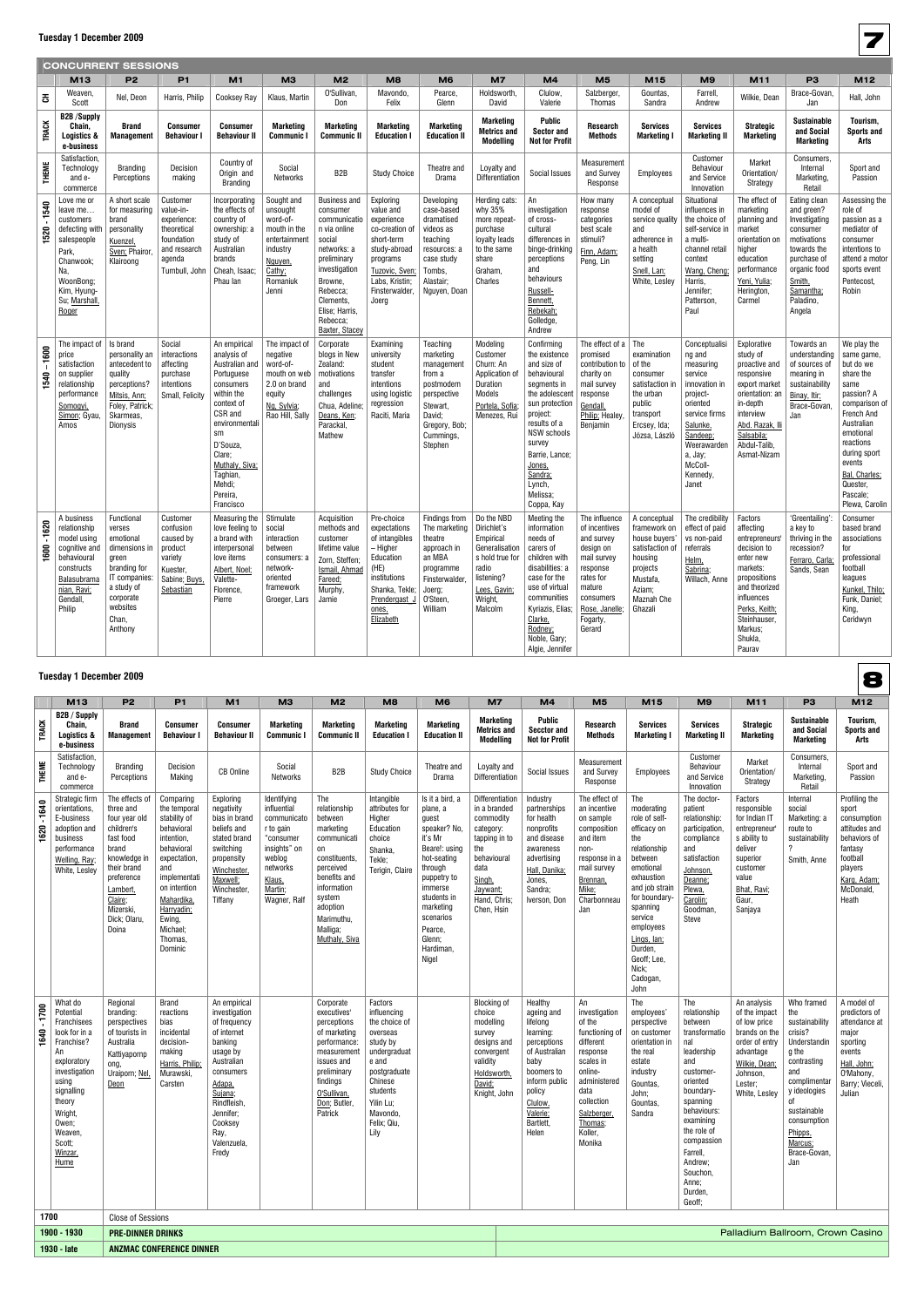



# **COMBINED ANZMAC/ANZAM CONFERENCE PROGRAM 2009**

|                             | <b>ANZMAC Track</b>                       | <b>Track Chairs</b>                        |     | <b>ANZMAC Track</b>                                 | <b>Track Chairs</b>                             |
|-----------------------------|-------------------------------------------|--------------------------------------------|-----|-----------------------------------------------------|-------------------------------------------------|
| $\blacksquare$ 1.           | B2B marketing                             | Sharon Purchase and Catherine Sutton-Brady | 10. | <b>Relationship Marketing</b>                       | Michael Beverland amd Adam Lindgreen            |
| $\overline{\phantom{a}}$ 2. | <b>Brands and Brand Management</b>        | Deon Nel and Leyland Pitt                  | 11. | Research Methods*                                   | Fely Evangelista and Rita Di Mascio             |
| 3.                          | <b>Consumer Behaviour</b>                 | Suzan Burton, David Bednell and Ken Hyde   | 12. | Retailing, Pricing & Personal Selling               | Aron O'Cass and John Cadogan                    |
| $\vert$ 4.                  | Corporate Social Responsibility & Ethics  | Michael Polonsky and Janet Hoek            | 13. | Services Marketing*                                 | Meredith Lawley, Sandra Gountas and Steve Baron |
| I 5.                        | International Marketing*                  | Stephen Saunders and Ian Phau              | 14. | Strategic Marketing                                 | Mark Farrell and Albert Caruana                 |
| 6.                          | Marketing Communications*                 | Gayle Kerr and Doug West                   | 15. | Supply Chain Management, Logistics &<br>e-business* | Hugh Pattinson and David Low                    |
| $\overline{7}$ .            | Marketing Education*                      | Cathi McMullen and Glenn Pearce            | 16. | Sustainable & Social Issues in Marketing*           | Wayne Binney and Matthew Wood                   |
| 8.                          | Marketing Metrics & Modelling             | Malcolm Wright and Thomas Salzberger       | 17. | Tourism, Sports & Arts Marketing*                   | Greg Kerr and Sara Dolnicar                     |
| I 9.                        | Public Sector & Not-For-Profit Marketing* | Gillian Sullivan Mort and Adrian Sargeant  |     |                                                     |                                                 |

\* Tracks of interest to both ANZAM and ANZMAC **\*\*** ANZMAC Best Papers Presenting author (where know) is underlined

|            | <b>ANZAM Track</b>                                           | <b>Track Chairs</b>                 | <b>ANZAM Track</b> |                                                            | <b>Track Chairs</b>   |
|------------|--------------------------------------------------------------|-------------------------------------|--------------------|------------------------------------------------------------|-----------------------|
| POM        | 1. Philosophy of Management                                  | Mark Dibben and Dr Cristina Neesham | M&C                | 9. Marketing and Communication                             | <b>Andrew Parsons</b> |
| L&G        | 2. Leadership and Governance                                 | Sen Sendjaya                        | 0B                 | 10. Organisational Behaviour                               | <b>Mary Barrett</b>   |
| CMS        | 3. Critical Management Studies                               | <b>Gabriel Donleavy</b>             | <b>PSN</b>         | . Public Sector and Not-for-it*                            | Ken Coghill           |
| ESB        | 4. Entrepreneurship, Small Business and Family<br>Enterprise | Udo Staber                          | RM                 | 12. Research Methods*                                      | Ray Cooksey           |
| <b>GDO</b> | 5. Gender and Diversity in Organisations                     | Glenda Strachan and Dr Erica French | SM                 | 13. Strategic Management                                   | Quamrul Alam          |
| <b>HRM</b> | 6. HR Management and Development                             | John Molineux                       | SSN                | 14. Sustainability and Social Issues in Management*        | Greg Wood             |
| 1M         | 7. International Management*                                 | Katherine Hutchings                 | <b>TIM</b>         | 15. Technology, Innovation and Supply Chain<br>Management* | Nicholas Beaumont     |
| MED        | 8. Management Education and Development*                     | Anne Ross-Smith                     | OC.                | 16. Organisational Change                                  | <b>Melanie Bryant</b> |

|      | ANZAM PROGAM - TUESDAY 1 DECEMBER 2009                                        |                                    |
|------|-------------------------------------------------------------------------------|------------------------------------|
| 0900 | Doctoral Student Workshop continues at the Victoria University, Melbourne CBD | Victoria University, Melbourne CBD |
| 1230 | <b>Outgoing ANZAM Executive Meeting (concludes 1630)</b>                      | Crown Promenade                    |
| 1645 | Conference Registration commences - Crown Promenade Foyer Level 1             | Crown Promenade Foyer Level 1      |
| 1800 | Welcome Happy Hour - Crown Promenade Foyer Level 1                            | Crown Promenade Foyer Level 1      |
| 1930 | Free evening                                                                  |                                    |

|              |                                                                                                                      | WEDNESDAY 2 DECEMBER 2009 - ANZMAC / ANZAM PROGRAM                                                                                                                                                     |                                                                                                                                                                                     |                                                                                                                                                                                                                       |                                                                                                                                                                                                                                                              |                                                                                                                                |                                                                  |                                                                         |                                                                                                                                        |                                                      |                                                                                                                                     |                                                                                                                                            |                                                                                                                                                                                            |                                                                                                                                                            |                                                                                                                                                                                                    |
|--------------|----------------------------------------------------------------------------------------------------------------------|--------------------------------------------------------------------------------------------------------------------------------------------------------------------------------------------------------|-------------------------------------------------------------------------------------------------------------------------------------------------------------------------------------|-----------------------------------------------------------------------------------------------------------------------------------------------------------------------------------------------------------------------|--------------------------------------------------------------------------------------------------------------------------------------------------------------------------------------------------------------------------------------------------------------|--------------------------------------------------------------------------------------------------------------------------------|------------------------------------------------------------------|-------------------------------------------------------------------------|----------------------------------------------------------------------------------------------------------------------------------------|------------------------------------------------------|-------------------------------------------------------------------------------------------------------------------------------------|--------------------------------------------------------------------------------------------------------------------------------------------|--------------------------------------------------------------------------------------------------------------------------------------------------------------------------------------------|------------------------------------------------------------------------------------------------------------------------------------------------------------|----------------------------------------------------------------------------------------------------------------------------------------------------------------------------------------------------|
|              | $0815 - 0900$                                                                                                        | <b>ANZAM Registration</b>                                                                                                                                                                              |                                                                                                                                                                                     |                                                                                                                                                                                                                       |                                                                                                                                                                                                                                                              |                                                                                                                                |                                                                  |                                                                         |                                                                                                                                        |                                                      |                                                                                                                                     |                                                                                                                                            |                                                                                                                                                                                            | Crown Promenade Foyer Level 1                                                                                                                              |                                                                                                                                                                                                    |
|              |                                                                                                                      | <b>ANZAM/ANZMAC COMBINED PLENARY</b>                                                                                                                                                                   |                                                                                                                                                                                     |                                                                                                                                                                                                                       |                                                                                                                                                                                                                                                              |                                                                                                                                |                                                                  |                                                                         |                                                                                                                                        |                                                      |                                                                                                                                     |                                                                                                                                            |                                                                                                                                                                                            | Promenade Ballroom - P1                                                                                                                                    |                                                                                                                                                                                                    |
|              | $0900 - 1000$                                                                                                        | <b>INTRODUCTION AND WELCOME:</b> ANZMAC and ANZAM Conference Chairs                                                                                                                                    |                                                                                                                                                                                     |                                                                                                                                                                                                                       |                                                                                                                                                                                                                                                              |                                                                                                                                |                                                                  |                                                                         |                                                                                                                                        |                                                      |                                                                                                                                     |                                                                                                                                            |                                                                                                                                                                                            |                                                                                                                                                            |                                                                                                                                                                                                    |
|              |                                                                                                                      | <b>KEYNOTE SPEAKER: Professor Tim Flannery</b><br>(writer, scientist, explorer and Australian of the Year 2007): Sustainable management and marketing                                                  |                                                                                                                                                                                     |                                                                                                                                                                                                                       |                                                                                                                                                                                                                                                              |                                                                                                                                |                                                                  |                                                                         |                                                                                                                                        |                                                      |                                                                                                                                     |                                                                                                                                            |                                                                                                                                                                                            |                                                                                                                                                            |                                                                                                                                                                                                    |
|              |                                                                                                                      | Sponsored by The Office of Environmental Sustainability TOES                                                                                                                                           |                                                                                                                                                                                     |                                                                                                                                                                                                                       |                                                                                                                                                                                                                                                              |                                                                                                                                |                                                                  |                                                                         |                                                                                                                                        |                                                      |                                                                                                                                     |                                                                                                                                            |                                                                                                                                                                                            |                                                                                                                                                            |                                                                                                                                                                                                    |
|              | 1000 - 1030                                                                                                          | Morning Tea - Crown Promenade Foyer Level 1                                                                                                                                                            |                                                                                                                                                                                     |                                                                                                                                                                                                                       |                                                                                                                                                                                                                                                              |                                                                                                                                |                                                                  |                                                                         |                                                                                                                                        |                                                      |                                                                                                                                     |                                                                                                                                            |                                                                                                                                                                                            |                                                                                                                                                            |                                                                                                                                                                                                    |
|              |                                                                                                                      | <b>CONCURRENT SESSIONS</b>                                                                                                                                                                             |                                                                                                                                                                                     |                                                                                                                                                                                                                       |                                                                                                                                                                                                                                                              |                                                                                                                                |                                                                  |                                                                         |                                                                                                                                        |                                                      |                                                                                                                                     |                                                                                                                                            |                                                                                                                                                                                            |                                                                                                                                                            |                                                                                                                                                                                                    |
|              | <b>P2</b>                                                                                                            | M1                                                                                                                                                                                                     | M <sub>2</sub>                                                                                                                                                                      | M <sub>4</sub>                                                                                                                                                                                                        | <b>M10</b>                                                                                                                                                                                                                                                   | P <sub>3</sub>                                                                                                                 |                                                                  | <b>SPECIAL SESSIONS</b>                                                 |                                                                                                                                        |                                                      | M9                                                                                                                                  | M <sub>3</sub>                                                                                                                             | M <sub>5</sub>                                                                                                                                                                             | M <sub>8</sub>                                                                                                                                             | M <sub>6</sub>                                                                                                                                                                                     |
| 공            | Marchegiani,<br>Christopher                                                                                          | Lee, Geoffrey                                                                                                                                                                                          | Steel, Marion                                                                                                                                                                       | van Zanten, Rob                                                                                                                                                                                                       | McQuilken, Lisa                                                                                                                                                                                                                                              | Ouschan, Robyn                                                                                                                 | M12                                                              | <b>P1</b>                                                               | M11                                                                                                                                    | M13                                                  |                                                                                                                                     | <b>Nick Stone</b>                                                                                                                          |                                                                                                                                                                                            |                                                                                                                                                            | <b>Charmine Hartel</b>                                                                                                                                                                             |
| <b>TRACK</b> | <b>Consumer</b><br><b>Behaviour I</b>                                                                                | <b>Consumer</b><br><b>Behaviour II</b>                                                                                                                                                                 | <b>Consumer</b><br><b>Behaviour III</b>                                                                                                                                             | <b>Marketing</b><br><b>Education</b>                                                                                                                                                                                  | <b>Services</b><br><b>Marketing</b>                                                                                                                                                                                                                          | <b>Sustainable and</b><br><b>Social</b><br><b>Marketing</b>                                                                    | SS <sub>A</sub>                                                  | WK C                                                                    | <b>WKA</b>                                                                                                                             | <b>WKB</b>                                           | <b>HRM</b>                                                                                                                          | <b>International</b><br><b>Management</b>                                                                                                  | <b>Management,</b><br><b>Education and</b><br><b>Development</b>                                                                                                                           | <b>Marketing and</b><br><b>Communication</b>                                                                                                               | <b>Organisational</b><br><b>Behaviour</b>                                                                                                                                                          |
| <b>THEME</b> | Emotion                                                                                                              | Marketing<br>Communication                                                                                                                                                                             | <b>CB Online</b>                                                                                                                                                                    | e-learning II                                                                                                                                                                                                         | Conflict and<br><b>Service Failure</b>                                                                                                                                                                                                                       | Consumer /<br><b>Branding</b>                                                                                                  |                                                                  |                                                                         |                                                                                                                                        |                                                      | Employment-<br><b>Career &amp; Talent</b><br>Management                                                                             | <b>New Evidence</b><br>from<br><b>Expartriation and</b><br>Trade Issues in<br>Asia                                                         | Knowledge,<br>Training and<br>Development                                                                                                                                                  |                                                                                                                                                            | <b>Improving Work</b><br>Sponsored by<br>John Wiley &<br>Sons Australia                                                                                                                            |
| 1030 - 1050  | Demystifying<br>customer<br>engagement:<br>toward the<br>development of<br>a conceptual<br>model<br>Hollebeek, Linda | You don't get a<br>second chance<br>at a first<br>impression! -<br>assessing the<br>impact of TV-<br>spots on<br>perceived brand<br>personality<br>Heinrich, Daniel;<br>Hampel, Stefan;<br>Bauer, Hans | Socio-<br>psychological<br>drivers of<br>internet<br>transaction<br>behaviour: an<br>empirical<br>analysis<br>Putit, Lennora                                                        | E-learning<br>practice: a<br>framework for<br>the<br>implementation<br>of online<br>learning<br>Lee, Geoffrey                                                                                                         | After the horse<br>has left the barn<br>it's too late to<br>close the door: a<br>study of service<br>firms' conflict<br>handling ability<br>Walsh,<br>Gianfranco;<br>Ndubisi, Nelson:<br>Ibeh, Kevin                                                         | An evaluation of<br>advertising<br>strategies for<br>anti-hooning<br>Bowe, Jasha                                               | Big Mac5 Symposium: Marketing, the GFC and future sustainability | Sustainable Management and Marketing Practices: An Industry Perspective |                                                                                                                                        | and leadership                                       | Just a job or a<br>satisfying<br>career? Careers<br>in the aged care<br>industry<br>Clarke, Marilyn                                 | Change your<br>mind? A<br>longitudinal<br>study of<br>expatriates'<br>cognitive<br>changes<br>Fee, Anthony;<br>Lu, Steven;<br>Gray, Sidney | Developing<br>expert<br>knowledge in<br>communities of<br>practice<br>Rathnappulige,<br>Sasikala; Daniel,<br>Lisa                                                                          | Developing a<br>multidimensional<br>scale for<br>measuring<br>network effects<br>at product level<br>Winter,<br>Susanna;<br>Sundqvist,<br><b>Sanna</b>     | Does a positive<br>work<br>environment<br>enhance<br>organisational<br>attachment in<br><b>University</b><br>academics?<br>Ferrer, Justine;<br>Foley, Patrick;<br>VanGramberg,<br><b>Bernadine</b> |
| 1050 - 1110  | How thinking<br>styles moderate<br>the attraction<br>effect<br>Mao, Wen;<br>Oppewal, Harme                           | Exploring<br>dimensions of<br>consumer-<br>human brand<br>attachment<br>Ilicic, Jasmina;<br>Webster,<br>Cynthia                                                                                        | <b>Personality</b><br>influences the<br><b>Mobile Phone</b><br>Usage<br>Siddiqui,<br>Kamran; Mirza,<br>Irfan; Awan,<br>Farhan; Hassan,<br>Ahmed; Asad,<br>Munaza; Zaheer,<br>Salman | How locus of<br>control<br>influences<br>students' e-<br>satisfaction with<br>self-service<br>technology in<br><b>Higher Education</b><br>Chitty, Bill;<br>Ward, Steven;<br>Noble, Terry;<br>Tiangsoongnern,<br>Leela | <b>Negative</b><br>emotions in<br>customers'<br>service<br>experience<br>firms' service<br>recovery in the<br>Norwegian<br><b>Tourism Industry</b><br>- measurements<br>models<br>Svari, Sander;<br>Slatten, Terje;<br>Svensson,<br>Goran;<br>Edvardsson, Bo | Energy labels:<br>formats and<br>impact on<br>consumption<br>behaviour<br>Gu, Haodong;<br>Morrison.<br>Pamela; Yu,<br>Chongxin |                                                                  |                                                                         | The Institute for Sustainable Leadership (ISL) presents the 2009 ANZAM Symposia series on Leadership<br>and Sustainability, Session 1: | careers: women, management training<br>and<br>Gender | <b>Middle</b><br>managerial<br>careers in the<br>$21st$ century<br>Jogulu, Uma;<br>Parris, Melissa;<br><b>Wolfram Cox.</b><br>Julie | You're from<br>where? The<br>influence of<br>distance factors<br>on cross-cultural<br>adjustment<br>Jenkins, Emma:<br>Mockaitis, Audra     | Developing a<br>knowledge<br>sharing model<br>for the<br>implementation<br>of the learning<br>organization<br>Suwetwattanakul<br>Chokchai;<br>VanGramberg,<br>Bernadine; Shee,<br>Himanshu | Service<br>dominant logic:<br>is it simply<br>repositioning<br>relationship<br>marketing?<br>Johns, Raechel;<br>Blackman,<br>Deborah; Low,<br><b>David</b> | Eco-careers:<br>expressing green<br>values in<br>working lives<br>Inkson, Kerr;<br>Parker, Polly                                                                                                   |

1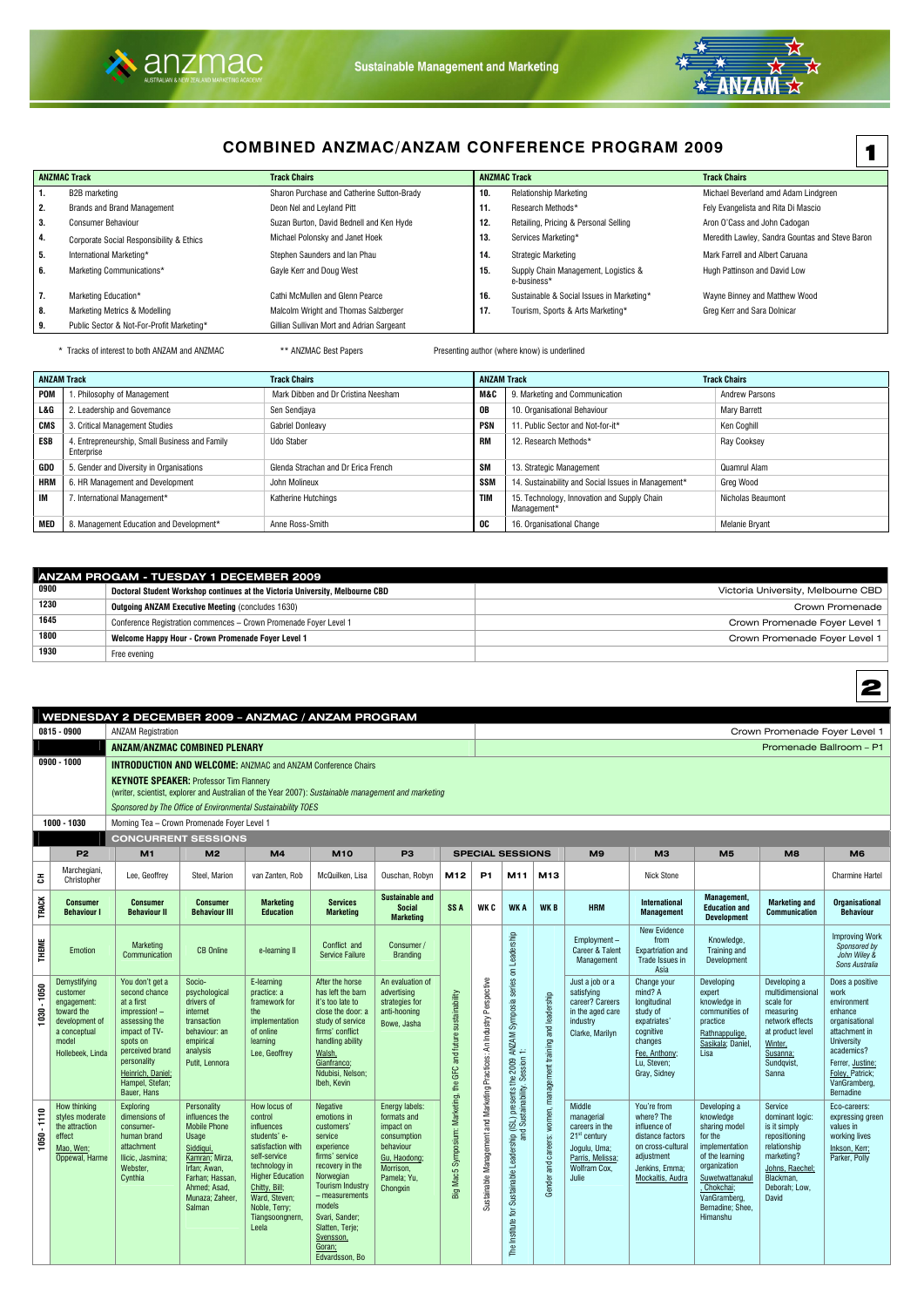|                          | <b>P2</b>                                                                                                                                                                                                                              | M1                                                                                                                                                                                                                   | M <sub>2</sub>                                                                                                                                                                                          | M <sub>4</sub>                                                                                                 | <b>M10</b>                                                                                                                                                                                                                                                                                                                                                                          | P <sub>3</sub>                                                                                                                                              |                                                                  |                                                                                                                                                                     |                                                                                                                                                                                | <b>SPECIAL SESSIONS</b>                                              |                                                               | M <sub>9</sub>                                                                                                                                                                                  | M <sub>3</sub>                                                                                                                                                                                                           | M <sub>5</sub>                                                                                                                                                                      | M <sub>8</sub>                                                                                                                                                                              | M <sub>6</sub>                                                                                                                                                             |
|--------------------------|----------------------------------------------------------------------------------------------------------------------------------------------------------------------------------------------------------------------------------------|----------------------------------------------------------------------------------------------------------------------------------------------------------------------------------------------------------------------|---------------------------------------------------------------------------------------------------------------------------------------------------------------------------------------------------------|----------------------------------------------------------------------------------------------------------------|-------------------------------------------------------------------------------------------------------------------------------------------------------------------------------------------------------------------------------------------------------------------------------------------------------------------------------------------------------------------------------------|-------------------------------------------------------------------------------------------------------------------------------------------------------------|------------------------------------------------------------------|---------------------------------------------------------------------------------------------------------------------------------------------------------------------|--------------------------------------------------------------------------------------------------------------------------------------------------------------------------------|----------------------------------------------------------------------|---------------------------------------------------------------|-------------------------------------------------------------------------------------------------------------------------------------------------------------------------------------------------|--------------------------------------------------------------------------------------------------------------------------------------------------------------------------------------------------------------------------|-------------------------------------------------------------------------------------------------------------------------------------------------------------------------------------|---------------------------------------------------------------------------------------------------------------------------------------------------------------------------------------------|----------------------------------------------------------------------------------------------------------------------------------------------------------------------------|
| 풍                        | Marchegiani,<br>Christopher                                                                                                                                                                                                            | Lee, Geoffrey                                                                                                                                                                                                        | Steel, Marion                                                                                                                                                                                           | van Zanten, Rob                                                                                                | McQuilken, Lisa                                                                                                                                                                                                                                                                                                                                                                     | Ouschan, Robyn                                                                                                                                              | M12                                                              |                                                                                                                                                                     | <b>P1</b>                                                                                                                                                                      | M11                                                                  | M13                                                           |                                                                                                                                                                                                 |                                                                                                                                                                                                                          |                                                                                                                                                                                     |                                                                                                                                                                                             | <b>Charmine Hartel</b>                                                                                                                                                     |
| <b>TRACK</b>             | <b>Consumer</b><br><b>Behaviour I</b>                                                                                                                                                                                                  | <b>Consumer</b><br><b>Behaviour II</b>                                                                                                                                                                               | Consumer<br><b>Behaviour III</b>                                                                                                                                                                        | <b>Marketing</b><br><b>Education</b>                                                                           | <b>Services</b><br><b>Marketing</b>                                                                                                                                                                                                                                                                                                                                                 | <b>Sustainable and</b><br><b>Social</b><br><b>Marketing</b>                                                                                                 | SS <sub>A</sub>                                                  |                                                                                                                                                                     | WK C                                                                                                                                                                           | <b>WKA</b>                                                           | <b>WKB</b>                                                    | <b>HRM</b>                                                                                                                                                                                      | <b>International</b><br><b>Management</b>                                                                                                                                                                                | Management,<br><b>Education and</b><br><b>Development</b>                                                                                                                           | <b>Marketing and</b><br>Communication                                                                                                                                                       | <b>Organisational</b><br><b>Behaviour</b>                                                                                                                                  |
| THEME                    | Emotion                                                                                                                                                                                                                                | <b>Marketing</b><br>Communication                                                                                                                                                                                    | <b>CB Online</b>                                                                                                                                                                                        | e-learning II                                                                                                  | Conflict and<br><b>Service Failure</b>                                                                                                                                                                                                                                                                                                                                              | Consumer /<br><b>Branding</b>                                                                                                                               |                                                                  |                                                                                                                                                                     |                                                                                                                                                                                | $\div$                                                               |                                                               | Employment -<br>Career & Talent<br>Management                                                                                                                                                   | <b>New Evidence</b><br>from<br><b>Expartriation and</b><br>Trade Issues in<br>Asia                                                                                                                                       | Knowledge,<br>Training and<br>Development                                                                                                                                           |                                                                                                                                                                                             | <b>Improving Work</b><br>Sponsored by<br>John Wiley &<br>Sons Australia                                                                                                    |
| 1130<br>1110             | How do men<br>and women<br>process anti-<br>alcohol ads<br>stimulating<br>negative<br>emotions?<br>Becheur, Imene;<br>Valette-Florence,<br>Pierre; Guizani,<br>Haythem                                                                 | Attitude towards<br><b>TV</b><br>advertisements:<br>the case of the<br>Bangladeshi<br>tween-agers<br>Razzaque,<br>Mohammed                                                                                           | Exploring on-line<br>shoppers<br>preferences for<br>Australian and<br>foreign sourced<br>apparel<br>Steel, Marion;<br>Ho, Sheau                                                                         | <b>Marketing</b><br>students'<br>perceptions of<br>online recorded<br>lectures<br>Ho, Henry;<br>Weaver, Debbie | Cognitive<br>appraisal<br>processes in<br>service failure<br>situations<br>Surachartkumto<br>nkun, Jiraporn;<br>Patterson, Paul;<br>McColl-<br>Kennedy, Janet                                                                                                                                                                                                                       | <b>Pursuing status</b><br>through ethical<br>consumption?<br>Allison, Gareth                                                                                |                                                                  |                                                                                                                                                                     |                                                                                                                                                                                | on Leadership and Sustainability. Session<br>series                  |                                                               | Reactive or<br>proactive?<br>Universities in<br>action on their<br>ageing academic<br>workforce<br>Larkin,<br>Jacqueline;<br>Neumann, Ruth                                                      | Cross-cultural<br>competence of<br>the PRC<br>expatriate<br>managers<br>Wang, Dan;<br>Freeman, Susan;<br>Hutchings, Kate                                                                                                 | Developing<br>leaders through<br>self-directed<br>learning: a<br>conceptual<br>model of self-<br>development<br>Nesbit, Paul                                                        | Employer<br>branding in<br>Australia: a<br>content analysis<br>of recruitment<br>advertising in the<br>mining and<br>higher education<br>industries<br>Waight, Paul;<br><b>Chow Jennice</b> | Is there any<br>relationship<br>between<br>loneliness, job<br>satisfaction and<br>organizational<br>commitment of<br>migrant<br>workers?<br>Chan, Sow Hup;<br>Qiu, Hua Han |
| 1150<br>$\frac{1}{1130}$ | <b>Stadium</b><br>attendance:<br>what kinds of<br>experiences are<br>some spectators<br>looking for when<br>they attend a<br><b>Rugby Game?</b><br>An experiential<br>perspective<br>Paterson,<br>Michael;<br>Johnstone,<br>Micael-Lee | Consumer<br>socialisation of<br>children:<br>exploring the<br>influence of TV<br>programme<br>content on<br>children's health<br>knowledge,<br>attitudes and<br>behaviour<br>Hawkins,<br>Jacinta; Allison,<br>Gareth |                                                                                                                                                                                                         | ** The value of<br>full-lecture<br>versus summary<br>podcasts for<br>student learning<br>van Zanten, Rob       | Consumer<br>characteristics<br>and responses<br>after failures of<br>self-service<br>technology<br>Kusumasondjaja<br>Sony                                                                                                                                                                                                                                                           | <b>Brands and</b><br>labels as<br>sustainability<br>signals<br>Roth, Stefan;<br>Klingler, Manuel;<br>Schmidt,<br>Thomas;<br>ZitzIsperger,<br>David          | Big Mac5 Symposium: Marketing, the GFC and future sustainability |                                                                                                                                                                     | Sustainable Management and Marketing Practices: An Industry Perspective                                                                                                        | presents the 2009 ANZAM Symposia                                     | Gender and careers: women, management training and leadership | Managing the<br>talent of<br>independent<br>contractors in<br>Australia<br>McKeown, Tui                                                                                                         | The role of<br>unilateral<br>liberalisation in<br>promoting GATS<br>commitment: a<br>case study of<br>Bangladesh<br>commitment in<br>the mobile<br>phone sector<br>Yusuf,<br>Mohammad;<br>Alam, Quamral;<br>Coghill, Ken | Continuous<br>learning and<br>employee<br>learning<br>processes: the<br>case of New<br>Zealand small<br>manufacturing<br>firms<br>Coetzer, Alan;<br>Peter, Raja;<br>Vasanthi, Peter | Conceptualising<br>personal and<br>historical<br>nostalgia as<br>travel motives<br>Quintal,<br>Vanessa:<br>Asenjo, Carolina;<br>Phau, Ian:<br>Marchegiani,<br>Christopher                   | Raising the<br>profile of<br>depression in<br>the workplace<br>Lawson, Katrina;<br>Rodwell, John;<br>Noblet, Andrew                                                        |
| 1210<br>50<br>F          | Assessing<br>varying<br>intensities of<br>personal<br>nostalgia on<br>emotions<br>Phau, Ian;<br>Marchegiani<br>Christopher                                                                                                             | Preferences for<br><b>TV content</b><br>genre: what<br><b>Sydney viewers</b><br>want<br>Lee, Geoffrey;<br>McGuiggan,<br>Robyn                                                                                        |                                                                                                                                                                                                         |                                                                                                                | ** The<br>influence of<br>failure severity<br>and perceived<br>employee effort<br>on consumers<br>postcomplaint<br>negative WOM<br>intentions in a<br>service<br>guarantee<br>context<br>McQuilken, Lisa                                                                                                                                                                            | The impact of<br>gym users'<br>perceived value<br>of fitness<br>centres on their<br>quality of life<br>perceptions<br>Ouschan,<br>Robyn; Nikola,<br>Meghann |                                                                  |                                                                                                                                                                     |                                                                                                                                                                                | Sustainable Leadership (ISL)<br>istitute for<br>The li               |                                                               | More than new<br>bottles?<br>Exploring the<br>who and how of<br>talent<br>management in<br>multinational<br>companies<br><b>McDonnell</b><br>Anthony; Hickey,<br>Gatriona;<br>Gunnigle, Patrick | The impact of a<br>multinational<br>corporation's<br>human resource<br>structure and<br>strategy on the<br>international<br>performance<br>appraisal<br>Maley, Jane                                                      | Training decision<br>making in<br>software<br>services firms:<br>evidence from<br>India<br>Malik, Ashish;<br>Nilakant.<br>Venkataraman                                              | A best practice<br>model for the<br>export of fresh<br>food from<br>Australia to the<br>retail market in<br>Thailand<br>Coath, Emma:<br>Sohal, Amrik                                        | Work-life<br>balance: in<br>search of<br>effective<br>strategies<br>Haddon,<br>Barbara;<br>Hede, Andrew                                                                    |
|                          |                                                                                                                                                                                                                                        |                                                                                                                                                                                                                      | Above sessions break for lunch from 1150 - 1210                                                                                                                                                         |                                                                                                                |                                                                                                                                                                                                                                                                                                                                                                                     |                                                                                                                                                             |                                                                  |                                                                                                                                                                     | through to 1230                                                                                                                                                                | <b>Special Sessions continue</b>                                     |                                                               |                                                                                                                                                                                                 |                                                                                                                                                                                                                          | Above sessions break for lunch at 1210                                                                                                                                              |                                                                                                                                                                                             |                                                                                                                                                                            |
| Venue                    |                                                                                                                                                                                                                                        |                                                                                                                                                                                                                      |                                                                                                                                                                                                         |                                                                                                                | P <sub>1</sub>                                                                                                                                                                                                                                                                                                                                                                      |                                                                                                                                                             |                                                                  |                                                                                                                                                                     |                                                                                                                                                                                |                                                                      | <b>SPECIAL SESSIONS AND WORKSHOPS</b><br>M 11                 |                                                                                                                                                                                                 |                                                                                                                                                                                                                          | M 13                                                                                                                                                                                |                                                                                                                                                                                             |                                                                                                                                                                            |
|                          |                                                                                                                                                                                                                                        | Participants:<br>Denise Conroy, University of Auckland<br>Tim Devinney, AGSM<br>Gary Lilien, Penn State University<br><b>Chair: Rob Lawson</b>                                                                       | Marketing, the GFC and future sustainability<br>Suzanne Beckmann, Copenhagen Business School<br>Andreas Falkenberg, University of Agder, Norway<br>Daniel Tixier, ESSEC Business School Paris-Singapore |                                                                                                                | An Industry Perspective<br>Participants:<br>Richard Mason, Metro Trains Melbourne<br>Nick Savaidis, Etiko Fair Trade<br>Pat McCafferty, Yarra Valley Water<br><b>Bob Beaumont, Auslndustry</b><br>John Holloway, Direct Selling iation of Australia<br>Graham Bradley, Australian Business Council TBC<br>Kerryn Schrank, PriceWaterhouseCoopers TBC<br><b>Chair: Max Coulthard</b> |                                                                                                                                                             |                                                                  |                                                                                                                                                                     |                                                                                                                                                                                | <b>Global Responsibility"</b><br>Ross, Don<br>Chair: More, Elizabeth |                                                               | Sustainability. Session 1: "Sustainable Leadership and<br>Jones, Grant; Avery, Gayle; Bissett, Rosemary;                                                                                        |                                                                                                                                                                                                                          | Alison                                                                                                                                                                              | Connell, Julia; Ryan, Suzanne; Ross-Smith, Anne; Pullen,                                                                                                                                    | 4                                                                                                                                                                          |
|                          | $1210 - 1330$                                                                                                                                                                                                                          |                                                                                                                                                                                                                      |                                                                                                                                                                                                         |                                                                                                                |                                                                                                                                                                                                                                                                                                                                                                                     |                                                                                                                                                             | Lunch Break - Crown Promenade Foyer Level 1                      |                                                                                                                                                                     |                                                                                                                                                                                |                                                                      |                                                               | ANZMAC - INSTITUTIONAL MEMBERS LUNCH: 1215 - 1315 - P1                                                                                                                                          |                                                                                                                                                                                                                          |                                                                                                                                                                                     |                                                                                                                                                                                             |                                                                                                                                                                            |
|                          |                                                                                                                                                                                                                                        |                                                                                                                                                                                                                      | <b>CONCURRENT SESSIONS</b>                                                                                                                                                                              |                                                                                                                |                                                                                                                                                                                                                                                                                                                                                                                     |                                                                                                                                                             |                                                                  |                                                                                                                                                                     |                                                                                                                                                                                |                                                                      |                                                               |                                                                                                                                                                                                 |                                                                                                                                                                                                                          |                                                                                                                                                                                     |                                                                                                                                                                                             |                                                                                                                                                                            |
| <b>TRACK</b>             |                                                                                                                                                                                                                                        |                                                                                                                                                                                                                      | <b>Lunch continues until 1330</b>                                                                                                                                                                       |                                                                                                                |                                                                                                                                                                                                                                                                                                                                                                                     | M <sub>11</sub>                                                                                                                                             | <b>SPECIAL SESSIONS</b><br>M12                                   | M13                                                                                                                                                                 | M8                                                                                                                                                                             | M <sub>4</sub>                                                       |                                                               | P <sub>2</sub><br><b>HRM</b>                                                                                                                                                                    | <b>M3</b><br><b>International</b>                                                                                                                                                                                        | <b>M10</b><br><b>Marketing</b><br><b>Education and</b>                                                                                                                              | M <sub>9</sub><br><b>Marketing and</b>                                                                                                                                                      | M <sub>6</sub><br><b>Organisational</b>                                                                                                                                    |
|                          |                                                                                                                                                                                                                                        |                                                                                                                                                                                                                      |                                                                                                                                                                                                         |                                                                                                                |                                                                                                                                                                                                                                                                                                                                                                                     |                                                                                                                                                             |                                                                  |                                                                                                                                                                     |                                                                                                                                                                                |                                                                      |                                                               |                                                                                                                                                                                                 | <b>Management</b><br>Cultural                                                                                                                                                                                            | <b>Development</b>                                                                                                                                                                  | <b>Communication</b>                                                                                                                                                                        | <b>Behaviour</b><br>Managing in                                                                                                                                            |
| <b>THEME</b>             | M <sub>2</sub>                                                                                                                                                                                                                         | M <sub>7</sub>                                                                                                                                                                                                       | M1                                                                                                                                                                                                      | M <sub>5</sub>                                                                                                 | P <sub>3</sub>                                                                                                                                                                                                                                                                                                                                                                      | <b>SSB</b>                                                                                                                                                  | <b>SSC</b>                                                       | <b>WKD</b>                                                                                                                                                          | <b>WKE</b>                                                                                                                                                                     | <b>WKF</b>                                                           |                                                               | Performance<br>Management and<br>Psychological<br>Contract                                                                                                                                      | Influences on<br>Managing and<br>Researching in<br>Asia                                                                                                                                                                  | Curriculum &<br>Design I                                                                                                                                                            |                                                                                                                                                                                             | Special<br>Environments<br>Sponsored by<br>John Wiley &<br>Sons Australia                                                                                                  |
| 공                        | Grace, Debra                                                                                                                                                                                                                           | Quaddus,<br>Mohammed                                                                                                                                                                                                 | Knight, John                                                                                                                                                                                            | Emerson, Alastair                                                                                              | Pettigrew,<br>Simone                                                                                                                                                                                                                                                                                                                                                                |                                                                                                                                                             |                                                                  |                                                                                                                                                                     |                                                                                                                                                                                |                                                                      |                                                               |                                                                                                                                                                                                 | <b>Nick Stone</b>                                                                                                                                                                                                        |                                                                                                                                                                                     |                                                                                                                                                                                             | Christa Wood                                                                                                                                                               |
| $-1330$                  |                                                                                                                                                                                                                                        |                                                                                                                                                                                                                      |                                                                                                                                                                                                         |                                                                                                                |                                                                                                                                                                                                                                                                                                                                                                                     |                                                                                                                                                             |                                                                  |                                                                                                                                                                     |                                                                                                                                                                                |                                                                      |                                                               |                                                                                                                                                                                                 | Curse of the                                                                                                                                                                                                             | The "Global                                                                                                                                                                         | Socially<br>responsible                                                                                                                                                                     | <b>Exploring the</b><br>causes of nurses'                                                                                                                                  |
| 1310                     | Brand<br>Management                                                                                                                                                                                                                    | Consumer<br><b>Behaviour I</b>                                                                                                                                                                                       | <b>Consumer</b><br><b>Behaviour II</b>                                                                                                                                                                  | <b>Public Sector</b><br>and Not for<br>Profit                                                                  | <b>Sustainable and</b><br><b>Social Marketing</b>                                                                                                                                                                                                                                                                                                                                   |                                                                                                                                                             |                                                                  |                                                                                                                                                                     |                                                                                                                                                                                |                                                                      |                                                               | A career stage<br>perspective to<br>employees'<br>preferred<br>psychological<br>contract<br>inducements                                                                                         | constructs:<br>assessing<br>intercultural<br>effectiveness<br>Stone, Nick                                                                                                                                                | Project":<br>embedding global<br>skill sets within<br>management<br>curriculum                                                                                                      | behavior in<br>socially protean<br>context: how<br>fundamental<br>attribution error                                                                                                         | intent to leave the<br>job: a Taiwanese<br>perspective<br>Hung, Jia-Yi;                                                                                                    |
| 1350                     | <b>Brand Personality</b><br>and Brand<br>Extension<br><b>Vertical brand</b>                                                                                                                                                            | Diffusion of<br>Innovations<br>Understanding                                                                                                                                                                         | <b>Social Marketing</b><br>and Values<br>Mini-sizing                                                                                                                                                    | <b>Public Service</b><br>and Internal<br>Marketing<br>Developing a                                             | Alcohol<br>The unique                                                                                                                                                                                                                                                                                                                                                               | Marketing during a recession                                                                                                                                | cess<br>academic proc                                            | The Institute for Sustainable Leadership (ISL) presents the 2009 ANZAM Symposia series on Leadership<br>The Institute for Sustainable Leadership and Sustainability | ists and their potential contributions<br>Broadening our horizons: exploring the work of ten educational theoris<br>to the scholarship and<br>practice of management education | China<br>Management and marketing research in                        |                                                               | Low, Chin Heng;<br>Bordia, Prashant<br>Employee                                                                                                                                                 | Knowledge                                                                                                                                                                                                                | Cameron, Roslyn<br>Empirical                                                                                                                                                        | influence ethical<br>consumer<br>behaviour<br>Yu, Chongxin;<br>Gu, Haodong<br>Consumer                                                                                                      | Wong, Ho Yin<br>HR practices and                                                                                                                                           |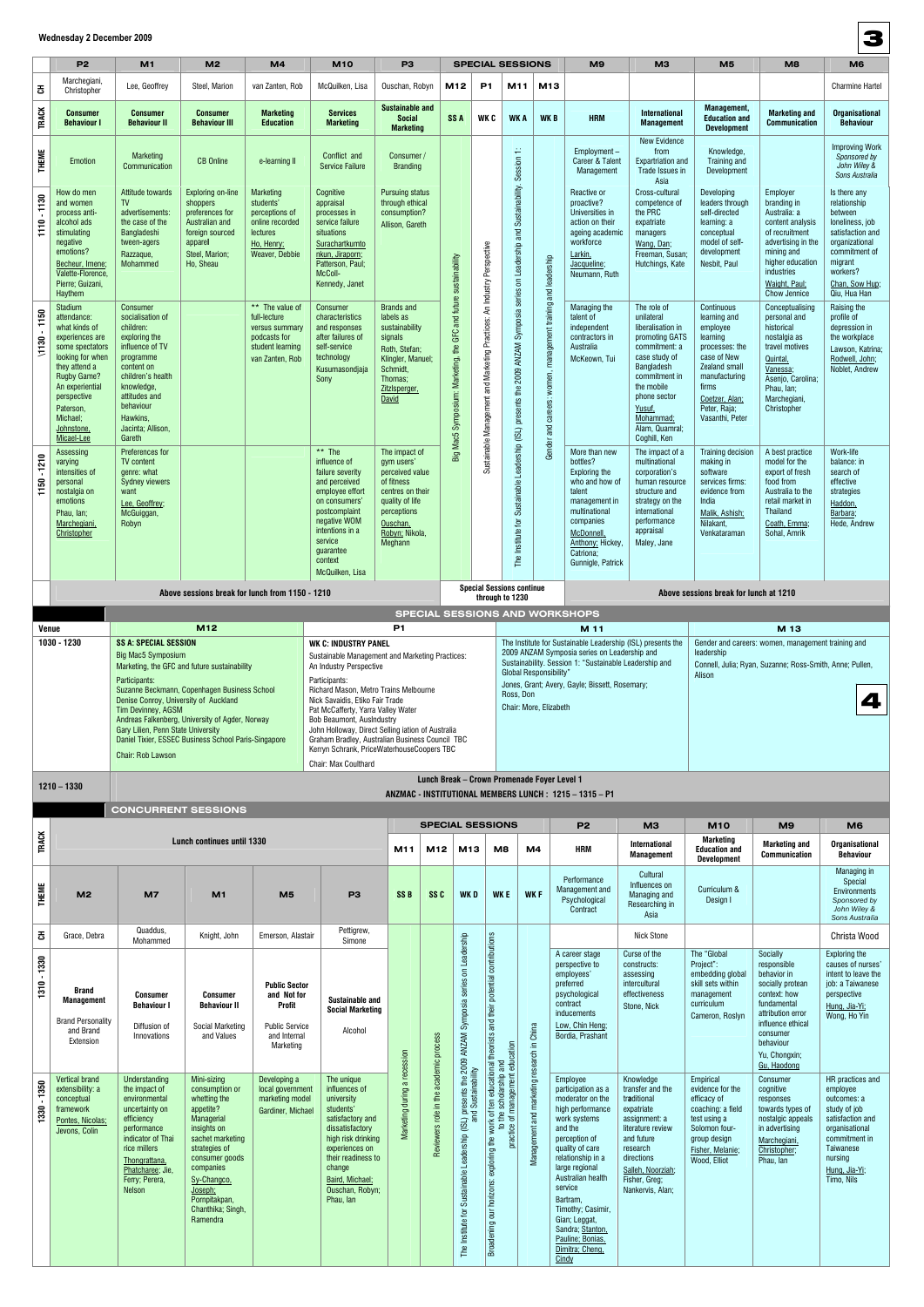### **Wednesday 2 December 2009**

|                              | M <sub>2</sub>                                                                                                                                                                                                                             | <b>M7</b>                                                                                                                                                                                                    | M <sub>1</sub>                                                                                                                                                | M <sub>5</sub>                                                                                                                                                                         | P <sub>3</sub>                                                                                                                                                                                                                                                                        | <b>SPECIAL SESSIONS</b>      |                                        |                                                                                                           | P <sub>2</sub>                                                                                            | M <sub>3</sub>                             | <b>M10</b>                                                                                                                                                                             | M <sub>9</sub>                                                                                                                                                                                                                                                                                       | M <sub>6</sub>                                                                                                                  |                                                                                                                                                                                                                                                         |                                                                                                                                                                  |
|------------------------------|--------------------------------------------------------------------------------------------------------------------------------------------------------------------------------------------------------------------------------------------|--------------------------------------------------------------------------------------------------------------------------------------------------------------------------------------------------------------|---------------------------------------------------------------------------------------------------------------------------------------------------------------|----------------------------------------------------------------------------------------------------------------------------------------------------------------------------------------|---------------------------------------------------------------------------------------------------------------------------------------------------------------------------------------------------------------------------------------------------------------------------------------|------------------------------|----------------------------------------|-----------------------------------------------------------------------------------------------------------|-----------------------------------------------------------------------------------------------------------|--------------------------------------------|----------------------------------------------------------------------------------------------------------------------------------------------------------------------------------------|------------------------------------------------------------------------------------------------------------------------------------------------------------------------------------------------------------------------------------------------------------------------------------------------------|---------------------------------------------------------------------------------------------------------------------------------|---------------------------------------------------------------------------------------------------------------------------------------------------------------------------------------------------------------------------------------------------------|------------------------------------------------------------------------------------------------------------------------------------------------------------------|
| <b>TRACK</b>                 | <b>Brand</b><br><b>Management</b>                                                                                                                                                                                                          | <b>Consumer</b><br><b>Behaviour I</b>                                                                                                                                                                        | <b>Consumer</b><br><b>Behaviour II</b>                                                                                                                        | <b>Public Sector</b><br>and Not for<br><b>Profit</b>                                                                                                                                   | <b>Sustainable and</b><br><b>Social Marketing</b>                                                                                                                                                                                                                                     | M11                          | M <sub>12</sub>                        | M <sub>13</sub>                                                                                           | M <sub>8</sub>                                                                                            | M4                                         | <b>HRM</b>                                                                                                                                                                             | <b>International</b><br><b>Management</b>                                                                                                                                                                                                                                                            | Marketing<br><b>Education and</b><br><b>Development</b>                                                                         | <b>Marketing and</b><br><b>Communication</b>                                                                                                                                                                                                            | <b>Organisational</b><br><b>Behaviour</b>                                                                                                                        |
| THEME                        | Personality and<br><b>Brand Extension</b>                                                                                                                                                                                                  | Diffusion of<br>Innovations                                                                                                                                                                                  | Social Marketing<br>and Values                                                                                                                                | <b>Public Service</b><br>and Internal<br>Marketing                                                                                                                                     | Alcohol                                                                                                                                                                                                                                                                               |                              | Reviewers role in the academic process | for Sustainable Leadership (ISL) presents the 2009 ANZAM Symposia series on Leadership and Sustainability | scholarship and<br>potential contributions to the                                                         |                                            | Performance<br>Management and<br>Psychological<br>Contract                                                                                                                             | Cultural<br>Influences on<br>Managing and<br>Researching in<br>Asia                                                                                                                                                                                                                                  | Curriculum &<br>Design I                                                                                                        |                                                                                                                                                                                                                                                         | Managing in<br>Special<br>Environments<br>Sponsored by<br>John Wiley &<br>Sons Australia                                                                         |
| 1410<br>$\mathbf{I}$<br>1350 | The dilution<br>effects of a line<br>extension on the<br>brand portfolio<br>Glynn, Mark;<br>Sandhaug, Lars                                                                                                                                 | The diffusion of<br>information<br>technology<br>applications in<br>Malaysia's<br>foodservice<br>industry<br>Ismail, Ahmad<br>Fareed: Murphy,<br>Jamie; Chern,<br>Boo, Huey;<br>Sambasivan,<br><b>Murali</b> | The portion-size<br>effect: the impact<br>of increasing<br>portion-size<br>options on food<br>consumption<br>volume<br>Lei, Jing; Gill,<br><b>Tripat</b>      | The impact of<br>isomorphic<br>pressures on the<br>development of<br>organisational<br>service<br>orientation in<br>public services<br>Caemmerer,<br>Barbara; Marck,<br><b>Michael</b> | <b>Critical social</b><br>marketing:<br>assessing the<br>impact of alcohol<br>marketing on<br>youth drinking<br>Gordon, Ross;<br>Harris, Fiona                                                                                                                                        | Marketing during a recession |                                        |                                                                                                           |                                                                                                           |                                            | Performance<br>appraisal<br>cynicism: causes<br>and<br>consequences<br>Brown, Michelle;<br>Kraimer, Maria;<br>Bratton, Virginia                                                        | Beware of<br>different Guanxi<br>measurements<br>when doing<br>research in China<br>Latham, Gwenda;<br>Gordon,<br>Raymond                                                                                                                                                                            | Why do business<br>students drop<br>out? Evidence<br>from first,<br>second, and third<br>year students<br>Willcoxson,<br>Lesley | <b>Exploratory study</b><br>into the use of<br>the web as a<br>marketing tool by<br>arts organisations<br>in Vietnam<br>Le. Huona:<br>Sargent, Jason                                                                                                    | Protean careers<br>and the<br>performing arts:<br>antecedents for<br>intrinsic<br>motivation<br>Fernandes.<br>Sophie; Chalon,<br>Christopher                     |
| $-1430$<br>1410              | The impact of<br>brand personality<br>and marketing<br>communications<br>on brand equity:<br>an exploratory<br>segmentation<br>approach<br>Guizani,<br>Haythem; Valette-<br>Florence, Pierre;<br>Becheur, Imene                            | Technology<br>commercialisatio<br>n mapping in a<br>developing<br>country:<br>Indonesian case<br>study<br>Dhewanto,<br>Wawan; Umam,<br>Khamdan                                                               | Towards the<br>development of a<br><b>Personal Values</b><br><b>Importance Scale</b><br>$(PVIS)$ –<br>application in<br>education<br>Kopanidis, Foula         | Keys to relational<br>competence in<br>internal marketing<br>Carter, Leanne;<br>Gray, David;<br>Murray, Peter                                                                          | ** The influence<br>of reference<br>groups on<br>alcohol<br>consumption: a<br>tri-country, social<br>marketing study<br>of young women<br>Raciti, Maria;<br>O'Hara Rebecca:<br>Harker, Debra;<br>Harker, Michael;<br>Sharma, Bishnu;<br><b>Reinhard Karin;</b><br><b>Davies Fiona</b> |                              |                                        |                                                                                                           | theorists and their<br>management education<br>educational<br>practice of<br>of ten<br>exploring the work | Management and marketing research in China | <b>Teaching survey</b><br>evaluations<br>scores and a<br>lecture's direct<br>control of their<br>performance: an<br>empirical<br>investigation<br>Foley, Patrick;<br>Mitsis, Ann       | Negotiating with<br>the Chinese: the<br>role culture and<br>emotions in Sino-<br>Australian<br>business<br>relationships<br>Ma, Ruby;<br>Hartel, Charmine                                                                                                                                            | Integrating<br>disciplinary<br>knowledge and<br>generic skills<br>development in<br>management<br>education<br>Hanson, James    | Innovation,<br>marketing,<br>banking and<br>economic<br>progress: a<br>structural<br>equation<br>modelling<br>approach to<br>consumer<br>savings and<br>investment<br>behaviour in<br>Vietnam<br>Ardrey, William;<br>Stockport, Gary;<br>Perryer, Chris | Setting the scene:<br>psychological<br>contract and an<br>assessment of<br>personality traits<br>in the dance<br>industry<br>Stanway, Alicia;<br>Bordia, Sarbari |
| $-1450$<br>1430              | Assessing the fit<br>of two brand<br>personality<br>scales in a<br><b>Chinese context</b><br>and revisiting the<br>predictive validity<br>of two methods<br>of measuring<br>self-congruity<br>Jie. Yun: Chou.<br>Ting-Jui;<br>Li, Fangfang | Adoption of e-<br>commerce by the<br>SMEs in<br>Bangladesh: the<br>effects of<br>innovation<br>characteristics<br>and perceived<br>risk<br>Azam, Md. Shah;<br>Quaddus,<br>Mohammed                           | Materialistic<br>tendencies:<br>materialism and<br>psychological<br>well-being in an<br>Australian adult<br>sample<br>Windisch, Lydia:<br>MacDermott.<br>Sean | Approaching<br>museum shop<br>marketing from a<br>strategic<br>perspective<br>Buber, Renate;<br>Knassmueller,<br>Monika                                                                | The salience of<br>vomiting in<br>teenagers' binge<br>drinking<br>intentions<br>Pettigrew.<br>Simone: Pescud,<br>Melanie; Jarvis,<br>Wade; Webb,<br>Dave                                                                                                                              |                              |                                        | 은<br>The Institu                                                                                          | our horizons:<br>Broadening                                                                               |                                            | The mediating<br>mechanism<br>between<br>psychological<br>contract breach<br>and work-related<br>outcomes: a<br>conceptual<br>framework<br>Perera, Hasuli;<br>Chew, Elaine Yin<br>Teng | Culture-level and<br>individual-level<br>individualism-<br>collectivism as<br>an antecedent of<br>conversational<br>indirectness and<br>its implications<br>for international<br>management:<br>evidence from US<br>vs Thailand<br>Chaidaroon,<br>Suwichit;<br>Polyorat,<br>Kawpong;<br>Kazuya, Hara | Improving the<br>student group<br>work experience<br>through 'team-<br>building'<br>Vickerv, Jo:<br>Hunter, James               | The mediating<br>effects of<br>perceived quality<br>and risk on<br>purchase<br>intentions<br>between<br>prototypical and<br>me-too brands<br>Quintal, Vanessa;<br>Phau, Ian; Sims,<br>Daniel                                                            | The influence of<br>individual factors.<br>supervision and<br>work<br>environment on<br>creative self-<br>efficacy<br>Chong, Eric:<br>Ma, Xiaofang               |

### **Wednesday 2 December 2009**

|              | M <sub>2</sub>                                                                                                             | M <sub>7</sub>                      | M1                                                                                                                                    | M <sub>5</sub>                                                                                                                                          | P <sub>3</sub>                             | <b>SPECIAL SESSIONS</b>         |                                            |                                                                                                                                 | P <sub>2</sub>                 | M3                                         | <b>M10</b>                                                 | M9                                                                                                                   | M <sub>6</sub>                                                                                                                                                               |                                                                                                                                                                                     |                                                                                                                                                                                                                                          |
|--------------|----------------------------------------------------------------------------------------------------------------------------|-------------------------------------|---------------------------------------------------------------------------------------------------------------------------------------|---------------------------------------------------------------------------------------------------------------------------------------------------------|--------------------------------------------|---------------------------------|--------------------------------------------|---------------------------------------------------------------------------------------------------------------------------------|--------------------------------|--------------------------------------------|------------------------------------------------------------|----------------------------------------------------------------------------------------------------------------------|------------------------------------------------------------------------------------------------------------------------------------------------------------------------------|-------------------------------------------------------------------------------------------------------------------------------------------------------------------------------------|------------------------------------------------------------------------------------------------------------------------------------------------------------------------------------------------------------------------------------------|
| <b>TRACK</b> | <b>Brand</b><br>Management                                                                                                 | <b>Consumer</b><br><b>Behaviour</b> | <b>Consumer</b><br><b>Behaviour II</b>                                                                                                | <b>Public Sector</b><br>and Not for<br>Profit                                                                                                           | Sustainable and<br><b>Social Marketing</b> | M11                             | M12                                        | M <sub>13</sub>                                                                                                                 | M8                             | M4                                         | <b>HRM</b>                                                 | <b>International</b><br><b>Management</b>                                                                            | <b>Marketing</b><br><b>Education and</b><br><b>Development</b>                                                                                                               | <b>Marketing and</b><br><b>Communication</b>                                                                                                                                        | <b>Organisational</b><br><b>Behaviour</b>                                                                                                                                                                                                |
| THEME        | Personality and<br><b>Brand Extension</b>                                                                                  | Diffusion of<br>Innovations         | <b>Social Marketing</b><br>and Values                                                                                                 | <b>Public Service</b><br>and Internal<br>Marketing                                                                                                      | Alcohol                                    |                                 | process                                    | <b>ANZAM</b><br>(ISL) 2009 ANZ<br>d Sustainability                                                                              |                                | China<br>Ξ.                                | Performance<br>Management and<br>Psychological<br>Contract | Cultural<br>Influences on<br>Managing and<br>Researching in<br>Asia                                                  | Curriculum &<br>Design I                                                                                                                                                     |                                                                                                                                                                                     | Managing in<br>Special<br>Environments<br>Sponsored by<br>John Wiley &<br>Sons Australia                                                                                                                                                 |
| 1520<br>450  | <b>Exploring brand</b><br>extensions in the<br>context of<br>franchising<br>Weaven, Scott;<br>Grace. Debra:<br>Jones, Ryan |                                     | Consumer<br>scapegoating in<br>the 2008 Chinese<br>milk<br>contamination<br>crisis<br>Knight, John;<br>Gao, Hongzhi;<br>Zhang, Honxia | Managing the<br>tensions in<br>marketing military<br>heritage as visitor<br>attractions<br>Emerson,<br>Alastair;<br>Cardow, Andrew;<br>Gunaratne, Asoka |                                            | a recession<br>Marketing during | academic<br>the<br>Ξ.<br>role<br>Reviewers | and<br>or Sustainable Leadership (<br>a series on Leadership and<br>$\overline{\mathsf{a}}$<br>Institute for<br>Symposia<br>The | horizons:<br>bur<br>Broadening | research<br>marketing<br>and<br>Management |                                                            | The role of<br>culture-driven<br>norms and group<br>norms for team<br>development in<br>global teams<br>Köhler, Tine | Designing an<br>intercultural<br>online<br>communication<br>project in<br>management<br>education: the<br>benefit of<br>hindsight<br>Crossman,<br>Joanna; Bordia,<br>Sarbari | <b>Global strategies</b><br>for social product<br>consumption:<br>identifying the<br>socially-<br>conscious<br>consumer<br>Auger, Pat;<br>Devinney,<br>Timothy;<br>Louviere, Jordan | Up to scratch?<br>The effects of<br>nursing home<br>compliance and<br>staff ratios on<br>medication<br>errors, resident<br>care and<br>emotional<br>exhaustion<br>Sargent, Leisa;<br>Allen, Belinda;<br>Hanna, Victoria;<br>Harley, Bill |

#### **SPECIAL SESSIONS AND WORKSHOPS**

| Venue       | M <sub>12</sub>                                                                                                                                                                                                                                      | M <sub>12</sub>                                                                                                                                                                                                                                                                                                                                                                                                                                                                                                                            |                                                                                                                                                                                                                                                                                                                   | M <sub>13</sub> | M <sub>8</sub>                                                                                                                                                                                                 | M <sub>4</sub>                                                                                                                                            |  |  |  |  |
|-------------|------------------------------------------------------------------------------------------------------------------------------------------------------------------------------------------------------------------------------------------------------|--------------------------------------------------------------------------------------------------------------------------------------------------------------------------------------------------------------------------------------------------------------------------------------------------------------------------------------------------------------------------------------------------------------------------------------------------------------------------------------------------------------------------------------------|-------------------------------------------------------------------------------------------------------------------------------------------------------------------------------------------------------------------------------------------------------------------------------------------------------------------|-----------------|----------------------------------------------------------------------------------------------------------------------------------------------------------------------------------------------------------------|-----------------------------------------------------------------------------------------------------------------------------------------------------------|--|--|--|--|
| 1310 - 1520 | Marketing during a recession<br>Participants:<br>Wagner Kamakura<br>Duke University: The Fugua School of Business<br>Harmen Oppewal<br><b>Monash University</b><br>John Roberts<br>ANU and London Business School<br><b>Chair: Harald Van Heerde</b> | Reviewers role in the academic process<br>Participants:<br>Ray Cooksey, Prof of Mgt & Acting Pro Vice-<br>Chancellor (Res), Uni of New England,<br>(Editor, Jnl of Mnt & Orgn),<br>Helen DeCieri, Professor of Management,<br>Monash University (iate Editor, Human<br><b>Resource Management)</b><br>Janet Hoek, Professor of Marketing,<br>University of Otago<br>Lester W Johnson, Professor of Management<br>(Marketing) The University of Melbourne<br>(Editor Australasian Marketing Journal).<br><b>Chair: Michael Jay Polonsky</b> | The Institute for Sustainable Leadership (ISL)<br>presents the 2009 ANZAM Symposia series<br>on Leadership and Sustainability.<br>Session 2: "Challenging business paradigms:<br><b>Educating for Sustainability</b><br>Kramar, Robyn;<br>Young, Suzanne; Bolton, Dianne, Butt, Lorne;<br>More, Elizabeth (Chair) |                 | Broadening our horizons: exploring the work<br>of ten educational theorists and their potential<br>contributions to the scholarship and practice<br>of management education<br>Kenworthy, Amy; Hrivnak, George | Management and marketing research in China<br>Zhu, Cherrie; Mavondo, Felix; Chen, Guogian;<br>Chen, Weizheng; Lu, Ylin; Dowling, Peter;<br>DeCieri, Helen |  |  |  |  |
| 1515 - 1520 | <b>ANZAM/ANZMAC COMBINED PLENARY</b><br>Promenade Ballroom - P1                                                                                                                                                                                      |                                                                                                                                                                                                                                                                                                                                                                                                                                                                                                                                            |                                                                                                                                                                                                                                                                                                                   |                 |                                                                                                                                                                                                                |                                                                                                                                                           |  |  |  |  |
| 1520 - 1600 | <b>ADDRESS from the Governor of Victoria, Professor David de Kretser, AC</b>                                                                                                                                                                         |                                                                                                                                                                                                                                                                                                                                                                                                                                                                                                                                            |                                                                                                                                                                                                                                                                                                                   |                 |                                                                                                                                                                                                                |                                                                                                                                                           |  |  |  |  |
|             | <b>ADDRESS from the Vice Chancellor Monash University, Professor Ed Byrne AO</b><br><b>ANZMAC CLOSING REMARKS</b>                                                                                                                                    |                                                                                                                                                                                                                                                                                                                                                                                                                                                                                                                                            |                                                                                                                                                                                                                                                                                                                   |                 |                                                                                                                                                                                                                |                                                                                                                                                           |  |  |  |  |
|             |                                                                                                                                                                                                                                                      |                                                                                                                                                                                                                                                                                                                                                                                                                                                                                                                                            |                                                                                                                                                                                                                                                                                                                   |                 |                                                                                                                                                                                                                |                                                                                                                                                           |  |  |  |  |
| 1600 - 1630 | Afternoon Tea - Crown Promenade Foyer Level 1                                                                                                                                                                                                        |                                                                                                                                                                                                                                                                                                                                                                                                                                                                                                                                            |                                                                                                                                                                                                                                                                                                                   |                 |                                                                                                                                                                                                                |                                                                                                                                                           |  |  |  |  |

5